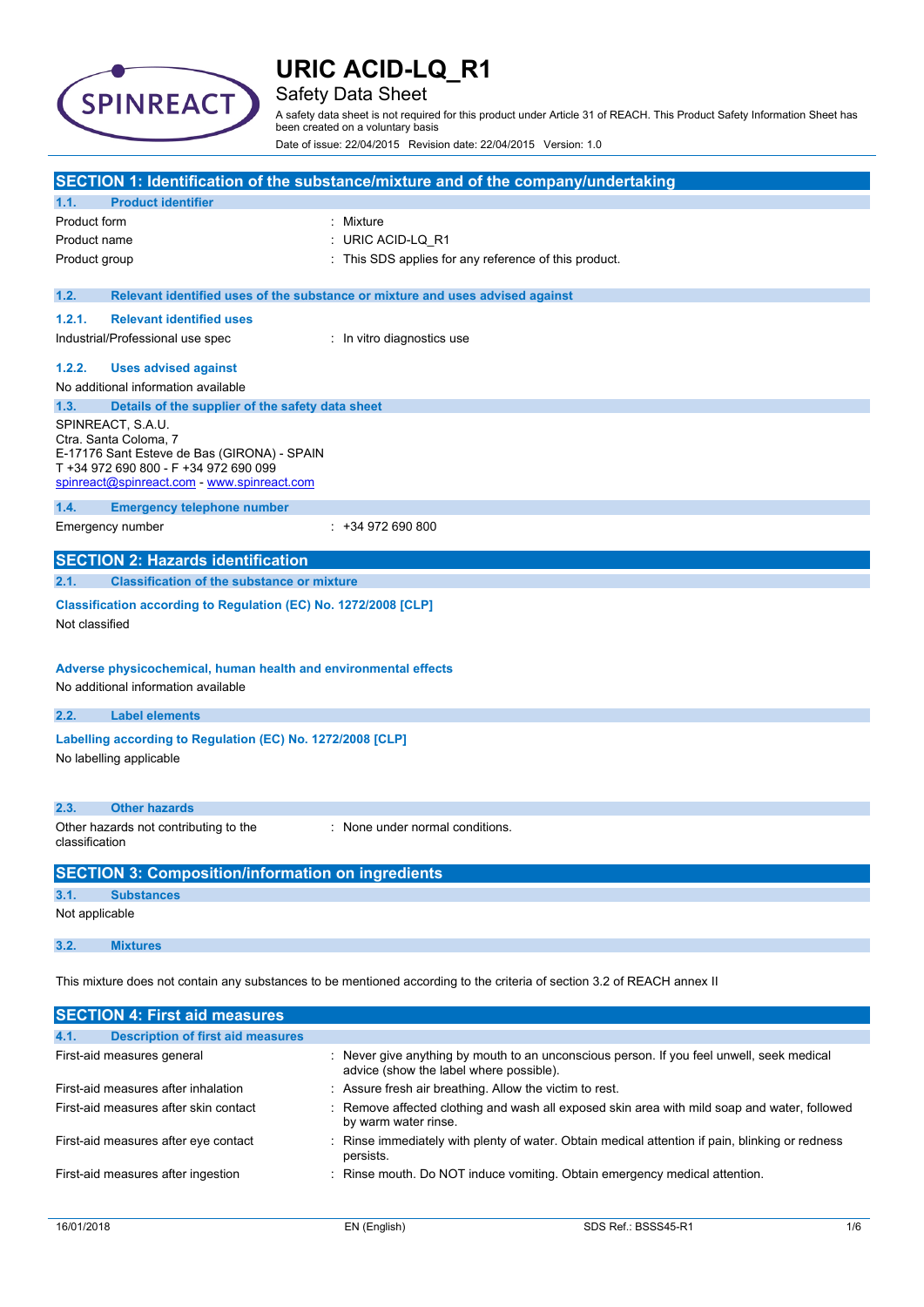### Safety Data Sheet

A safety data sheet is not required for this product under Article 31 of REACH. This Product Safety Information Sheet has been created on a voluntary basis

| 4.2.                                                      | Most important symptoms and effects, both acute and delayed                                             |                                                                                                   |  |  |
|-----------------------------------------------------------|---------------------------------------------------------------------------------------------------------|---------------------------------------------------------------------------------------------------|--|--|
| Symptoms/effects                                          |                                                                                                         | : Not expected to present a significant hazard under anticipated conditions of normal use.        |  |  |
| 4.3.                                                      | Indication of any immediate medical attention and special treatment needed                              |                                                                                                   |  |  |
| No additional information available                       |                                                                                                         |                                                                                                   |  |  |
| <b>SECTION 5: Firefighting measures</b>                   |                                                                                                         |                                                                                                   |  |  |
| <b>Extinguishing media</b><br>5.1.                        |                                                                                                         |                                                                                                   |  |  |
| Suitable extinguishing media                              |                                                                                                         | : Foam. Dry powder. Carbon dioxide. Water spray. Sand.                                            |  |  |
| Unsuitable extinguishing media                            |                                                                                                         | Do not use a heavy water stream.                                                                  |  |  |
| 5.2.                                                      | Special hazards arising from the substance or mixture                                                   |                                                                                                   |  |  |
| No additional information available                       |                                                                                                         |                                                                                                   |  |  |
| 5.3.<br><b>Advice for firefighters</b>                    |                                                                                                         |                                                                                                   |  |  |
| Firefighting instructions                                 |                                                                                                         | : Use water spray or fog for cooling exposed containers. Exercise caution when fighting any       |  |  |
|                                                           |                                                                                                         | chemical fire. Prevent fire fighting water from entering the environment.                         |  |  |
| Protection during firefighting                            |                                                                                                         | Do not enter fire area without proper protective equipment, including respiratory protection.     |  |  |
| <b>SECTION 6: Accidental release measures</b>             |                                                                                                         |                                                                                                   |  |  |
| 6.1.                                                      | Personal precautions, protective equipment and emergency procedures                                     |                                                                                                   |  |  |
| 6.1.1.<br>For non-emergency personnel                     |                                                                                                         |                                                                                                   |  |  |
| <b>Emergency procedures</b>                               | : Evacuate unnecessary personnel.                                                                       |                                                                                                   |  |  |
| 6.1.2.<br>For emergency responders                        |                                                                                                         |                                                                                                   |  |  |
| Protective equipment                                      | Equip cleanup crew with proper protection.                                                              |                                                                                                   |  |  |
| <b>Emergency procedures</b>                               | Ventilate area.                                                                                         |                                                                                                   |  |  |
| 6.2.<br><b>Environmental precautions</b>                  |                                                                                                         |                                                                                                   |  |  |
|                                                           | Prevent entry to sewers and public waters. Notify authorities if liquid enters sewers or public waters. |                                                                                                   |  |  |
| 6.3.                                                      | Methods and material for containment and cleaning up                                                    |                                                                                                   |  |  |
| Methods for cleaning up                                   |                                                                                                         | Soak up spills with inert solids, such as clay or diatomaceous earth as soon as possible. Collect |  |  |
|                                                           | spillage. Store away from other materials.                                                              |                                                                                                   |  |  |
| <b>Reference to other sections</b><br>6.4.                |                                                                                                         |                                                                                                   |  |  |
| See Heading 8. Exposure controls and personal protection. |                                                                                                         |                                                                                                   |  |  |
| <b>SECTION 7: Handling and storage</b>                    |                                                                                                         |                                                                                                   |  |  |
| <b>Precautions for safe handling</b><br>7.1.              |                                                                                                         |                                                                                                   |  |  |
| Precautions for safe handling                             |                                                                                                         | Wash hands and other exposed areas with mild soap and water before eating, drinking or            |  |  |
|                                                           | of vapour.                                                                                              | smoking and when leaving work. Provide good ventilation in process area to prevent formation      |  |  |
| 7.2.                                                      | Conditions for safe storage, including any incompatibilities                                            |                                                                                                   |  |  |
| Storage conditions                                        | Keep container closed when not in use.                                                                  | : Keep only in the original container in a cool, well ventilated place away from : Heat sources.  |  |  |
| Incompatible products                                     |                                                                                                         | Strong bases. Strong acids.                                                                       |  |  |
| Incompatible materials                                    |                                                                                                         | Sources of ignition. Direct sunlight.                                                             |  |  |
| 7.3.<br><b>Specific end use(s)</b>                        |                                                                                                         |                                                                                                   |  |  |
| No additional information available                       |                                                                                                         |                                                                                                   |  |  |
|                                                           | <b>SECTION 8: Exposure controls/personal protection</b>                                                 |                                                                                                   |  |  |
| 8.1.<br><b>Control parameters</b>                         |                                                                                                         |                                                                                                   |  |  |
| Sodium azide (26628-22-8)                                 |                                                                                                         |                                                                                                   |  |  |
| EU                                                        | Local name                                                                                              | Sodium azide                                                                                      |  |  |
| EU                                                        | IOELV TWA (mg/m <sup>3</sup> )                                                                          | $0.1$ mg/m <sup>3</sup>                                                                           |  |  |
| EU                                                        | IOELV STEL (mg/m <sup>3</sup> )                                                                         | $0.3$ mg/m <sup>3</sup>                                                                           |  |  |
| EU                                                        | <b>Notes</b>                                                                                            | Skin                                                                                              |  |  |
| Spain                                                     | Local name                                                                                              | Azida de sodio (Aziduro de sodio; Trinitruro de sodio)                                            |  |  |
| Spain                                                     | $VLA-ED$ (mg/m <sup>3</sup> )                                                                           | 0.1 mg/m <sup>3</sup> Vía dérmica, VLI                                                            |  |  |

Spain VLA-EC (mg/m<sup>3</sup>) VLA-EC (mg/m<sup>3</sup>) 0.3 mg/m<sup>3</sup> Vía dérmica, VLI

Spain Notes Notes vía dérmica, VLI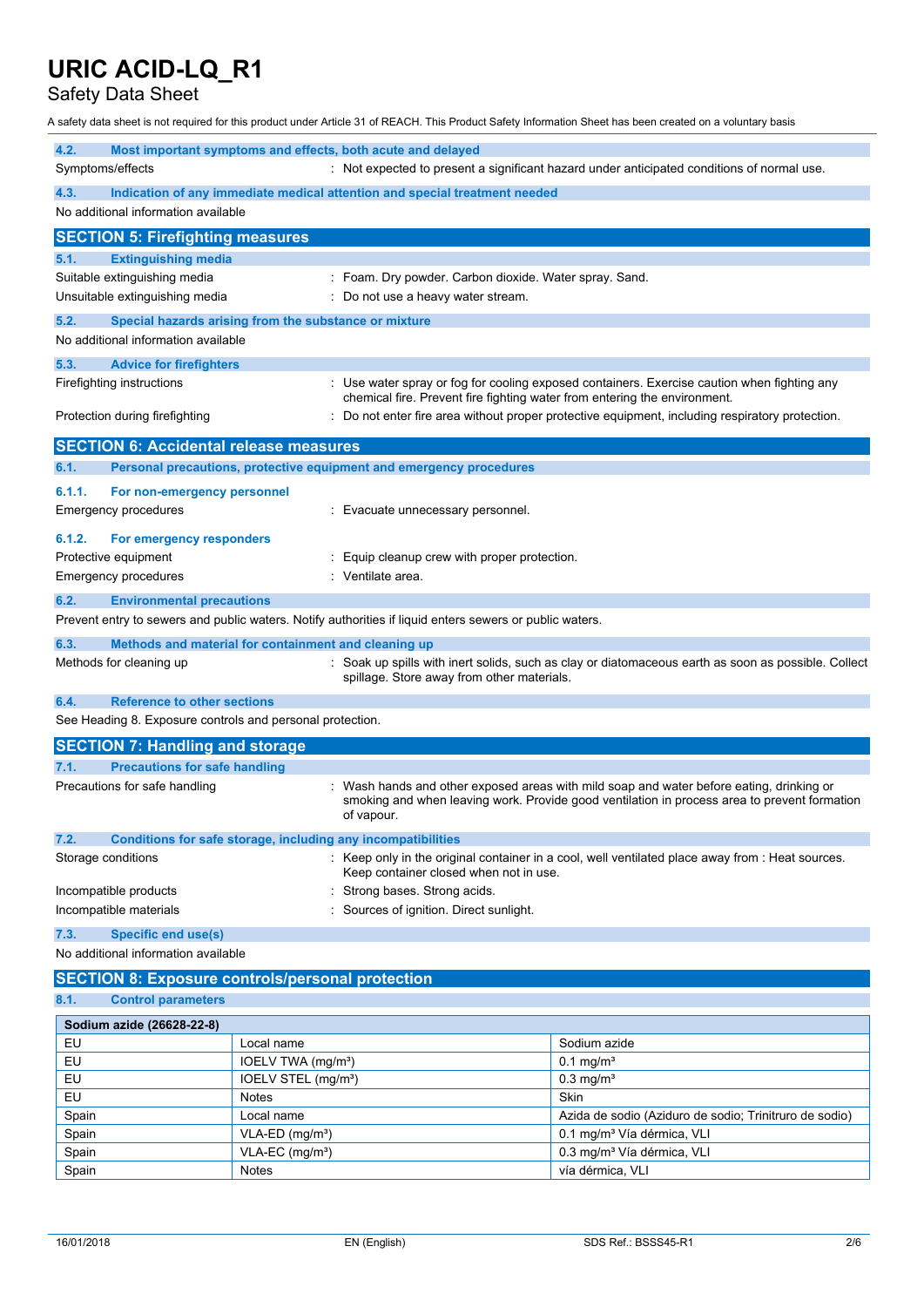### Safety Data Sheet

A safety data sheet is not required for this product under Article 31 of REACH. This Product Safety Information Sheet has been created on a voluntary basis

#### **8.2. Exposure controls**

#### **Personal protective equipment:**

Avoid all unnecessary exposure.

#### **Hand protection:**

Wear protective gloves.

#### **Eye protection:**

Chemical goggles or safety glasses

#### **Respiratory protection:**

Wear appropriate mask

#### **Other information:**

Do not eat, drink or smoke during use.

| <b>SECTION 9: Physical and chemical properties</b>            |                   |  |
|---------------------------------------------------------------|-------------------|--|
| Information on basic physical and chemical properties<br>9.1. |                   |  |
| Physical state                                                | : Liquid          |  |
| Colour                                                        | Colourless.       |  |
| Odour                                                         | Odorless.         |  |
| Odour threshold                                               | No data available |  |
| рH                                                            | : $\approx 7.5$   |  |
| Relative evaporation rate (butylacetate=1)                    | No data available |  |
| Melting point                                                 | No data available |  |
| Freezing point                                                | No data available |  |
| Boiling point                                                 | No data available |  |
| Flash point                                                   | No data available |  |
| Auto-ignition temperature                                     | No data available |  |
| Decomposition temperature                                     | No data available |  |
| Flammability (solid, gas)                                     | Non flammable.    |  |
| Vapour pressure                                               | No data available |  |
| Relative vapour density at 20 °C                              | No data available |  |
| Relative density                                              | No data available |  |
| Solubility                                                    | No data available |  |
| Log Pow                                                       | No data available |  |
| Viscosity, kinematic                                          | No data available |  |
| Viscosity, dynamic                                            | No data available |  |
| <b>Explosive properties</b>                                   | No data available |  |
| Oxidising properties                                          | No data available |  |
| <b>Explosive limits</b>                                       | No data available |  |
| <b>Other information</b><br>9.2.                              |                   |  |
| No additional information available                           |                   |  |
| <b>SECTION 10: Stability and reactivity</b>                   |                   |  |
| 10.1.<br><b>Reactivity</b>                                    |                   |  |
| No additional information available                           |                   |  |
| 10.2.<br><b>Chemical stability</b>                            |                   |  |
| Not established.                                              |                   |  |
| 10.3.<br><b>Possibility of hazardous reactions</b>            |                   |  |

### Not established.

**10.4. Conditions to avoid**

#### Direct sunlight. Extremely high or low temperatures.

**10.5. Incompatible materials**

Not known when used appropiately.

| 10.6. |                                         |  |
|-------|-----------------------------------------|--|
|       | <b>Hazardous decomposition products</b> |  |

No hazardous decomposition products known.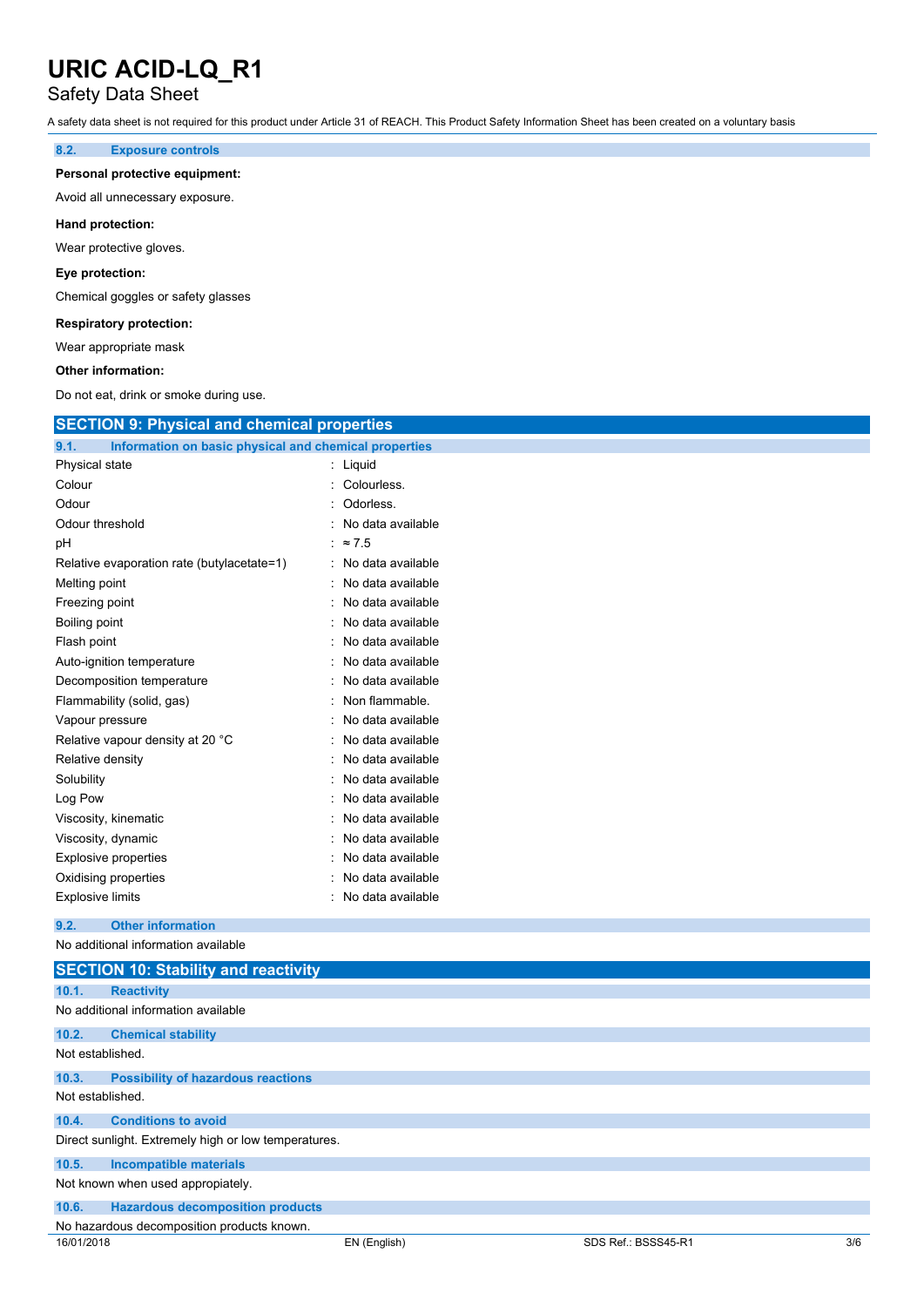Safety Data Sheet

A safety data sheet is not required for this product under Article 31 of REACH. This Product Safety Information Sheet has been created on a voluntary basis

### **SECTION 11: Toxicological information**

| 11.1.<br>Information on toxicological effects          |                                                                    |
|--------------------------------------------------------|--------------------------------------------------------------------|
| Acute toxicity (oral)                                  | : Not classified                                                   |
| Acute toxicity (dermal)                                | Not classified                                                     |
| Acute toxicity (inhalation)                            | Not classified                                                     |
| Skin corrosion/irritation                              | Not classified                                                     |
|                                                        | $pH: \approx 7.5$                                                  |
| Additional information                                 | : Based on available data, the classification criteria are not met |
| Serious eye damage/irritation                          | Not classified                                                     |
|                                                        | $pH: \approx 7.5$                                                  |
| Additional information                                 | : Based on available data, the classification criteria are not met |
| Respiratory or skin sensitisation                      | Not classified                                                     |
| Additional information                                 | Based on available data, the classification criteria are not met   |
| Germ cell mutagenicity                                 | Not classified                                                     |
| Additional information                                 | Based on available data, the classification criteria are not met   |
| Carcinogenicity                                        | Not classified                                                     |
| Additional information                                 | Based on available data, the classification criteria are not met   |
| Reproductive toxicity                                  | : Not classified                                                   |
| Additional information                                 | Based on available data, the classification criteria are not met   |
| STOT-single exposure                                   | : Not classified                                                   |
| Additional information                                 | Based on available data, the classification criteria are not met   |
| STOT-repeated exposure                                 | Not classified                                                     |
| Additional information                                 | Based on available data, the classification criteria are not met   |
| Aspiration hazard                                      | Not classified                                                     |
| Additional information                                 | Based on available data, the classification criteria are not met   |
| Potential adverse human health effects and<br>symptoms | Based on available data, the classification criteria are not met.  |

| <b>SECTION 12: Ecological information</b> |                  |  |
|-------------------------------------------|------------------|--|
| 12.1.<br><b>Toxicity</b>                  |                  |  |
| Acute aquatic toxicity                    | Not classified   |  |
| Chronic aquatic toxicity                  | : Not classified |  |

| 12.2. | <b>Persistence and degradability</b>       |                                                                         |
|-------|--------------------------------------------|-------------------------------------------------------------------------|
|       | <b>URIC ACID-LQ R1</b>                     |                                                                         |
|       | Persistence and degradability              | Not established.                                                        |
| 12.3. | <b>Bioaccumulative potential</b>           |                                                                         |
|       | <b>URIC ACID-LQ R1</b>                     |                                                                         |
|       | Bioaccumulative potential                  | Not established.                                                        |
| 12.4. | <b>Mobility in soil</b>                    |                                                                         |
|       | No additional information available        |                                                                         |
| 12.5. | <b>Results of PBT and vPvB assessment</b>  |                                                                         |
|       | No additional information available        |                                                                         |
| 12.6. | <b>Other adverse effects</b>               |                                                                         |
|       | Additional information                     | $\therefore$ Avoid release to the environment.                          |
|       | <b>SECTION 13: Disposal considerations</b> |                                                                         |
| 13.1. | <b>Waste treatment methods</b>             |                                                                         |
|       | Product/Packaging disposal recommendations | Dispose in a safe manner in accordance with local/national regulations. |
|       | Ecology - waste materials                  | : Avoid release to the environment.                                     |
|       | <b>SECTION 14: Transport information</b>   |                                                                         |

In accordance with ADR / RID / IMDG / IATA / ADN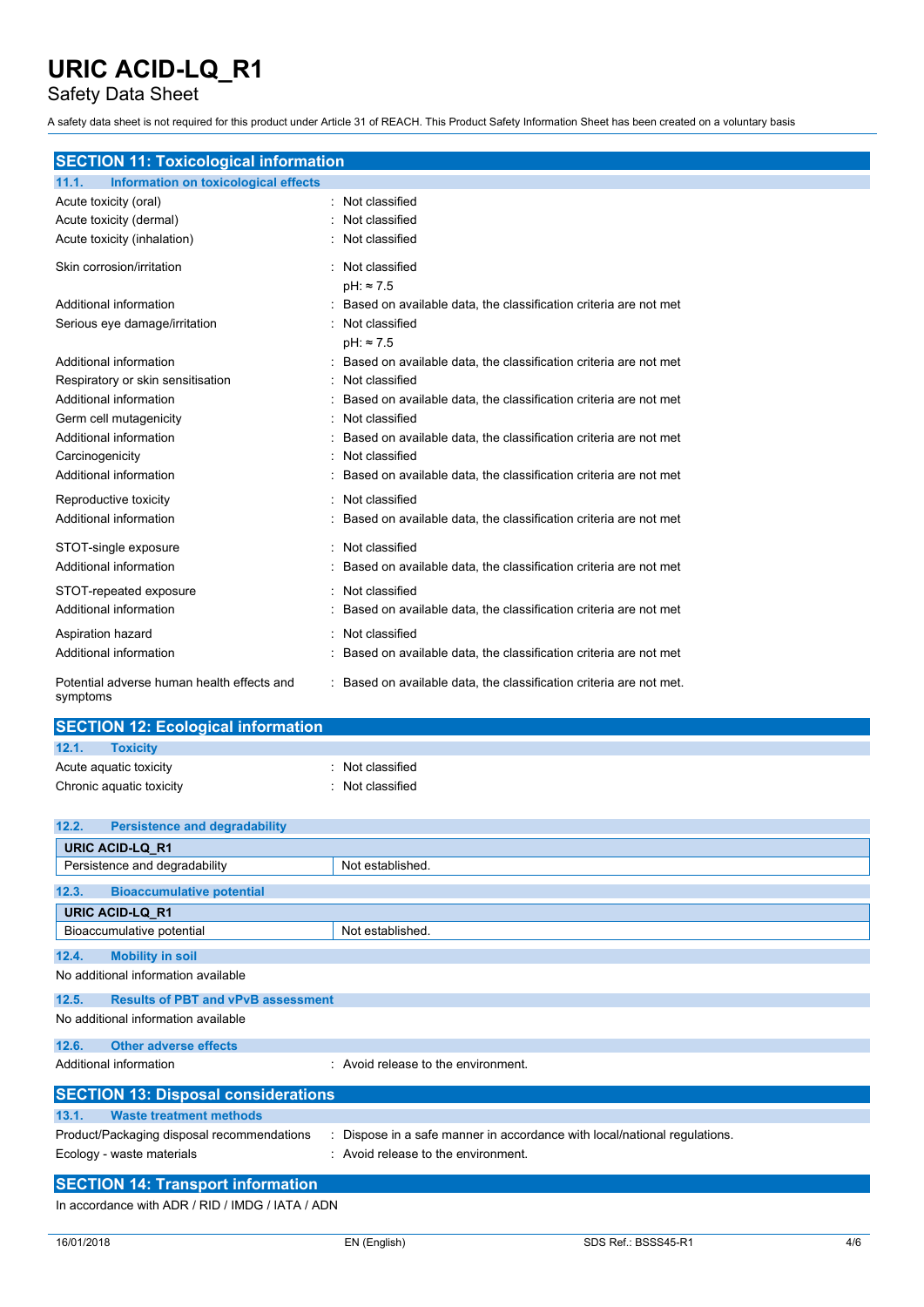### Safety Data Sheet

A safety data sheet is not required for this product under Article 31 of REACH. This Product Safety Information Sheet has been created on a voluntary basis

| 14.1.<br><b>UN number</b>                    |                                          |
|----------------------------------------------|------------------------------------------|
| UN-No. (ADR)                                 | : Not applicable                         |
| UN-No. (IMDG)                                | Not applicable                           |
| UN-No. (IATA)                                | Not applicable                           |
| UN-No. (ADN)                                 | Not applicable                           |
| UN-No. (RID)                                 | Not applicable                           |
| 14.2.                                        |                                          |
| <b>UN proper shipping name</b>               |                                          |
| Proper Shipping Name (ADR)                   | : Not applicable                         |
| Proper Shipping Name (IMDG)                  | Not applicable                           |
| Proper Shipping Name (IATA)                  | Not applicable                           |
| Proper Shipping Name (ADN)                   | Not applicable                           |
| Proper Shipping Name (RID)                   | : Not applicable                         |
|                                              |                                          |
| 14.3.<br><b>Transport hazard class(es)</b>   |                                          |
| <b>ADR</b>                                   |                                          |
| Transport hazard class(es) (ADR)             | : Not applicable                         |
|                                              |                                          |
| <b>IMDG</b>                                  |                                          |
| Transport hazard class(es) (IMDG)            | : Not applicable                         |
|                                              |                                          |
| <b>IATA</b>                                  |                                          |
| Transport hazard class(es) (IATA)            | : Not applicable                         |
|                                              |                                          |
|                                              |                                          |
| <b>ADN</b>                                   |                                          |
| Transport hazard class(es) (ADN)             | : Not applicable                         |
|                                              |                                          |
| <b>RID</b>                                   |                                          |
| Transport hazard class(es) (RID)             | : Not applicable                         |
|                                              |                                          |
| 14.4.<br><b>Packing group</b>                |                                          |
| Packing group (ADR)                          | : Not applicable                         |
| Packing group (IMDG)                         | Not applicable                           |
|                                              |                                          |
| Packing group (IATA)                         | Not applicable                           |
|                                              |                                          |
| Packing group (ADN)                          | Not applicable                           |
| Packing group (RID)                          | : Not applicable                         |
| 14.5.<br><b>Environmental hazards</b>        |                                          |
| Dangerous for the environment                | : No                                     |
| Marine pollutant                             | : No                                     |
| Other information                            | : No supplementary information available |
|                                              |                                          |
| <b>Special precautions for user</b><br>14.6. |                                          |
|                                              |                                          |
| - Overland transport                         |                                          |
| No data available                            |                                          |
|                                              |                                          |
| - Transport by sea                           |                                          |
| No data available                            |                                          |
| - Air transport                              |                                          |
|                                              |                                          |
| No data available                            |                                          |
| - Inland waterway transport                  |                                          |

**- Rail transport**

No data available

**14.7. Transport in bulk according to Annex II of Marpol and the IBC Code**

Not applicable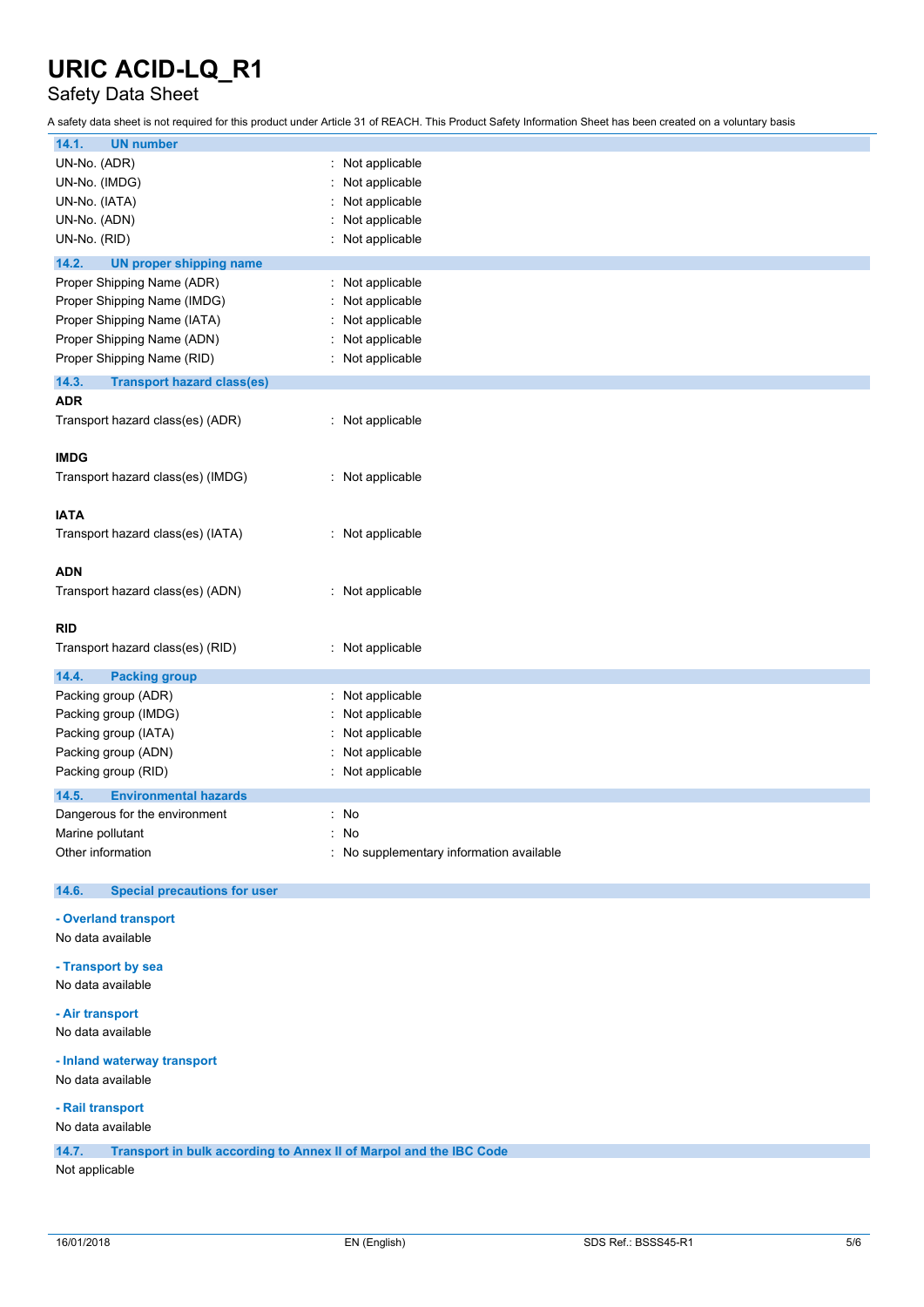### Safety Data Sheet

A safety data sheet is not required for this product under Article 31 of REACH. This Product Safety Information Sheet has been created on a voluntary basis

#### **SECTION 15: Regulatory information**

**15.1. Safety, health and environmental regulations/legislation specific for the substance or mixture**

#### **15.1.1. EU-Regulations**

Contains no REACH substances with Annex XVII restrictions Contains no substance on the REACH candidate list Contains no REACH Annex XIV substances

#### **15.1.2. National regulations**

No additional information available

#### **15.2. Chemical safety assessment**

No chemical safety assessment has been carried out

#### **SECTION 16: Other information**

A safety data sheet is not required for this product under Article 31 of REACH. This Product Safety Information Sheet has been created on a voluntary basis

Data sources **Superint Studies : REGULATION (EC) No 1272/2008 OF THE EUROPEAN PARLIAMENT AND OF THE** COUNCIL of 16 December 2008 on classification, labelling and packaging of substances and mixtures, amending and repealing Directives 67/548/EEC and 1999/45/EC, and amending Regulation (EC) No 1907/2006.

Other information in the set of the set of the set of the set of the set of the set of the set of the set of the set of the set of the set of the set of the set of the set of the set of the set of the set of the set of the

SDS EU (REACH Annex II)

This information is based on our current knowledge and is intended to describe the product for the purposes of health, safety and environmental requirements only. It should not therefore be<br>construed as guaranteeing any sp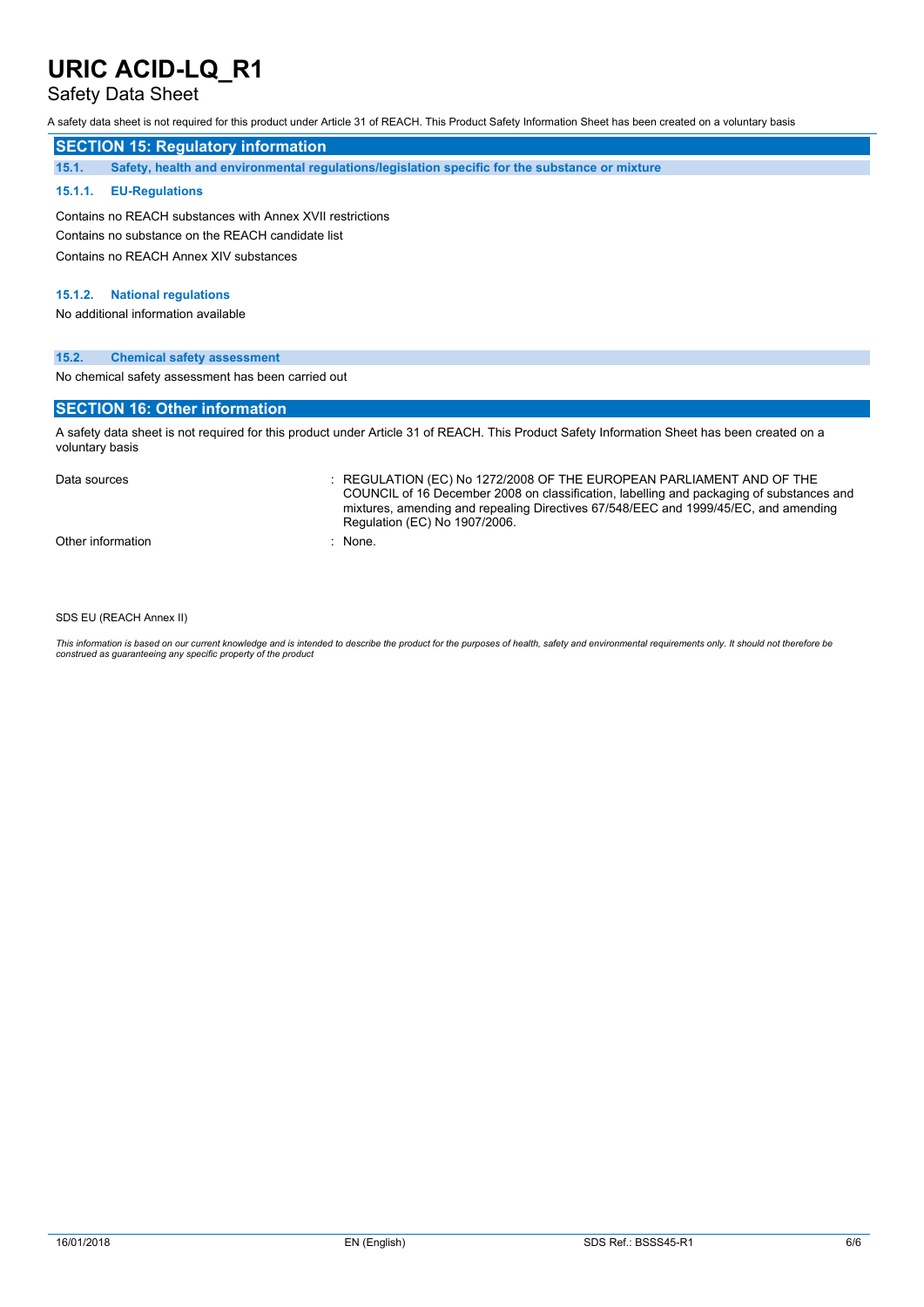

### Safety Data Sheet

A safety data sheet is not required for this product under Article 31 of REACH. This Product Safety Information Sheet has been created on a voluntary basis

Date of issue: 22/04/2015 Revision date: 22/04/2015 Version: 1.0

|                |                                                                                                                                                                                   | SECTION 1: Identification of the substance/mixture and of the company/undertaking                                       |  |
|----------------|-----------------------------------------------------------------------------------------------------------------------------------------------------------------------------------|-------------------------------------------------------------------------------------------------------------------------|--|
| 1.1.           | <b>Product identifier</b>                                                                                                                                                         |                                                                                                                         |  |
| Product form   |                                                                                                                                                                                   | Mixture                                                                                                                 |  |
| Product name   |                                                                                                                                                                                   | URIC ACID-LQ_R2                                                                                                         |  |
| Product group  |                                                                                                                                                                                   | This SDS applies for any reference of this product.                                                                     |  |
|                |                                                                                                                                                                                   |                                                                                                                         |  |
| 1.2.           |                                                                                                                                                                                   | Relevant identified uses of the substance or mixture and uses advised against                                           |  |
| 1.2.1.         | <b>Relevant identified uses</b>                                                                                                                                                   |                                                                                                                         |  |
|                | Industrial/Professional use spec                                                                                                                                                  | : In vitro diagnostics use                                                                                              |  |
| 1.2.2.         | <b>Uses advised against</b>                                                                                                                                                       |                                                                                                                         |  |
|                | No additional information available                                                                                                                                               |                                                                                                                         |  |
| 1.3.           | Details of the supplier of the safety data sheet                                                                                                                                  |                                                                                                                         |  |
|                | SPINREACT, S.A.U.<br>Ctra. Santa Coloma, 7<br>E-17176 Sant Esteve de Bas (GIRONA) - SPAIN<br>T +34 972 690 800 - F +34 972 690 099<br>spinreact@spinreact.com - www.spinreact.com |                                                                                                                         |  |
| 1.4.           | <b>Emergency telephone number</b>                                                                                                                                                 |                                                                                                                         |  |
|                | Emergency number                                                                                                                                                                  | $: +34972690800$                                                                                                        |  |
|                |                                                                                                                                                                                   |                                                                                                                         |  |
|                | <b>SECTION 2: Hazards identification</b>                                                                                                                                          |                                                                                                                         |  |
| 2.1.           | <b>Classification of the substance or mixture</b>                                                                                                                                 |                                                                                                                         |  |
| Not classified | Classification according to Regulation (EC) No. 1272/2008 [CLP]<br>Adverse physicochemical, human health and environmental effects<br>No additional information available         |                                                                                                                         |  |
| 2.2.           | <b>Label elements</b>                                                                                                                                                             |                                                                                                                         |  |
|                |                                                                                                                                                                                   |                                                                                                                         |  |
|                | Labelling according to Regulation (EC) No. 1272/2008 [CLP]<br>No labelling applicable                                                                                             |                                                                                                                         |  |
| 2.3.           | <b>Other hazards</b>                                                                                                                                                              |                                                                                                                         |  |
|                | Other hazards not contributing to the<br>: None under normal conditions.<br>classification                                                                                        |                                                                                                                         |  |
|                | <b>SECTION 3: Composition/information on ingredients</b>                                                                                                                          |                                                                                                                         |  |
| 3.1.           | <b>Substances</b>                                                                                                                                                                 |                                                                                                                         |  |
| Not applicable |                                                                                                                                                                                   |                                                                                                                         |  |
| 3.2.           | <b>Mixtures</b>                                                                                                                                                                   |                                                                                                                         |  |
|                |                                                                                                                                                                                   | This mixture does not contain any substances to be mentioned according to the criteria of section 3.2 of REACH annex II |  |
|                | <b>SECTION 4: First aid measures</b>                                                                                                                                              |                                                                                                                         |  |

| <b>Description of first aid measures</b><br>4.1. |                                                                                                                                      |
|--------------------------------------------------|--------------------------------------------------------------------------------------------------------------------------------------|
| First-aid measures general                       | : Never give anything by mouth to an unconscious person. If you feel unwell, seek medical<br>advice (show the label where possible). |
| First-aid measures after inhalation              | : Assure fresh air breathing. Allow the victim to rest.                                                                              |
| First-aid measures after skin contact            | : Remove affected clothing and wash all exposed skin area with mild soap and water, followed<br>by warm water rinse.                 |
| First-aid measures after eye contact             | : Rinse immediately with plenty of water. Obtain medical attention if pain, blinking or redness<br>persists.                         |
| First-aid measures after ingestion               | : Rinse mouth. Do NOT induce vomiting. Obtain emergency medical attention.                                                           |
|                                                  |                                                                                                                                      |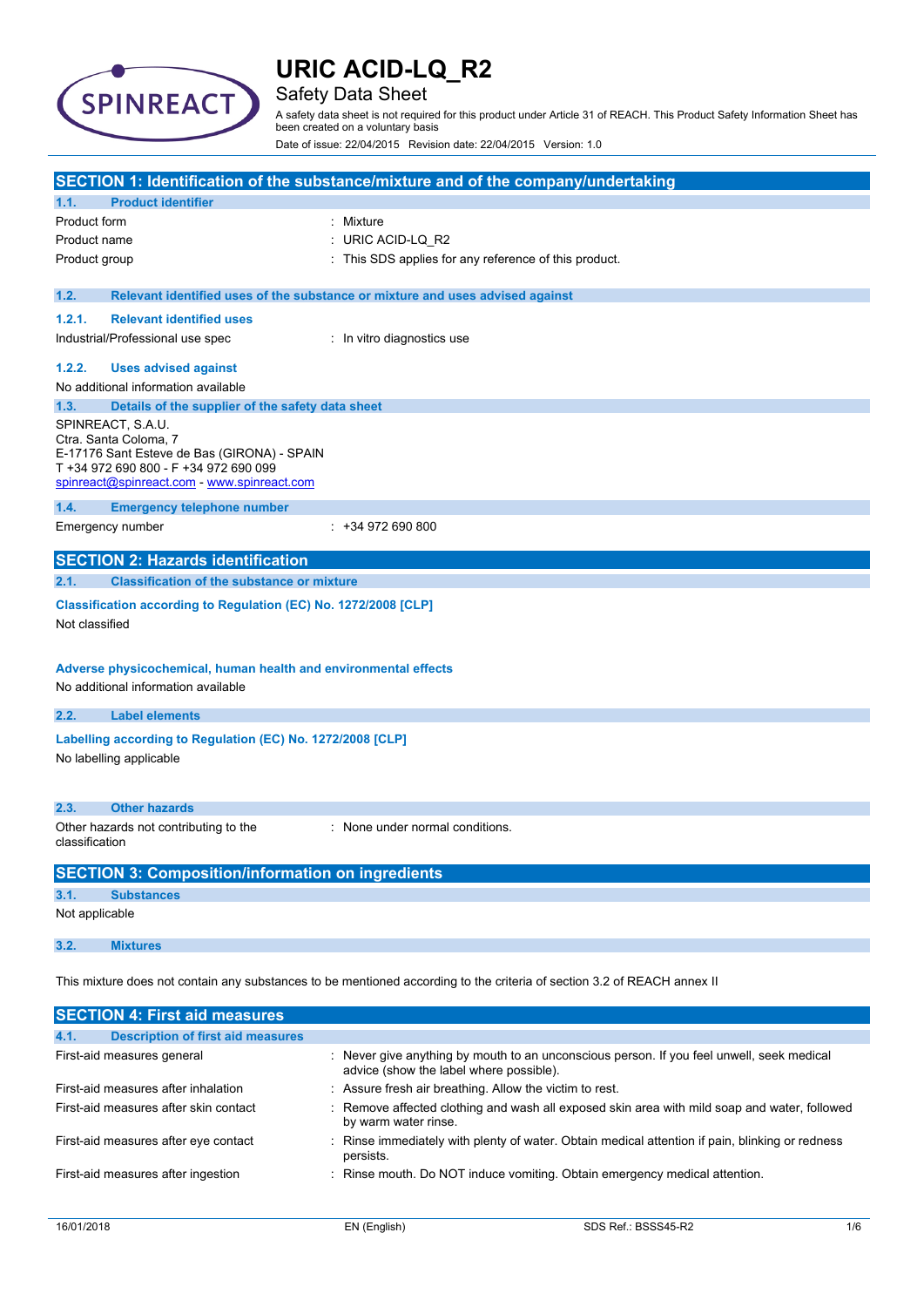Safety Data Sheet

A safety data sheet is not required for this product under Article 31 of REACH. This Product Safety Information Sheet has been created on a voluntary basis

| 4.2.                                                                                                           | Most important symptoms and effects, both acute and delayed                                             |                                                                                                                                                                                        |  |
|----------------------------------------------------------------------------------------------------------------|---------------------------------------------------------------------------------------------------------|----------------------------------------------------------------------------------------------------------------------------------------------------------------------------------------|--|
| : Not expected to present a significant hazard under anticipated conditions of normal use.<br>Symptoms/effects |                                                                                                         |                                                                                                                                                                                        |  |
| 4.3.                                                                                                           | Indication of any immediate medical attention and special treatment needed                              |                                                                                                                                                                                        |  |
| No additional information available                                                                            |                                                                                                         |                                                                                                                                                                                        |  |
| <b>SECTION 5: Firefighting measures</b>                                                                        |                                                                                                         |                                                                                                                                                                                        |  |
| <b>Extinguishing media</b><br>5.1.                                                                             |                                                                                                         |                                                                                                                                                                                        |  |
| Suitable extinguishing media                                                                                   |                                                                                                         | : Foam. Dry powder. Carbon dioxide. Water spray. Sand.                                                                                                                                 |  |
| Unsuitable extinguishing media                                                                                 |                                                                                                         | Do not use a heavy water stream.                                                                                                                                                       |  |
| 5.2.                                                                                                           | Special hazards arising from the substance or mixture                                                   |                                                                                                                                                                                        |  |
| No additional information available                                                                            |                                                                                                         |                                                                                                                                                                                        |  |
| 5.3.<br><b>Advice for firefighters</b>                                                                         |                                                                                                         |                                                                                                                                                                                        |  |
| Firefighting instructions                                                                                      |                                                                                                         | Use water spray or fog for cooling exposed containers. Exercise caution when fighting any                                                                                              |  |
|                                                                                                                |                                                                                                         | chemical fire. Prevent fire fighting water from entering the environment.                                                                                                              |  |
| Protection during firefighting                                                                                 |                                                                                                         | Do not enter fire area without proper protective equipment, including respiratory protection.                                                                                          |  |
| <b>SECTION 6: Accidental release measures</b>                                                                  |                                                                                                         |                                                                                                                                                                                        |  |
| 6.1.                                                                                                           | Personal precautions, protective equipment and emergency procedures                                     |                                                                                                                                                                                        |  |
| 6.1.1.<br>For non-emergency personnel                                                                          |                                                                                                         |                                                                                                                                                                                        |  |
| <b>Emergency procedures</b>                                                                                    | : Evacuate unnecessary personnel.                                                                       |                                                                                                                                                                                        |  |
| 6.1.2.<br>For emergency responders                                                                             |                                                                                                         |                                                                                                                                                                                        |  |
| Protective equipment                                                                                           | Equip cleanup crew with proper protection.                                                              |                                                                                                                                                                                        |  |
| <b>Emergency procedures</b>                                                                                    | Ventilate area.                                                                                         |                                                                                                                                                                                        |  |
| 6.2.<br><b>Environmental precautions</b>                                                                       |                                                                                                         |                                                                                                                                                                                        |  |
|                                                                                                                | Prevent entry to sewers and public waters. Notify authorities if liquid enters sewers or public waters. |                                                                                                                                                                                        |  |
| 6.3.                                                                                                           | Methods and material for containment and cleaning up                                                    |                                                                                                                                                                                        |  |
| Methods for cleaning up                                                                                        |                                                                                                         | Soak up spills with inert solids, such as clay or diatomaceous earth as soon as possible. Collect                                                                                      |  |
|                                                                                                                | spillage. Store away from other materials.                                                              |                                                                                                                                                                                        |  |
| <b>Reference to other sections</b><br>6.4.                                                                     |                                                                                                         |                                                                                                                                                                                        |  |
| See Heading 8. Exposure controls and personal protection.                                                      |                                                                                                         |                                                                                                                                                                                        |  |
| <b>SECTION 7: Handling and storage</b>                                                                         |                                                                                                         |                                                                                                                                                                                        |  |
| <b>Precautions for safe handling</b><br>7.1.                                                                   |                                                                                                         |                                                                                                                                                                                        |  |
| Precautions for safe handling<br>of vapour.                                                                    |                                                                                                         | Wash hands and other exposed areas with mild soap and water before eating, drinking or<br>smoking and when leaving work. Provide good ventilation in process area to prevent formation |  |
| 7.2.                                                                                                           | Conditions for safe storage, including any incompatibilities                                            |                                                                                                                                                                                        |  |
| Storage conditions                                                                                             | Keep container closed when not in use.                                                                  | Keep only in the original container in a cool, well ventilated place away from : Heat sources.                                                                                         |  |
| Incompatible products                                                                                          |                                                                                                         | Strong bases. Strong acids.                                                                                                                                                            |  |
| Incompatible materials                                                                                         |                                                                                                         | Sources of ignition. Direct sunlight.                                                                                                                                                  |  |
| <b>Specific end use(s)</b><br>7.3.                                                                             |                                                                                                         |                                                                                                                                                                                        |  |
| No additional information available                                                                            |                                                                                                         |                                                                                                                                                                                        |  |
| <b>SECTION 8: Exposure controls/personal protection</b>                                                        |                                                                                                         |                                                                                                                                                                                        |  |
| 8.1.<br><b>Control parameters</b>                                                                              |                                                                                                         |                                                                                                                                                                                        |  |
|                                                                                                                |                                                                                                         |                                                                                                                                                                                        |  |
| Sodium azide (26628-22-8)                                                                                      |                                                                                                         |                                                                                                                                                                                        |  |
| EU<br>EU                                                                                                       | Local name                                                                                              | Sodium azide                                                                                                                                                                           |  |
| EU                                                                                                             | IOELV TWA (mg/m <sup>3</sup> )<br>IOELV STEL (mg/m <sup>3</sup> )                                       | $0.1$ mg/m <sup>3</sup><br>$0.3$ mg/m <sup>3</sup>                                                                                                                                     |  |
| EU                                                                                                             | Notes                                                                                                   | Skin                                                                                                                                                                                   |  |
| Spain                                                                                                          | Local name                                                                                              | Azida de sodio (Aziduro de sodio; Trinitruro de sodio)                                                                                                                                 |  |
| Spain                                                                                                          | VLA-ED (mg/m <sup>3</sup> )                                                                             | 0.1 mg/m <sup>3</sup> Vía dérmica, VLI                                                                                                                                                 |  |
| Spain                                                                                                          | VLA-EC (mg/m <sup>3</sup> )                                                                             | 0.3 mg/m <sup>3</sup> Vía dérmica, VLI                                                                                                                                                 |  |

Spain Notes Notes vía dérmica, VLI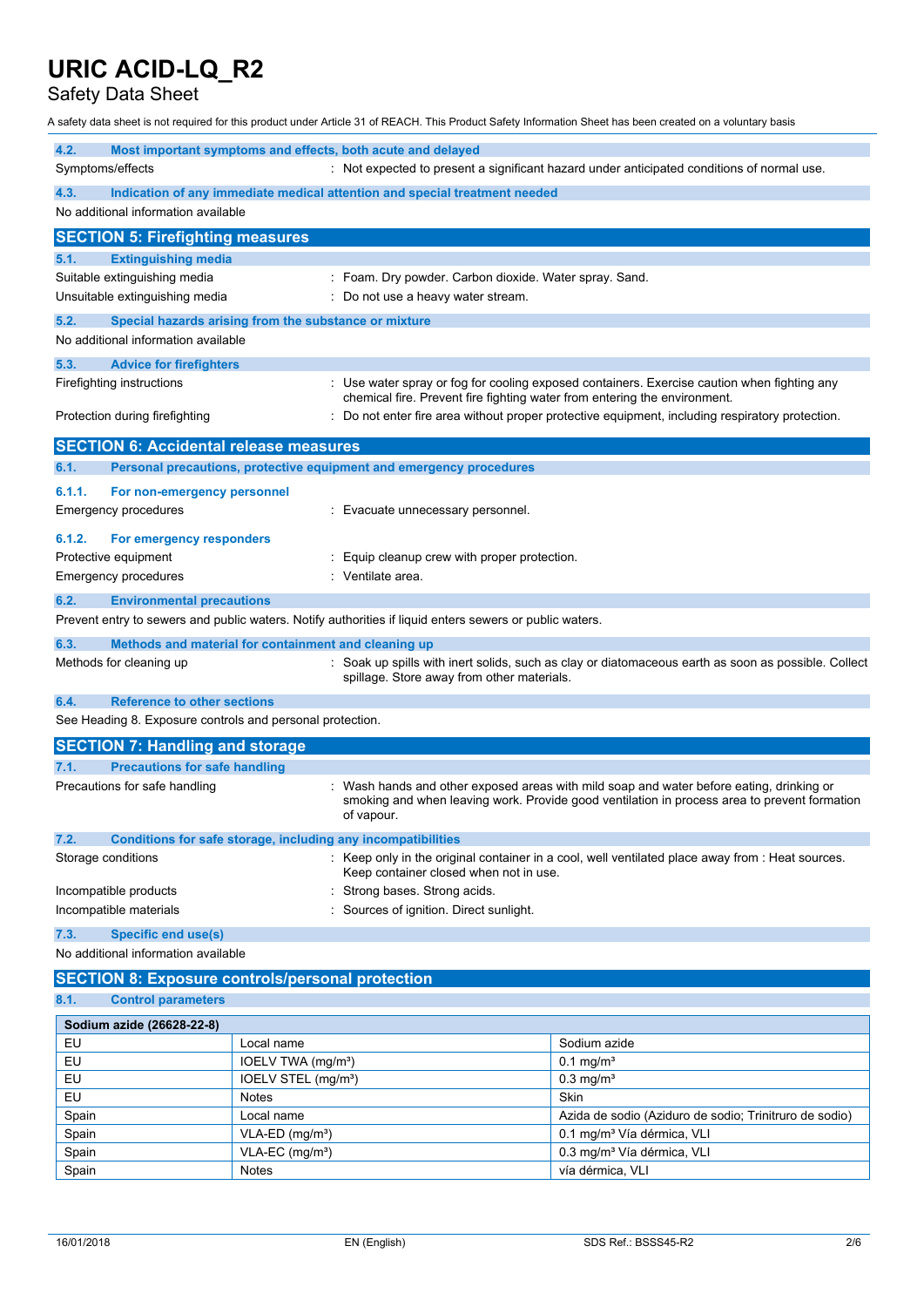### Safety Data Sheet

A safety data sheet is not required for this product under Article 31 of REACH. This Product Safety Information Sheet has been created on a voluntary basis

#### **8.2. Exposure controls**

#### **Personal protective equipment:**

Avoid all unnecessary exposure.

#### **Hand protection:**

Wear protective gloves.

#### **Eye protection:**

Chemical goggles or safety glasses

#### **Respiratory protection:**

Wear appropriate mask

#### **Other information:**

Do not eat, drink or smoke during use.

| <b>SECTION 9: Physical and chemical properties</b>            |                   |
|---------------------------------------------------------------|-------------------|
| Information on basic physical and chemical properties<br>9.1. |                   |
| Physical state                                                | : Liquid          |
| Colour                                                        | Colourless.       |
| Odour                                                         | Odorless.         |
| Odour threshold                                               | No data available |
| рH                                                            | No data available |
| Relative evaporation rate (butylacetate=1)                    | No data available |
| Melting point                                                 | No data available |
| Freezing point                                                | No data available |
| Boiling point                                                 | No data available |
| Flash point                                                   | No data available |
| Auto-ignition temperature                                     | No data available |
| Decomposition temperature                                     | No data available |
| Flammability (solid, gas)                                     | Non flammable.    |
| Vapour pressure                                               | No data available |
| Relative vapour density at 20 °C                              | No data available |
| Relative density                                              | No data available |
| Solubility                                                    | No data available |
| Log Pow                                                       | No data available |
| Viscosity, kinematic                                          | No data available |
| Viscosity, dynamic                                            | No data available |
| <b>Explosive properties</b>                                   | No data available |
| Oxidising properties                                          | No data available |
| <b>Explosive limits</b>                                       | No data available |
| <b>Other information</b><br>9.2.                              |                   |
| No additional information available                           |                   |
| <b>SECTION 10: Stability and reactivity</b>                   |                   |
| 10.1.<br><b>Reactivity</b>                                    |                   |
| No additional information available                           |                   |
| 10.2.<br><b>Chemical stability</b>                            |                   |
| Not established.                                              |                   |
| 10.3.<br><b>Possibility of hazardous reactions</b>            |                   |
| Not established.                                              |                   |

#### **10.4. Conditions to avoid**

Direct sunlight. Extremely high or low temperatures.

### **10.5. Incompatible materials**

Not known when used appropiately.

| 10.6. | <b>Hazardous decomposition products</b> |  |  |
|-------|-----------------------------------------|--|--|
|       |                                         |  |  |

No hazardous decomposition products known.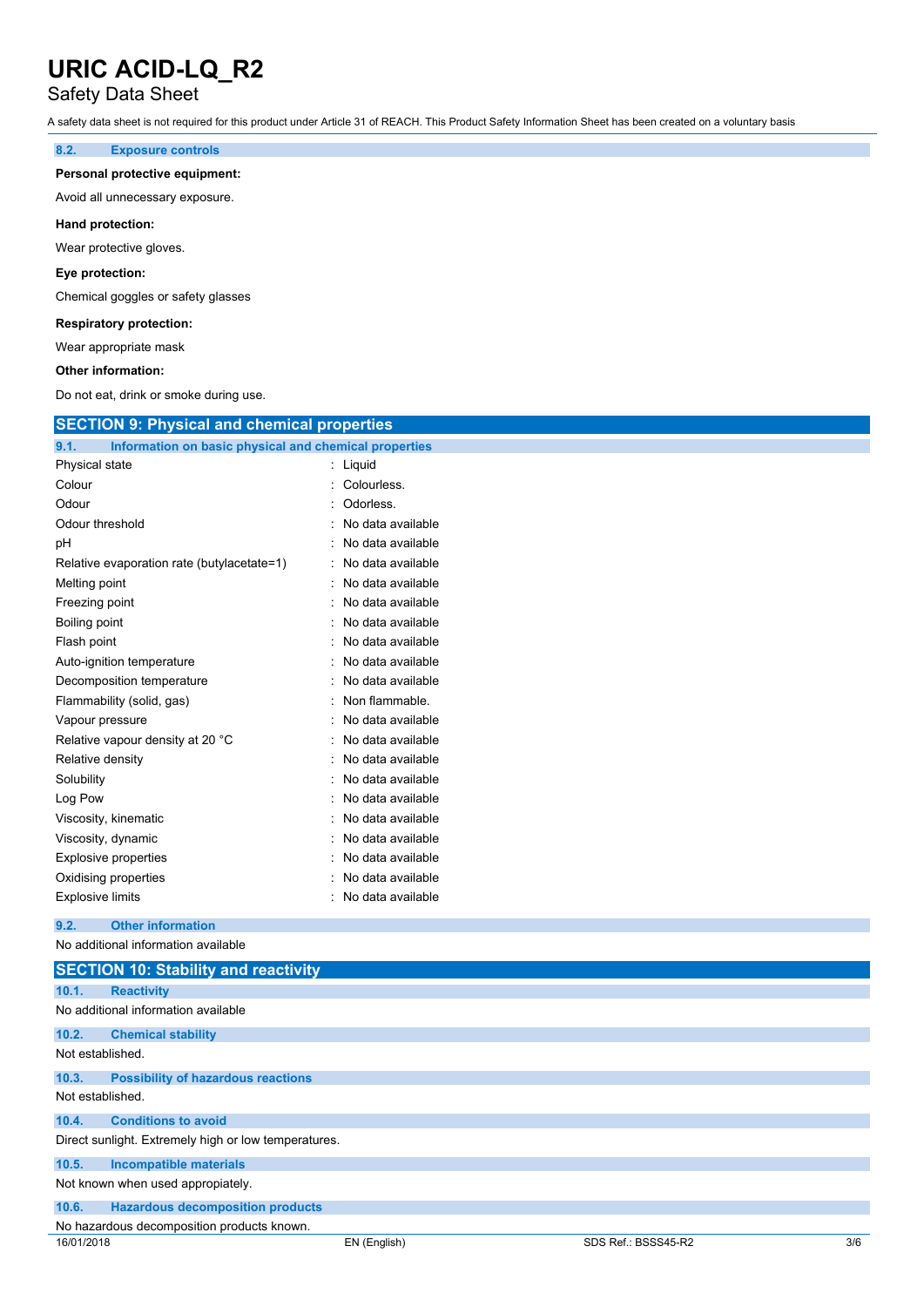Safety Data Sheet

A safety data sheet is not required for this product under Article 31 of REACH. This Product Safety Information Sheet has been created on a voluntary basis

### **SECTION 11: Toxicological information**

| 11.1.<br>Information on toxicological effects          |                                                                     |
|--------------------------------------------------------|---------------------------------------------------------------------|
| Acute toxicity (oral)                                  | Not classified                                                      |
| Acute toxicity (dermal)                                | Not classified                                                      |
| Acute toxicity (inhalation)                            | Not classified                                                      |
| Skin corrosion/irritation                              | Not classified                                                      |
| Additional information                                 | Based on available data, the classification criteria are not met    |
| Serious eye damage/irritation                          | Not classified                                                      |
| Additional information                                 | Based on available data, the classification criteria are not met    |
| Respiratory or skin sensitisation                      | Not classified                                                      |
| Additional information                                 | Based on available data, the classification criteria are not met    |
| Germ cell mutagenicity                                 | Not classified                                                      |
| Additional information                                 | Based on available data, the classification criteria are not met    |
| Carcinogenicity                                        | Not classified                                                      |
| Additional information                                 | Based on available data, the classification criteria are not met    |
| Reproductive toxicity                                  | Not classified                                                      |
| Additional information                                 | Based on available data, the classification criteria are not met    |
| STOT-single exposure                                   | Not classified                                                      |
| Additional information                                 | Based on available data, the classification criteria are not met    |
| STOT-repeated exposure                                 | Not classified                                                      |
| Additional information                                 | Based on available data, the classification criteria are not met    |
| Aspiration hazard                                      | Not classified                                                      |
| Additional information                                 | Based on available data, the classification criteria are not met    |
| Potential adverse human health effects and<br>symptoms | : Based on available data, the classification criteria are not met. |

| <b>SECTION 12: Ecological information</b> |                  |  |  |
|-------------------------------------------|------------------|--|--|
| 12.1.<br><b>Toxicity</b>                  |                  |  |  |
| Acute aquatic toxicity                    | : Not classified |  |  |
| Chronic aquatic toxicity                  | : Not classified |  |  |

| 12.2.        | <b>Persistence and degradability</b>             |                                                                         |                     |     |
|--------------|--------------------------------------------------|-------------------------------------------------------------------------|---------------------|-----|
|              | URIC ACID-LQ_R2                                  |                                                                         |                     |     |
|              | Persistence and degradability                    | Not established.                                                        |                     |     |
| 12.3.        | <b>Bioaccumulative potential</b>                 |                                                                         |                     |     |
|              | <b>URIC ACID-LQ R2</b>                           |                                                                         |                     |     |
|              | Bioaccumulative potential                        | Not established.                                                        |                     |     |
| 12.4.        | <b>Mobility in soil</b>                          |                                                                         |                     |     |
|              | No additional information available              |                                                                         |                     |     |
| 12.5.        | <b>Results of PBT and vPvB assessment</b>        |                                                                         |                     |     |
|              | No additional information available              |                                                                         |                     |     |
| 12.6.        | <b>Other adverse effects</b>                     |                                                                         |                     |     |
|              | Additional information                           | : Avoid release to the environment.                                     |                     |     |
|              | <b>SECTION 13: Disposal considerations</b>       |                                                                         |                     |     |
| 13.1.        | <b>Waste treatment methods</b>                   |                                                                         |                     |     |
|              | Product/Packaging disposal recommendations       | Dispose in a safe manner in accordance with local/national regulations. |                     |     |
|              | Ecology - waste materials                        | : Avoid release to the environment.                                     |                     |     |
|              | <b>SECTION 14: Transport information</b>         |                                                                         |                     |     |
|              | In accordance with ADR / RID / IMDG / IATA / ADN |                                                                         |                     |     |
| 14.1.        | <b>UN number</b>                                 |                                                                         |                     |     |
| UN-No. (ADR) |                                                  | Not applicable                                                          |                     |     |
| 16/01/2018   |                                                  | EN (English)                                                            | SDS Ref.: BSSS45-R2 | 4/6 |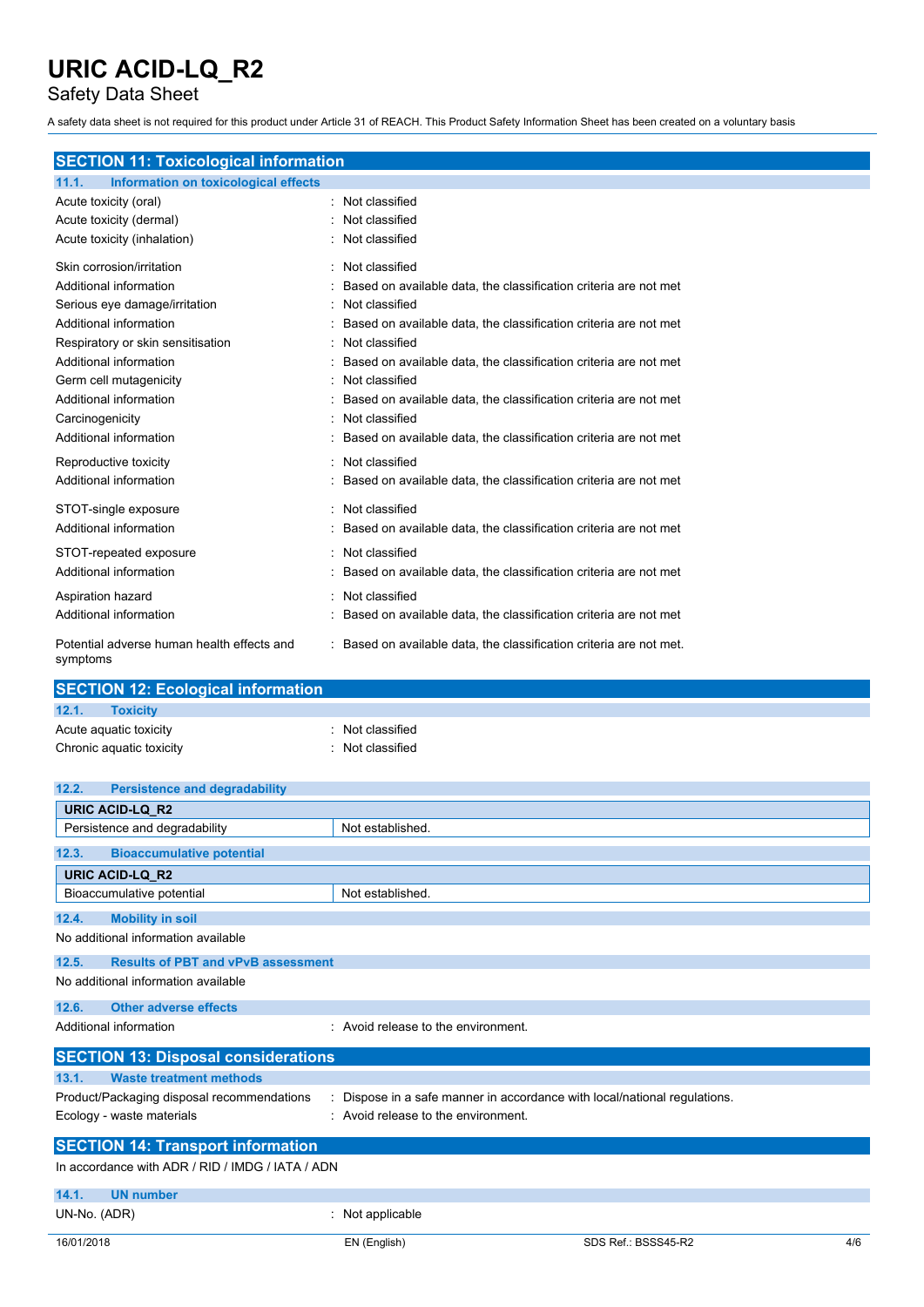### Safety Data Sheet

A safety data sheet is not required for this product under Article 31 of REACH. This Product Safety Information Sheet has been created on a voluntary basis

| UN-No. (IMDG)                                                               | : Not applicable                       |  |  |
|-----------------------------------------------------------------------------|----------------------------------------|--|--|
| UN-No. (IATA)                                                               | Not applicable                         |  |  |
| UN-No. (ADN)                                                                | Not applicable                         |  |  |
| UN-No. (RID)                                                                | Not applicable                         |  |  |
| 14.2.<br><b>UN proper shipping name</b>                                     |                                        |  |  |
| Proper Shipping Name (ADR)                                                  | Not applicable                         |  |  |
| Proper Shipping Name (IMDG)                                                 | Not applicable                         |  |  |
| Proper Shipping Name (IATA)                                                 | Not applicable                         |  |  |
| Proper Shipping Name (ADN)                                                  | Not applicable                         |  |  |
| Proper Shipping Name (RID)                                                  | Not applicable                         |  |  |
| 14.3.<br><b>Transport hazard class(es)</b>                                  |                                        |  |  |
| <b>ADR</b>                                                                  |                                        |  |  |
| Transport hazard class(es) (ADR)                                            | : Not applicable                       |  |  |
|                                                                             |                                        |  |  |
| <b>IMDG</b>                                                                 |                                        |  |  |
| Transport hazard class(es) (IMDG)                                           | : Not applicable                       |  |  |
|                                                                             |                                        |  |  |
| <b>IATA</b>                                                                 |                                        |  |  |
| Transport hazard class(es) (IATA)                                           | : Not applicable                       |  |  |
|                                                                             |                                        |  |  |
| <b>ADN</b>                                                                  |                                        |  |  |
| Transport hazard class(es) (ADN)                                            | : Not applicable                       |  |  |
|                                                                             |                                        |  |  |
| <b>RID</b>                                                                  |                                        |  |  |
| Transport hazard class(es) (RID)                                            | : Not applicable                       |  |  |
|                                                                             |                                        |  |  |
| 14.4.<br><b>Packing group</b>                                               |                                        |  |  |
| Packing group (ADR)                                                         | Not applicable<br>÷                    |  |  |
| Packing group (IMDG)                                                        | Not applicable                         |  |  |
| Packing group (IATA)                                                        | Not applicable                         |  |  |
| Packing group (ADN)                                                         | Not applicable                         |  |  |
| Packing group (RID)                                                         | Not applicable                         |  |  |
| 14.5.<br><b>Environmental hazards</b>                                       |                                        |  |  |
| Dangerous for the environment                                               | ÷<br>No                                |  |  |
| Marine pollutant                                                            | No                                     |  |  |
| Other information                                                           | No supplementary information available |  |  |
|                                                                             |                                        |  |  |
| 14.6.<br><b>Special precautions for user</b>                                |                                        |  |  |
| - Overland transport                                                        |                                        |  |  |
| No data available                                                           |                                        |  |  |
|                                                                             |                                        |  |  |
| - Transport by sea                                                          |                                        |  |  |
| No data available                                                           |                                        |  |  |
| - Air transport                                                             |                                        |  |  |
| No data available                                                           |                                        |  |  |
| - Inland waterway transport                                                 |                                        |  |  |
| No data available                                                           |                                        |  |  |
|                                                                             |                                        |  |  |
| - Rail transport                                                            |                                        |  |  |
| No data available                                                           |                                        |  |  |
| Transport in bulk according to Annex II of Marpol and the IBC Code<br>14.7. |                                        |  |  |
| Not applicable                                                              |                                        |  |  |
| <b>SECTION 15: Regulatory information</b>                                   |                                        |  |  |
|                                                                             |                                        |  |  |

**15.1. Safety, health and environmental regulations/legislation specific for the substance or mixture**

#### **15.1.1. EU-Regulations**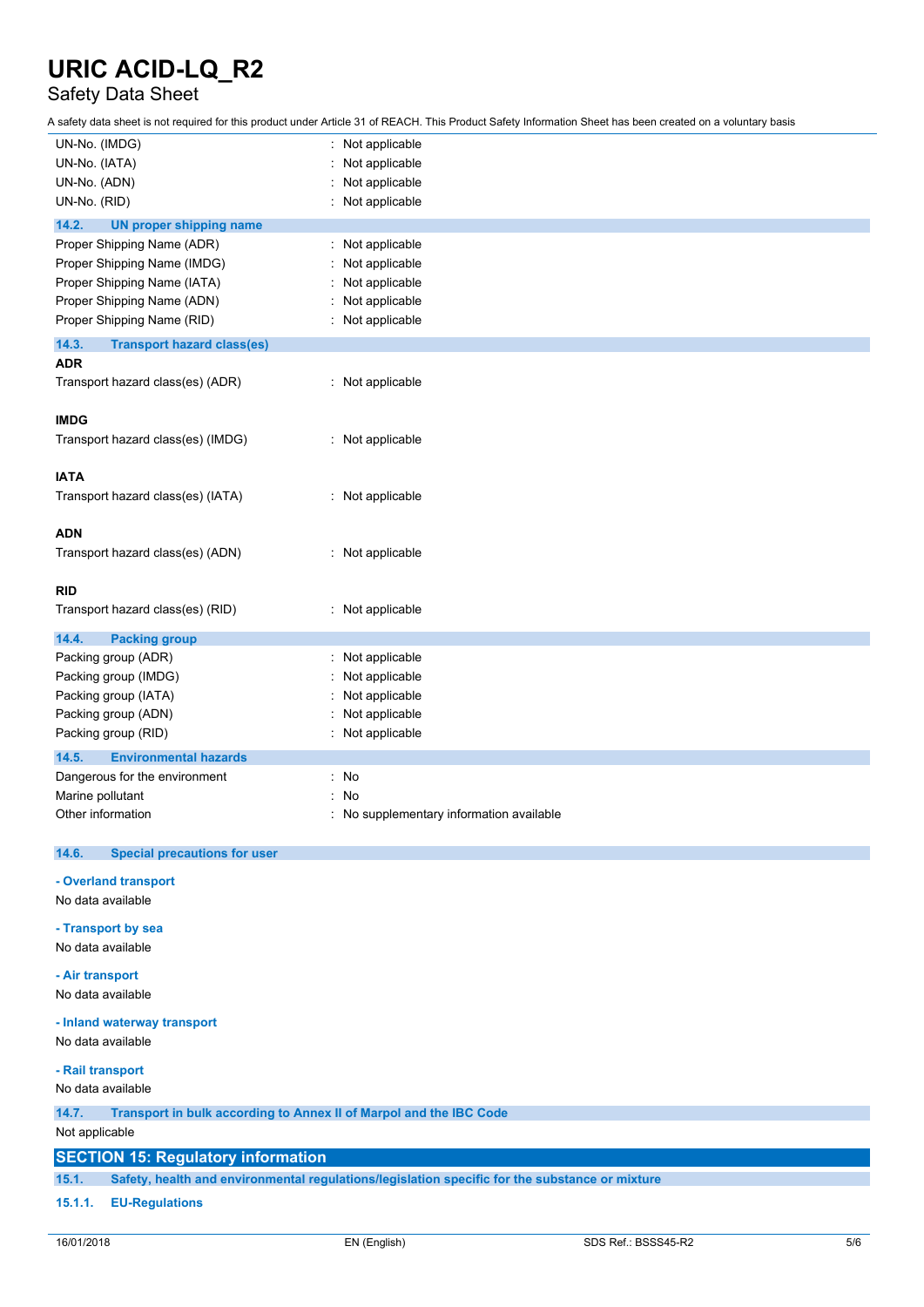### Safety Data Sheet

A safety data sheet is not required for this product under Article 31 of REACH. This Product Safety Information Sheet has been created on a voluntary basis

Contains no REACH substances with Annex XVII restrictions Contains no substance on the REACH candidate list

Contains no REACH Annex XIV substances

#### **15.1.2. National regulations**

No additional information available

#### **15.2. Chemical safety assessment**

No chemical safety assessment has been carried out

#### **SECTION 16: Other information**

A safety data sheet is not required for this product under Article 31 of REACH. This Product Safety Information Sheet has been created on a voluntary basis

| Data sources      | $\therefore$ REGULATION (EC) No 1272/2008 OF THE EUROPEAN PARLIAMENT AND OF THE<br>COUNCIL of 16 December 2008 on classification, labelling and packaging of substances and<br>mixtures, amending and repealing Directives 67/548/EEC and 1999/45/EC, and amending<br>Regulation (EC) No 1907/2006. |
|-------------------|-----------------------------------------------------------------------------------------------------------------------------------------------------------------------------------------------------------------------------------------------------------------------------------------------------|
| Other information | : None.                                                                                                                                                                                                                                                                                             |

#### SDS EU (REACH Annex II)

This information is based on our current knowledge and is intended to describe the product for the purposes of health, safety and environmental requirements only. It should not therefore be<br>construed as guaranteeing any sp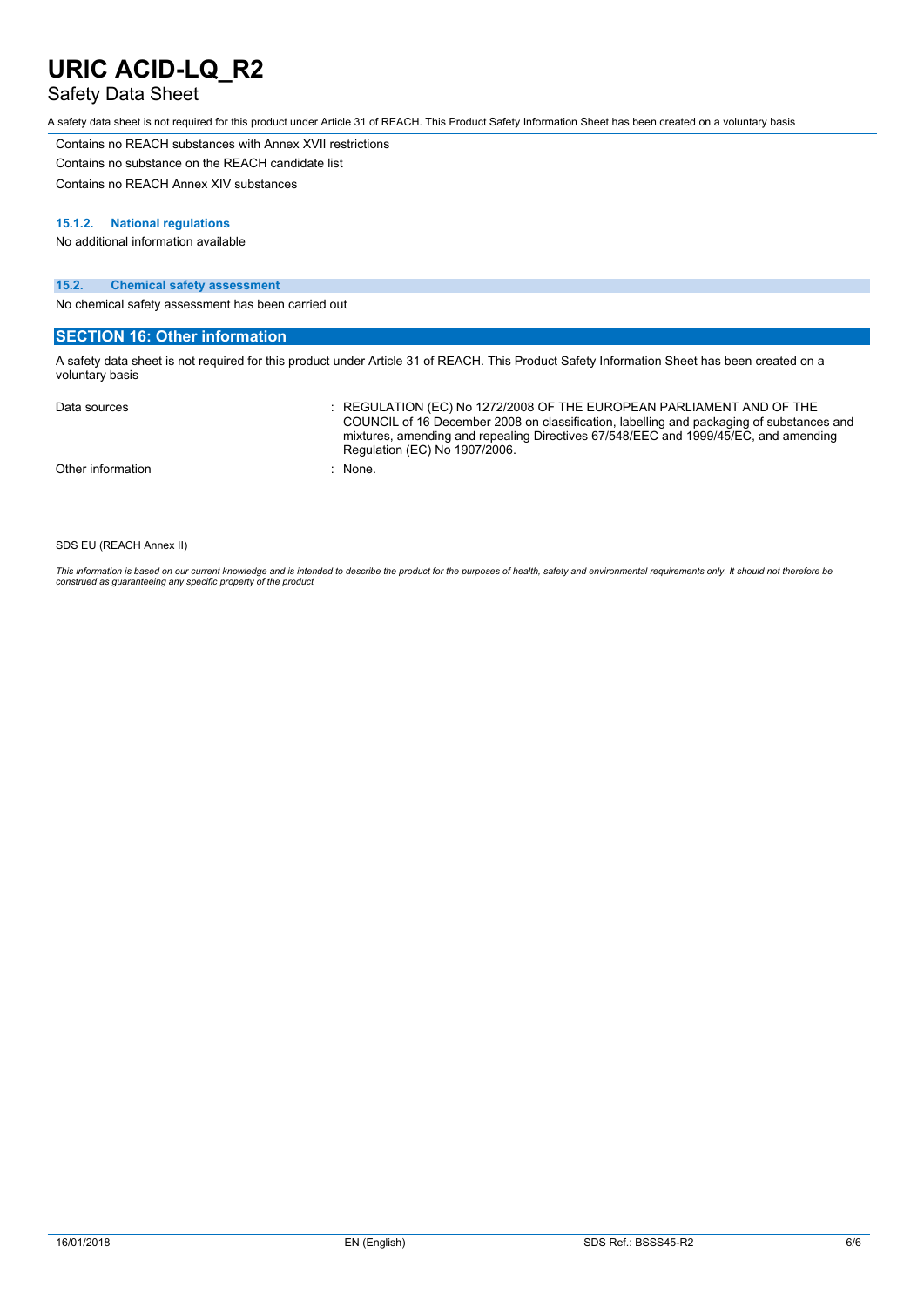

### Safety Data Sheet

A safety data sheet is not required for this product under Article 31 of REACH. This Product Safety Information Sheet has been created on a voluntary basis

Date of issue: 24/03/2015 Revision date: 24/03/2015 Version: 1.0

|                                                                                                                                                                                   | SECTION 1: Identification of the substance/mixture and of the company/undertaking                                                  |
|-----------------------------------------------------------------------------------------------------------------------------------------------------------------------------------|------------------------------------------------------------------------------------------------------------------------------------|
| <b>Product identifier</b><br>1.1.                                                                                                                                                 |                                                                                                                                    |
| Product form                                                                                                                                                                      | : Mixture                                                                                                                          |
| Product name                                                                                                                                                                      | URIC ACID_CAL                                                                                                                      |
| Product group                                                                                                                                                                     | This SDS applies for any reference of this product.                                                                                |
|                                                                                                                                                                                   |                                                                                                                                    |
| 1.2.                                                                                                                                                                              | Relevant identified uses of the substance or mixture and uses advised against                                                      |
| 1.2.1.<br><b>Relevant identified uses</b>                                                                                                                                         |                                                                                                                                    |
| Industrial/Professional use spec                                                                                                                                                  | : In vitro diagnostics use                                                                                                         |
| 1.2.2.<br><b>Uses advised against</b>                                                                                                                                             |                                                                                                                                    |
| No additional information available                                                                                                                                               |                                                                                                                                    |
| 1.3.                                                                                                                                                                              | Details of the supplier of the safety data sheet                                                                                   |
| SPINREACT, S.A.U.<br>Ctra. Santa Coloma, 7<br>E-17176 Sant Esteve de Bas (GIRONA) - SPAIN<br>T +34 972 690 800 - F +34 972 690 099<br>spinreact@spinreact.com - www.spinreact.com |                                                                                                                                    |
| 1.4.<br><b>Emergency telephone number</b>                                                                                                                                         |                                                                                                                                    |
| Emergency number                                                                                                                                                                  | $: +34972690800$                                                                                                                   |
|                                                                                                                                                                                   |                                                                                                                                    |
| <b>SECTION 2: Hazards identification</b>                                                                                                                                          |                                                                                                                                    |
| 2.1.                                                                                                                                                                              | <b>Classification of the substance or mixture</b>                                                                                  |
| Not classified<br>No additional information available                                                                                                                             | Classification according to Regulation (EC) No. 1272/2008 [CLP]<br>Adverse physicochemical, human health and environmental effects |
| <b>Label elements</b><br>2.2.                                                                                                                                                     |                                                                                                                                    |
|                                                                                                                                                                                   |                                                                                                                                    |
| No labelling applicable                                                                                                                                                           | Labelling according to Regulation (EC) No. 1272/2008 [CLP]                                                                         |
| <b>Other hazards</b><br>2.3.                                                                                                                                                      |                                                                                                                                    |
| Other hazards not contributing to the<br>classification                                                                                                                           | : None under normal conditions.                                                                                                    |
|                                                                                                                                                                                   | <b>SECTION 3: Composition/information on ingredients</b>                                                                           |
| 3.1.<br><b>Substances</b>                                                                                                                                                         |                                                                                                                                    |
| Not applicable                                                                                                                                                                    |                                                                                                                                    |
| 3.2.<br><b>Mixtures</b>                                                                                                                                                           |                                                                                                                                    |
|                                                                                                                                                                                   | This mixture does not contain any substances to be mentioned according to the criteria of section 3.2 of REACH annex II            |
| <b>SECTION 4: First aid measures</b>                                                                                                                                              |                                                                                                                                    |

| 4.1.<br><b>Description of first aid measures</b> |                                                                                                                                      |
|--------------------------------------------------|--------------------------------------------------------------------------------------------------------------------------------------|
| First-aid measures general                       | : Never give anything by mouth to an unconscious person. If you feel unwell, seek medical<br>advice (show the label where possible). |
| First-aid measures after inhalation              | : Assure fresh air breathing. Allow the victim to rest.                                                                              |
| First-aid measures after skin contact            | : Remove affected clothing and wash all exposed skin area with mild soap and water, followed<br>by warm water rinse.                 |
| First-aid measures after eye contact             | : Rinse immediately with plenty of water. Obtain medical attention if pain, blinking or redness<br>persists.                         |
| First-aid measures after ingestion               | : Rinse mouth. Do NOT induce vomiting. Obtain emergency medical attention.                                                           |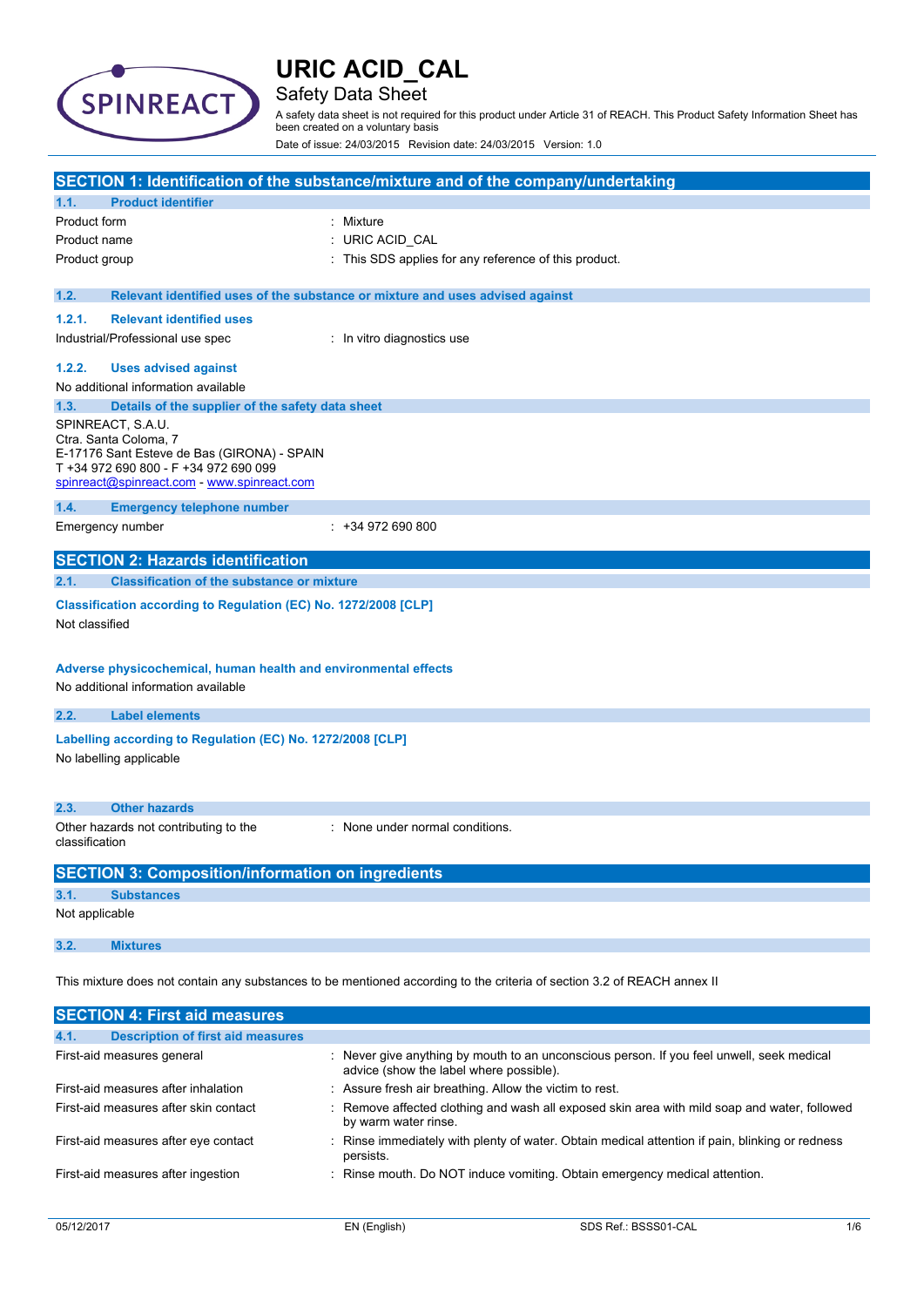### Safety Data Sheet

A safety data sheet is not required for this product under Article 31 of REACH. This Product Safety Information Sheet has been created on a voluntary basis

| 4.2.                                                      | Most important symptoms and effects, both acute and delayed                                             |                                                                                                                                                                                        |
|-----------------------------------------------------------|---------------------------------------------------------------------------------------------------------|----------------------------------------------------------------------------------------------------------------------------------------------------------------------------------------|
| Symptoms/effects                                          |                                                                                                         | : Not expected to present a significant hazard under anticipated conditions of normal use.                                                                                             |
| 4.3.<br>No additional information available               | Indication of any immediate medical attention and special treatment needed                              |                                                                                                                                                                                        |
| <b>SECTION 5: Firefighting measures</b>                   |                                                                                                         |                                                                                                                                                                                        |
| <b>Extinguishing media</b><br>5.1.                        |                                                                                                         |                                                                                                                                                                                        |
| Suitable extinguishing media                              |                                                                                                         | Foam. Dry powder. Carbon dioxide. Water spray. Sand.                                                                                                                                   |
| Unsuitable extinguishing media                            | Do not use a heavy water stream.                                                                        |                                                                                                                                                                                        |
| 5.2.                                                      | Special hazards arising from the substance or mixture                                                   |                                                                                                                                                                                        |
| No additional information available                       |                                                                                                         |                                                                                                                                                                                        |
| 5.3.<br><b>Advice for firefighters</b>                    |                                                                                                         |                                                                                                                                                                                        |
| Firefighting instructions                                 |                                                                                                         | : Use water spray or fog for cooling exposed containers. Exercise caution when fighting any<br>chemical fire. Prevent fire fighting water from entering the environment.               |
| Protection during firefighting                            |                                                                                                         | Do not enter fire area without proper protective equipment, including respiratory protection.                                                                                          |
| <b>SECTION 6: Accidental release measures</b>             |                                                                                                         |                                                                                                                                                                                        |
| 6.1.                                                      | Personal precautions, protective equipment and emergency procedures                                     |                                                                                                                                                                                        |
| 6.1.1.<br>For non-emergency personnel                     |                                                                                                         |                                                                                                                                                                                        |
| <b>Emergency procedures</b>                               | Evacuate unnecessary personnel.                                                                         |                                                                                                                                                                                        |
| 6.1.2.<br>For emergency responders                        |                                                                                                         |                                                                                                                                                                                        |
| Protective equipment                                      | Equip cleanup crew with proper protection.                                                              |                                                                                                                                                                                        |
| Emergency procedures                                      | Ventilate area.                                                                                         |                                                                                                                                                                                        |
|                                                           |                                                                                                         |                                                                                                                                                                                        |
| 6.2.<br><b>Environmental precautions</b>                  | Prevent entry to sewers and public waters. Notify authorities if liquid enters sewers or public waters. |                                                                                                                                                                                        |
|                                                           |                                                                                                         |                                                                                                                                                                                        |
| 6.3.                                                      | Methods and material for containment and cleaning up                                                    |                                                                                                                                                                                        |
| Methods for cleaning up                                   | spillage. Store away from other materials.                                                              | Soak up spills with inert solids, such as clay or diatomaceous earth as soon as possible. Collect                                                                                      |
| <b>Reference to other sections</b><br>6.4.                |                                                                                                         |                                                                                                                                                                                        |
| See Heading 8. Exposure controls and personal protection. |                                                                                                         |                                                                                                                                                                                        |
| <b>SECTION 7: Handling and storage</b>                    |                                                                                                         |                                                                                                                                                                                        |
| <b>Precautions for safe handling</b><br>7.1.              |                                                                                                         |                                                                                                                                                                                        |
| Precautions for safe handling                             | of vapour.                                                                                              | Wash hands and other exposed areas with mild soap and water before eating, drinking or<br>smoking and when leaving work. Provide good ventilation in process area to prevent formation |
| 7.2.                                                      | Conditions for safe storage, including any incompatibilities                                            |                                                                                                                                                                                        |
| Storage conditions                                        | Keep container closed when not in use.                                                                  | : Keep only in the original container in a cool, well ventilated place away from : Heat sources.                                                                                       |
| Incompatible products                                     | Strong bases. Strong acids.                                                                             |                                                                                                                                                                                        |
| Incompatible materials                                    | Sources of ignition. Direct sunlight.                                                                   |                                                                                                                                                                                        |
| <b>Specific end use(s)</b><br>7.3.                        |                                                                                                         |                                                                                                                                                                                        |
| No additional information available                       |                                                                                                         |                                                                                                                                                                                        |
|                                                           | <b>SECTION 8: Exposure controls/personal protection</b>                                                 |                                                                                                                                                                                        |
| 8.1.<br><b>Control parameters</b>                         |                                                                                                         |                                                                                                                                                                                        |
| Sodium azide (26628-22-8)                                 |                                                                                                         |                                                                                                                                                                                        |
| EU                                                        | Local name                                                                                              | Sodium azide                                                                                                                                                                           |
| EU                                                        | IOELV TWA (mg/m <sup>3</sup> )                                                                          | $0.1$ mg/m <sup>3</sup>                                                                                                                                                                |
| EU                                                        | IOELV STEL (mg/m <sup>3</sup> )                                                                         | $0.3$ mg/m <sup>3</sup>                                                                                                                                                                |
| EU                                                        | <b>Notes</b>                                                                                            | Skin                                                                                                                                                                                   |
| Spain                                                     | Local name                                                                                              | Azida de sodio (Aziduro de sodio; Trinitruro de sodio)                                                                                                                                 |
| Spain                                                     | $VLA-ED$ (mg/m <sup>3</sup> )                                                                           | 0.1 mg/m <sup>3</sup> Vía dérmica, VLI                                                                                                                                                 |

Spain VLA-EC (mg/m<sup>3</sup>) VLA-EC (mg/m<sup>3</sup>) 0.3 mg/m<sup>3</sup> Vía dérmica, VLI

Spain Notes Notes vía dérmica, VLI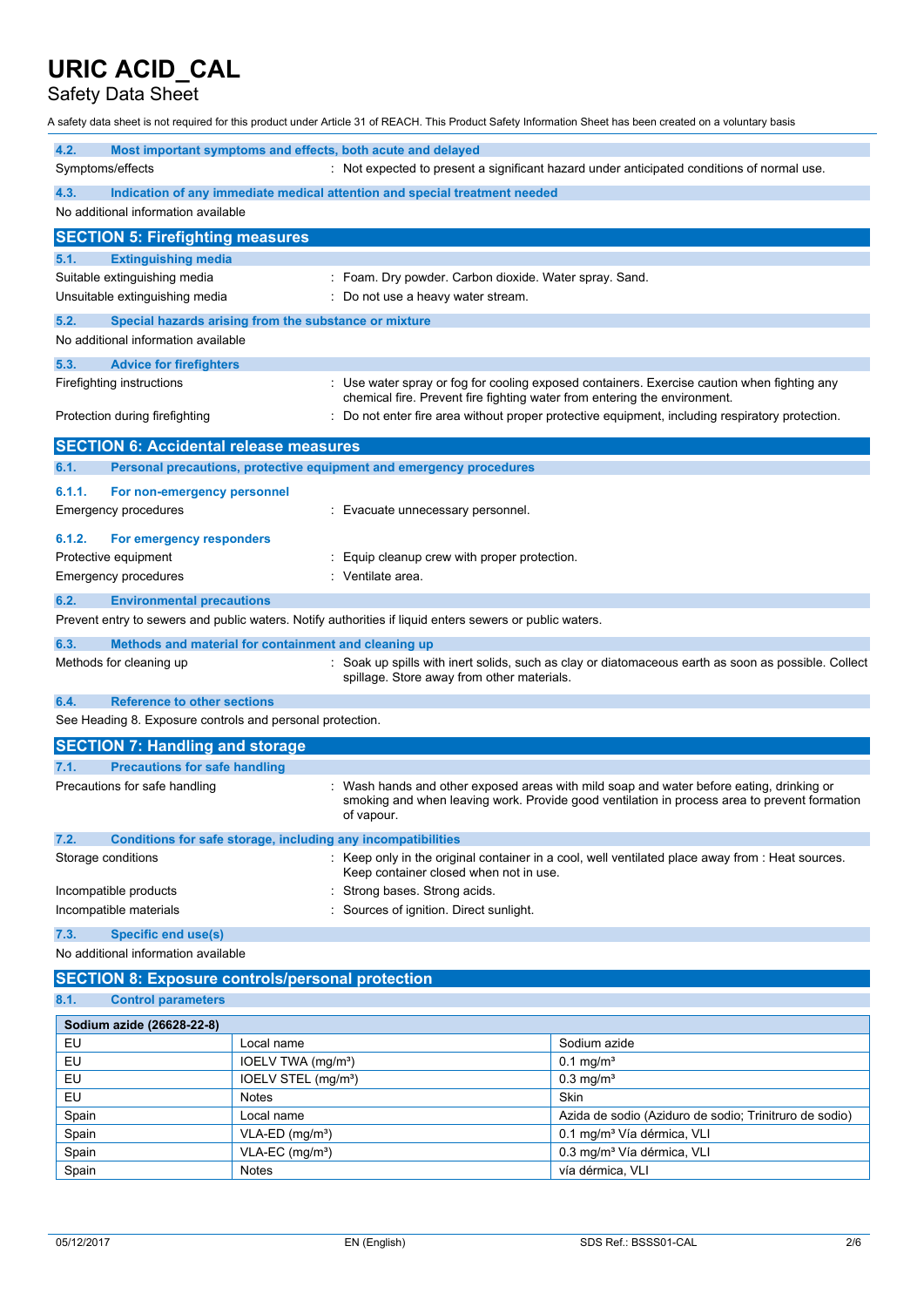### Safety Data Sheet

A safety data sheet is not required for this product under Article 31 of REACH. This Product Safety Information Sheet has been created on a voluntary basis

#### **8.2. Exposure controls**

#### **Personal protective equipment:**

Avoid all unnecessary exposure.

#### **Hand protection:**

Wear protective gloves.

#### **Eye protection:**

Chemical goggles or safety glasses

#### **Respiratory protection:**

Wear appropriate mask

#### **Other information:**

Do not eat, drink or smoke during use.

| <b>SECTION 9: Physical and chemical properties</b>            |                   |
|---------------------------------------------------------------|-------------------|
| 9.1.<br>Information on basic physical and chemical properties |                   |
| Physical state                                                | : Liquid          |
| Colour                                                        | Colourless.       |
| Odour                                                         | Odorless.         |
| Odour threshold                                               | No data available |
| рH                                                            | No data available |
| Relative evaporation rate (butylacetate=1)                    | No data available |
| Melting point                                                 | No data available |
| Freezing point                                                | No data available |
| <b>Boiling point</b>                                          | No data available |
| Flash point                                                   | No data available |
| Auto-ignition temperature                                     | No data available |
| Decomposition temperature                                     | No data available |
| Flammability (solid, gas)                                     | Non flammable.    |
| Vapour pressure                                               | No data available |
| Relative vapour density at 20 °C                              | No data available |
| Relative density                                              | No data available |
| Solubility                                                    | No data available |
| Log Pow                                                       | No data available |
| Viscosity, kinematic                                          | No data available |
| Viscosity, dynamic                                            | No data available |
| <b>Explosive properties</b>                                   | No data available |
| Oxidising properties                                          | No data available |
| <b>Explosive limits</b>                                       | No data available |
| <b>Other information</b><br>9.2.                              |                   |
| No additional information available                           |                   |
| <b>SECTION 10: Stability and reactivity</b>                   |                   |
| 10.1.<br><b>Reactivity</b>                                    |                   |
| No additional information available                           |                   |
| 10.2.<br><b>Chemical stability</b>                            |                   |
| Not established.                                              |                   |
| 10.3.<br><b>Possibility of hazardous reactions</b>            |                   |
| Not established.                                              |                   |

#### **10.4. Conditions to avoid**

Direct sunlight. Extremely high or low temperatures.

#### **10.5. Incompatible materials**

Not known when used appropiately.

| 10.6. | <b>Hazardous decomposition products</b> |  |  |
|-------|-----------------------------------------|--|--|

No hazardous decomposition products known.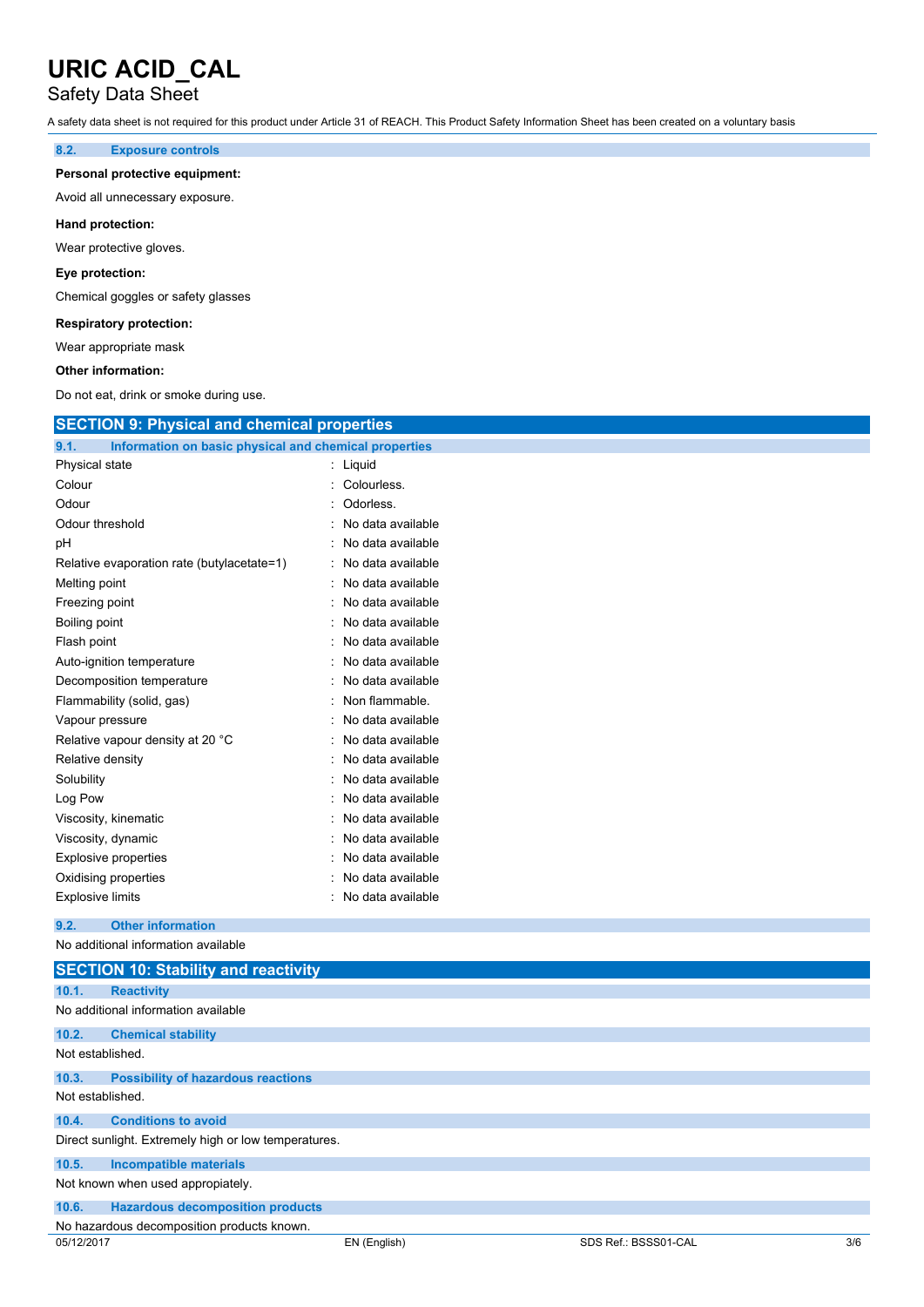Safety Data Sheet

A safety data sheet is not required for this product under Article 31 of REACH. This Product Safety Information Sheet has been created on a voluntary basis

### **SECTION 11: Toxicological information**

| Information on toxicological effects<br>11.1.          |                                                                     |
|--------------------------------------------------------|---------------------------------------------------------------------|
| Acute toxicity (oral)                                  | : Not classified                                                    |
| Acute toxicity (dermal)                                | Not classified                                                      |
| Acute toxicity (inhalation)                            | Not classified                                                      |
| Skin corrosion/irritation                              | Not classified                                                      |
| Additional information                                 | Based on available data, the classification criteria are not met    |
| Serious eye damage/irritation                          | Not classified                                                      |
| Additional information                                 | Based on available data, the classification criteria are not met    |
| Respiratory or skin sensitisation                      | Not classified                                                      |
| Additional information                                 | Based on available data, the classification criteria are not met    |
| Germ cell mutagenicity                                 | Not classified                                                      |
| Additional information                                 | Based on available data, the classification criteria are not met    |
| Carcinogenicity                                        | Not classified                                                      |
| Additional information                                 | Based on available data, the classification criteria are not met    |
| Reproductive toxicity                                  | Not classified                                                      |
| Additional information                                 | Based on available data, the classification criteria are not met    |
| STOT-single exposure                                   | : Not classified                                                    |
| Additional information                                 | Based on available data, the classification criteria are not met    |
| STOT-repeated exposure                                 | : Not classified                                                    |
| Additional information                                 | Based on available data, the classification criteria are not met    |
| Aspiration hazard                                      | Not classified                                                      |
| Additional information                                 | Based on available data, the classification criteria are not met    |
| Potential adverse human health effects and<br>symptoms | : Based on available data, the classification criteria are not met. |

| <b>SECTION 12: Ecological information</b> |                |  |
|-------------------------------------------|----------------|--|
| 12.1.<br><b>Toxicity</b>                  |                |  |
| Acute aguatic toxicity                    | Not classified |  |
| Chronic aquatic toxicity                  | Not classified |  |

| 12.2.<br><b>Persistence and degradability</b>    |                                           |                                     |                                                                         |     |
|--------------------------------------------------|-------------------------------------------|-------------------------------------|-------------------------------------------------------------------------|-----|
| <b>URIC ACID_CAL</b>                             |                                           |                                     |                                                                         |     |
| Persistence and degradability                    |                                           | Not established.                    |                                                                         |     |
| <b>Bioaccumulative potential</b><br>12.3.        |                                           |                                     |                                                                         |     |
| <b>URIC ACID CAL</b>                             |                                           |                                     |                                                                         |     |
| Bioaccumulative potential                        |                                           | Not established.                    |                                                                         |     |
| <b>Mobility in soil</b><br>12.4.                 |                                           |                                     |                                                                         |     |
| No additional information available              |                                           |                                     |                                                                         |     |
| 12.5.                                            | <b>Results of PBT and vPvB assessment</b> |                                     |                                                                         |     |
| No additional information available              |                                           |                                     |                                                                         |     |
| 12.6.<br><b>Other adverse effects</b>            |                                           |                                     |                                                                         |     |
| Additional information                           |                                           | : Avoid release to the environment. |                                                                         |     |
| <b>SECTION 13: Disposal considerations</b>       |                                           |                                     |                                                                         |     |
| <b>Waste treatment methods</b><br>13.1.          |                                           |                                     |                                                                         |     |
| Product/Packaging disposal recommendations       |                                           |                                     | Dispose in a safe manner in accordance with local/national regulations. |     |
| Ecology - waste materials                        |                                           | : Avoid release to the environment. |                                                                         |     |
| <b>SECTION 14: Transport information</b>         |                                           |                                     |                                                                         |     |
| In accordance with ADR / RID / IMDG / IATA / ADN |                                           |                                     |                                                                         |     |
| 14.1.<br><b>UN number</b>                        |                                           |                                     |                                                                         |     |
| UN-No. (ADR)                                     |                                           | : Not applicable                    |                                                                         |     |
| 05/12/2017                                       |                                           | EN (English)                        | SDS Ref.: BSSS01-CAL                                                    | 4/6 |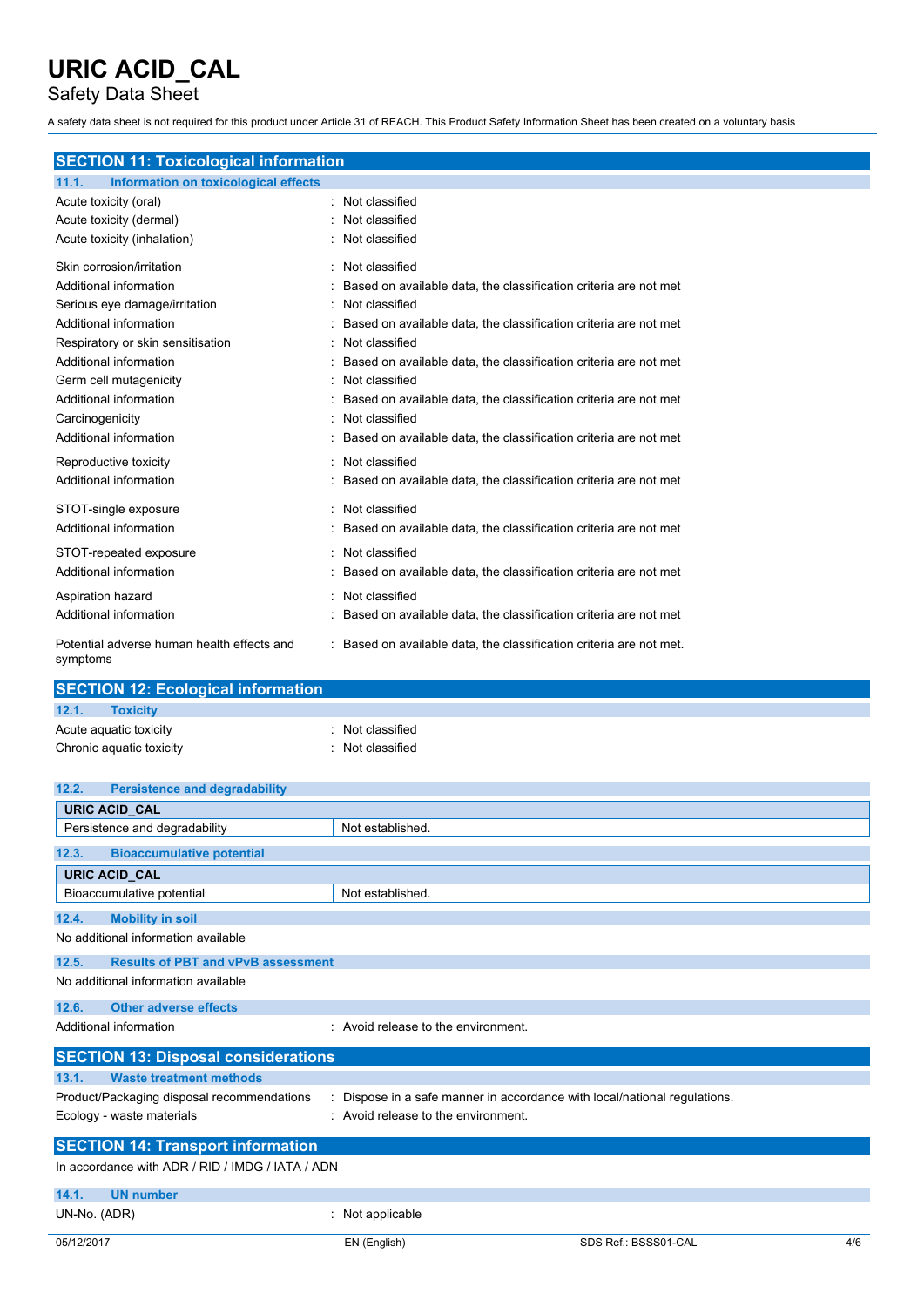## Safety Data Sheet

A safety data sheet is not required for this product under Article 31 of REACH. This Product Safety Information Sheet has been created on a voluntary basis

| UN-No. (IMDG)                                                               | Not applicable                                                                                 |  |
|-----------------------------------------------------------------------------|------------------------------------------------------------------------------------------------|--|
| UN-No. (IATA)                                                               | Not applicable                                                                                 |  |
| UN-No. (ADN)                                                                | Not applicable                                                                                 |  |
| UN-No. (RID)                                                                | Not applicable                                                                                 |  |
| 14.2.<br><b>UN proper shipping name</b>                                     |                                                                                                |  |
| Proper Shipping Name (ADR)                                                  | : Not applicable                                                                               |  |
| Proper Shipping Name (IMDG)                                                 | Not applicable                                                                                 |  |
|                                                                             |                                                                                                |  |
| Proper Shipping Name (IATA)                                                 | Not applicable                                                                                 |  |
| Proper Shipping Name (ADN)                                                  | Not applicable                                                                                 |  |
| Proper Shipping Name (RID)                                                  | Not applicable                                                                                 |  |
| 14.3.<br><b>Transport hazard class(es)</b>                                  |                                                                                                |  |
| <b>ADR</b>                                                                  |                                                                                                |  |
| Transport hazard class(es) (ADR)                                            | : Not applicable                                                                               |  |
|                                                                             |                                                                                                |  |
| <b>IMDG</b>                                                                 |                                                                                                |  |
| Transport hazard class(es) (IMDG)                                           | : Not applicable                                                                               |  |
|                                                                             |                                                                                                |  |
| <b>IATA</b>                                                                 |                                                                                                |  |
| Transport hazard class(es) (IATA)                                           | : Not applicable                                                                               |  |
|                                                                             |                                                                                                |  |
| <b>ADN</b>                                                                  |                                                                                                |  |
| Transport hazard class(es) (ADN)                                            | Not applicable<br>÷.                                                                           |  |
|                                                                             |                                                                                                |  |
| <b>RID</b>                                                                  |                                                                                                |  |
| Transport hazard class(es) (RID)                                            | : Not applicable                                                                               |  |
|                                                                             |                                                                                                |  |
| 14.4.<br><b>Packing group</b>                                               |                                                                                                |  |
| Packing group (ADR)                                                         | Not applicable                                                                                 |  |
| Packing group (IMDG)                                                        | Not applicable                                                                                 |  |
| Packing group (IATA)                                                        | Not applicable                                                                                 |  |
| Packing group (ADN)                                                         | Not applicable                                                                                 |  |
| Packing group (RID)                                                         | Not applicable                                                                                 |  |
| 14.5.<br><b>Environmental hazards</b>                                       |                                                                                                |  |
| Dangerous for the environment                                               | No<br>۰                                                                                        |  |
|                                                                             |                                                                                                |  |
| Marine pollutant                                                            | No                                                                                             |  |
| Other information                                                           | No supplementary information available                                                         |  |
| 14.6.<br><b>Special precautions for user</b>                                |                                                                                                |  |
|                                                                             |                                                                                                |  |
| - Overland transport                                                        |                                                                                                |  |
| No data available                                                           |                                                                                                |  |
|                                                                             |                                                                                                |  |
| - Transport by sea                                                          |                                                                                                |  |
| No data available                                                           |                                                                                                |  |
| - Air transport                                                             |                                                                                                |  |
| No data available                                                           |                                                                                                |  |
|                                                                             |                                                                                                |  |
| - Inland waterway transport                                                 |                                                                                                |  |
| No data available                                                           |                                                                                                |  |
| - Rail transport                                                            |                                                                                                |  |
| No data available                                                           |                                                                                                |  |
|                                                                             |                                                                                                |  |
| Transport in bulk according to Annex II of Marpol and the IBC Code<br>14.7. |                                                                                                |  |
| Not applicable                                                              |                                                                                                |  |
| <b>SECTION 15: Regulatory information</b>                                   |                                                                                                |  |
| 15.1.                                                                       | Safety, health and environmental regulations/legislation specific for the substance or mixture |  |
|                                                                             |                                                                                                |  |

#### **15.1.1. EU-Regulations**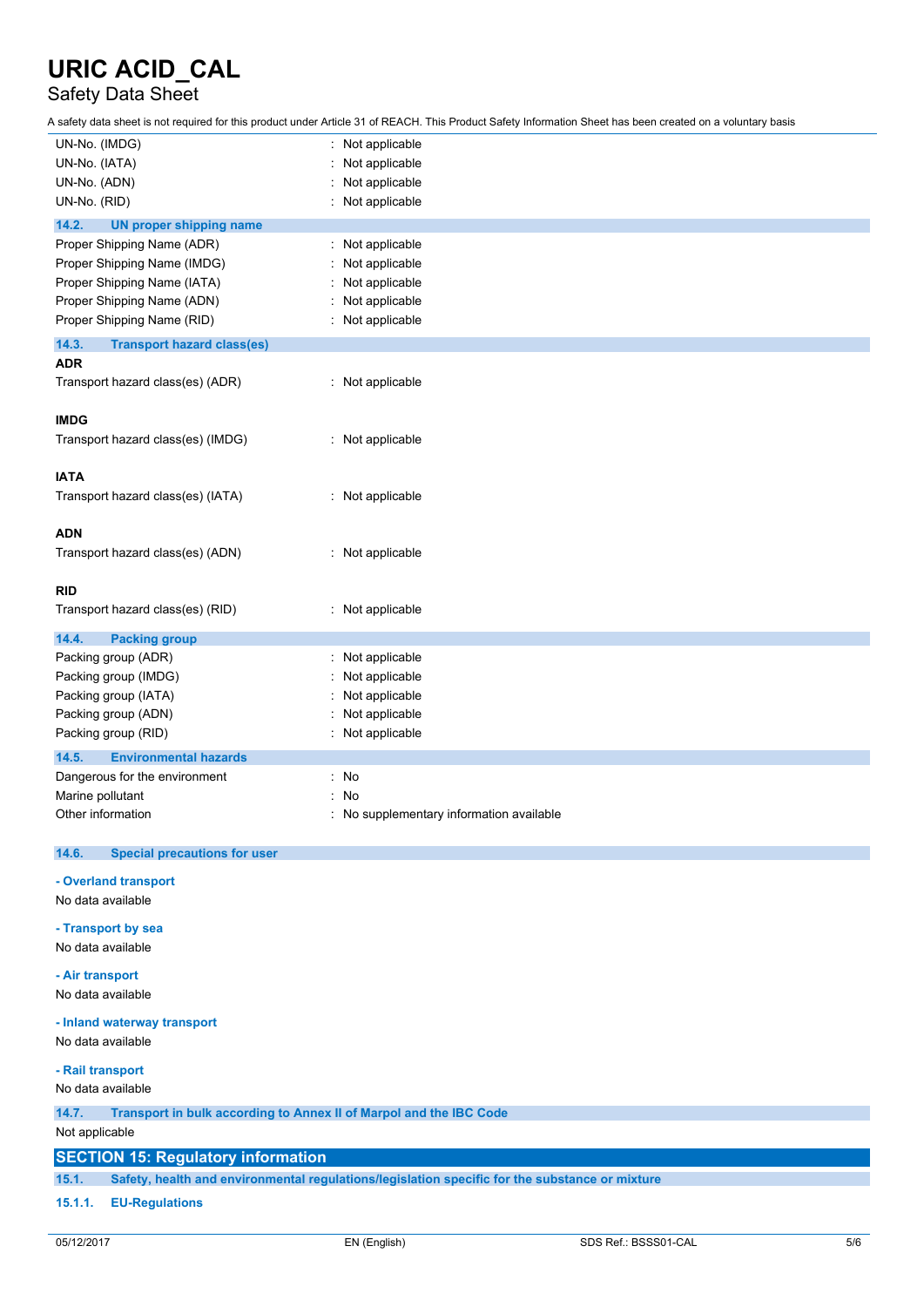### Safety Data Sheet

A safety data sheet is not required for this product under Article 31 of REACH. This Product Safety Information Sheet has been created on a voluntary basis

Contains no REACH substances with Annex XVII restrictions Contains no substance on the REACH candidate list

Contains no REACH Annex XIV substances

#### **15.1.2. National regulations**

No additional information available

#### **15.2. Chemical safety assessment**

No chemical safety assessment has been carried out

#### **SECTION 16: Other information**

A safety data sheet is not required for this product under Article 31 of REACH. This Product Safety Information Sheet has been created on a voluntary basis

| Data sources      | $\therefore$ REGULATION (EC) No 1272/2008 OF THE EUROPEAN PARLIAMENT AND OF THE<br>COUNCIL of 16 December 2008 on classification, labelling and packaging of substances and<br>mixtures, amending and repealing Directives 67/548/EEC and 1999/45/EC, and amending<br>Regulation (EC) No 1907/2006. |
|-------------------|-----------------------------------------------------------------------------------------------------------------------------------------------------------------------------------------------------------------------------------------------------------------------------------------------------|
| Other information | : None.                                                                                                                                                                                                                                                                                             |

SDS EU (REACH Annex II)

This information is based on our current knowledge and is intended to describe the product for the purposes of health, safety and environmental requirements only. It should not therefore be<br>construed as guaranteeing any sp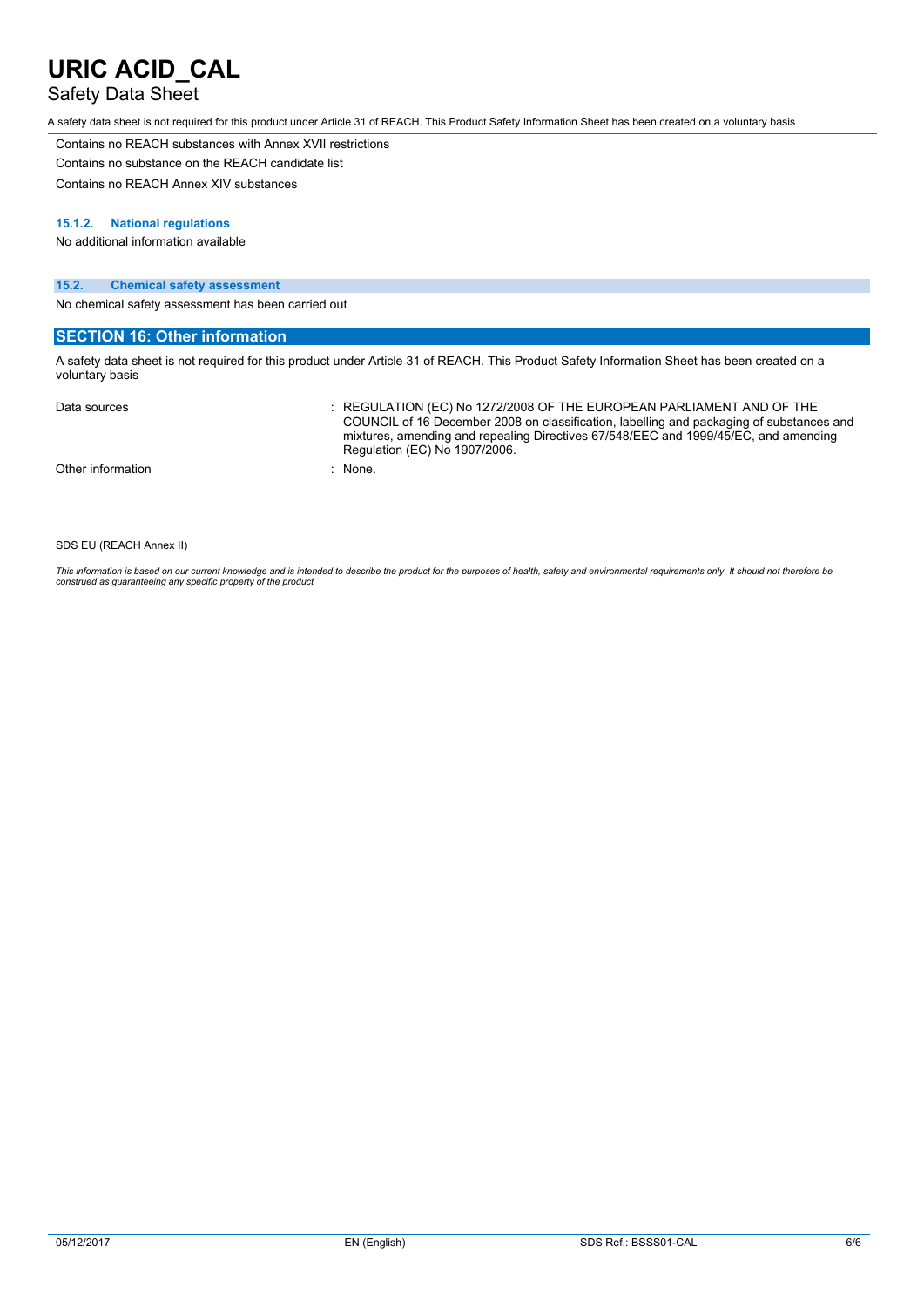

### Ficha de datos de seguridad

Según el artículo 31 del reglamento REACH, este producto no requiere una ficha de datos de seguridad. La presente ficha de información sobre la seguridad del producto se redactó de forma voluntaria Fecha de emisión: 22/04/2015 Fecha de revisión: 22/04/2015 Versión: 1.0

|                                                                                                                               |                                                                                                                                                                                   | SECCIÓN 1: Identificación de la sustancia o la mezcla y de la sociedad o la empresa                                                                                         |
|-------------------------------------------------------------------------------------------------------------------------------|-----------------------------------------------------------------------------------------------------------------------------------------------------------------------------------|-----------------------------------------------------------------------------------------------------------------------------------------------------------------------------|
| 1.1.                                                                                                                          | Identificador del producto                                                                                                                                                        |                                                                                                                                                                             |
|                                                                                                                               | Forma del producto                                                                                                                                                                | : Mezcla                                                                                                                                                                    |
|                                                                                                                               | Nombre del producto                                                                                                                                                               | : ACIDO URICO-LQ R1                                                                                                                                                         |
|                                                                                                                               | Grupo de productos                                                                                                                                                                | Esta FDS aplica a cualquier referencia del producto.                                                                                                                        |
| 1.2.                                                                                                                          |                                                                                                                                                                                   | Usos pertinentes identificados de la sustancia o de la mezcla y usos desaconsejados                                                                                         |
| 1.2.1.                                                                                                                        | <b>Usos pertinentes identificados</b>                                                                                                                                             |                                                                                                                                                                             |
|                                                                                                                               | Especificaciones de utilización<br>industrial/profesional                                                                                                                         | : Solo para diagnostico in vitro profesional                                                                                                                                |
| 1.2.2.                                                                                                                        | <b>Usos desaconsejados</b>                                                                                                                                                        |                                                                                                                                                                             |
|                                                                                                                               | No se dispone de más información                                                                                                                                                  |                                                                                                                                                                             |
| 1.3.                                                                                                                          | Datos del proveedor de la ficha de datos de seguridad                                                                                                                             |                                                                                                                                                                             |
|                                                                                                                               | SPINREACT, S.A.U.<br>Ctra. Santa Coloma, 7<br>E-17176 Sant Esteve de Bas (GIRONA) - SPAIN<br>T +34 972 690 800 - F +34 972 690 099<br>spinreact@spinreact.com - www.spinreact.com |                                                                                                                                                                             |
| 1.4.                                                                                                                          | Teléfono de emergencia                                                                                                                                                            |                                                                                                                                                                             |
|                                                                                                                               | Número de emergencia                                                                                                                                                              | $: +34972690800$                                                                                                                                                            |
|                                                                                                                               | SECCIÓN 2: Identificación de los peligros                                                                                                                                         |                                                                                                                                                                             |
| 2.1.                                                                                                                          | Clasificación de la sustancia o de la mezcla                                                                                                                                      |                                                                                                                                                                             |
| No clasificado                                                                                                                | Clasificación según reglamento (UE) No. 1272/2008 [CLP]                                                                                                                           |                                                                                                                                                                             |
|                                                                                                                               | Efectos adversos fisicoquímicos, para la salud humana y el medio ambiente<br>No se dispone de más información                                                                     |                                                                                                                                                                             |
| 2.2.                                                                                                                          | Elementos de la etiqueta                                                                                                                                                          |                                                                                                                                                                             |
|                                                                                                                               | Etiquetado según el Reglamento (CE) Nº 1272/2008 [CLP]<br>Etiquetado no aplicable                                                                                                 |                                                                                                                                                                             |
| 2.3.                                                                                                                          | <b>Otros peligros</b>                                                                                                                                                             |                                                                                                                                                                             |
|                                                                                                                               | Otros peligros que no conllevan clasificación                                                                                                                                     | : Ninguno en condiciones normales.                                                                                                                                          |
|                                                                                                                               | <b>SECCIÓN 3: Composición/información sobre los componentes</b>                                                                                                                   |                                                                                                                                                                             |
| 3.1.                                                                                                                          | <b>Sustancias</b>                                                                                                                                                                 |                                                                                                                                                                             |
| No aplicable                                                                                                                  |                                                                                                                                                                                   |                                                                                                                                                                             |
| 3.2.                                                                                                                          | <b>Mezclas</b>                                                                                                                                                                    |                                                                                                                                                                             |
| Esta mezcla no contiene ninguna sustancia a mencionar según los criterios de la sección 3.2 del Anexo II del Reglamento REACH |                                                                                                                                                                                   |                                                                                                                                                                             |
|                                                                                                                               | <b>SECCIÓN 4: Primeros auxilios</b>                                                                                                                                               |                                                                                                                                                                             |
| 4.1.                                                                                                                          | Descripción de los primeros auxilios                                                                                                                                              |                                                                                                                                                                             |
|                                                                                                                               | Medidas de primeros auxilios general                                                                                                                                              | : No administrar nada por vía oral a las personas en estado de inconsciencia. En caso de<br>malestar consultar a un médico (mostrarle la etiqueta siempre que sea posible). |
| inhalación                                                                                                                    | Medidas de primeros auxilios en caso de                                                                                                                                           | : Hacer respirar aire fresco. Colocar a la víctima en reposo.                                                                                                               |
|                                                                                                                               | Medidas de primeros auxilios en caso de<br>contacto con la piel                                                                                                                   | : Retirar la ropa afectada y lavar las zonas de piel expuestas con un jabón suave y agua; a<br>continuación, enjuagar con agua caliente.                                    |

- Medidas de primeros auxilios en caso de : Enjuagar inmediatamente con agua abundante. Consúltese con el médico si persiste el dolor o la irritación.
- Medidas de primeros auxilios en caso de : Enjuagarse la boca. NO provocar el vómito. Acudir urgentemente al médico.

contacto con los ojos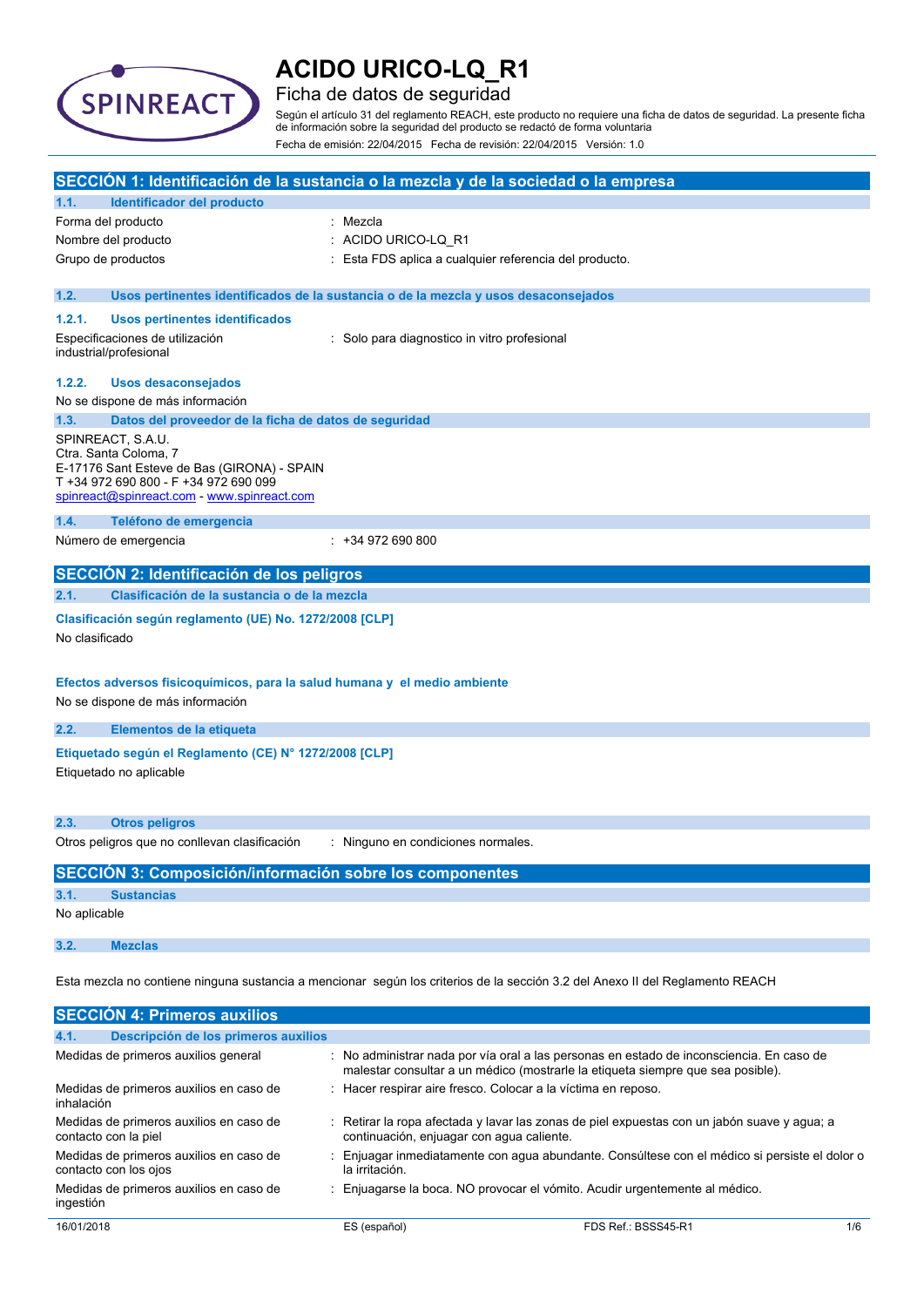## Ficha de datos de seguridad

Según el artículo 31 del reglamento REACH, este producto no requiere una ficha de datos de seguridad. La presente ficha de información sobre la seguridad del producto se redactó de forma voluntaria

| 4.2.<br>Síntomas/efectos                                 | Principales síntomas y efectos, agudos y retardados            |                                 | : No se considera peligroso en condiciones normales de utilización.                                      |                                                                                                                                                                                             |
|----------------------------------------------------------|----------------------------------------------------------------|---------------------------------|----------------------------------------------------------------------------------------------------------|---------------------------------------------------------------------------------------------------------------------------------------------------------------------------------------------|
| 4.3.                                                     |                                                                |                                 | Indicación de toda atención médica y de los tratamientos especiales que deban dispensarse inmediatamente |                                                                                                                                                                                             |
|                                                          | No se dispone de más información                               |                                 |                                                                                                          |                                                                                                                                                                                             |
|                                                          | <b>SECCION 5: Medidas de lucha contra incendios</b>            |                                 |                                                                                                          |                                                                                                                                                                                             |
| 5.1.                                                     | <b>Medios de extinción</b>                                     |                                 |                                                                                                          |                                                                                                                                                                                             |
|                                                          | Medios de extinción apropiados                                 |                                 | Espuma. Polvo seco. Dióxido de carbono. Agua pulverizada. Arena.                                         |                                                                                                                                                                                             |
|                                                          | Medios de extinción no apropiados                              |                                 | : No utilizar flujos de agua potentes.                                                                   |                                                                                                                                                                                             |
| 5.2.                                                     | Peligros específicos derivados de la sustancia o la mezcla     |                                 |                                                                                                          |                                                                                                                                                                                             |
|                                                          | No se dispone de más información                               |                                 |                                                                                                          |                                                                                                                                                                                             |
| 5.3.                                                     |                                                                |                                 | Recomendaciones para el personal de lucha contra incendios                                               |                                                                                                                                                                                             |
|                                                          | Instrucciones para extinción de incendio                       |                                 | de extinción de incendios contaminen el medio ambiente.                                                  | Enfriar los contenedores expuestos mediante agua pulverizada o nebulizada. Sea prudente a<br>la hora de extinguir cualquier incendio de productos químicos. Evitar que las aguas residuales |
|                                                          | Protección durante la extinción de incendios                   |                                 | respiratoria.                                                                                            | No entrar en la zona de fuego sin el equipo de protección adecuado, incluida la protección                                                                                                  |
|                                                          | SECCIÓN 6: Medidas en caso de vertido accidental               |                                 |                                                                                                          |                                                                                                                                                                                             |
| 6.1.                                                     |                                                                |                                 | Precauciones personales, equipo de protección y procedimientos de emergencia                             |                                                                                                                                                                                             |
| 6.1.1.                                                   |                                                                |                                 | Para el personal que no forma parte de los servicios de emergencia                                       |                                                                                                                                                                                             |
|                                                          | Procedimientos de emergencia                                   |                                 | : Evacuar el personal no necesario.                                                                      |                                                                                                                                                                                             |
| 6.1.2.                                                   | Para el personal de emergencia                                 |                                 |                                                                                                          |                                                                                                                                                                                             |
|                                                          | Equipo de protección                                           |                                 | Proporcionar una protección adecuada a los equipos de limpieza.                                          |                                                                                                                                                                                             |
|                                                          | Procedimientos de emergencia                                   |                                 | : Ventilar la zona.                                                                                      |                                                                                                                                                                                             |
| 6.2.                                                     | Precauciones relativas al medio ambiente                       |                                 |                                                                                                          |                                                                                                                                                                                             |
|                                                          |                                                                |                                 |                                                                                                          | Evitar la penetración en alcantarillas y aguas potables. Advertir a las autoridades si el líquido penetra en sumideros o en aguas públicas.                                                 |
| 6.3.                                                     | Métodos y material de contención y de limpieza                 |                                 |                                                                                                          |                                                                                                                                                                                             |
|                                                          | Procedimientos de limpieza                                     |                                 | de diatomeas. Recoger el vertido. Almacenar alejado de otros materiales.                                 | : Absorber inmediatamente el producto derramado mediante sólidos inertes como arcilla o tierra                                                                                              |
| 6.4.                                                     | Referencia a otras secciones                                   |                                 |                                                                                                          |                                                                                                                                                                                             |
|                                                          | Ver la Sección 8. Control de exposición/protección individual. |                                 |                                                                                                          |                                                                                                                                                                                             |
|                                                          | <b>SECCIÓN 7: Manipulación y almacenamiento</b>                |                                 |                                                                                                          |                                                                                                                                                                                             |
| 7.1.                                                     | Precauciones para una manipulación segura                      |                                 |                                                                                                          |                                                                                                                                                                                             |
|                                                          | Precauciones para una manipulación segura                      |                                 | trabajo para evitar la formación de vapores.                                                             | : Lavarse las manos y otras zonas expuestas con un jabón suave y con agua antes de comer,<br>beber y fumar o de abandonar el trabajo. Garantizar una buena ventilación de la zona de        |
| 7.2.                                                     |                                                                |                                 | Condiciones de almacenamiento seguro, incluidas posibles incompatibilidades                              |                                                                                                                                                                                             |
|                                                          | Condiciones de almacenamiento                                  |                                 |                                                                                                          | Consérvese únicamente en el recipiente de origen, en lugar fresco y bien ventilado lejos de :<br>Fuentes de calor. Mantener los envases cerrados cuando no se estén utilizando.             |
|                                                          | Productos incompatibles                                        |                                 | Bases fuertes. Acidos fuertes.                                                                           |                                                                                                                                                                                             |
|                                                          | Materiales incompatibles                                       |                                 | Fuentes de ignición. Luz directa del sol.                                                                |                                                                                                                                                                                             |
| 7.3.                                                     | Usos específicos finales                                       |                                 |                                                                                                          |                                                                                                                                                                                             |
| No se dispone de más información                         |                                                                |                                 |                                                                                                          |                                                                                                                                                                                             |
| SECCIÓN 8: Controles de exposición/protección individual |                                                                |                                 |                                                                                                          |                                                                                                                                                                                             |
| 8.1.<br>Parámetros de control                            |                                                                |                                 |                                                                                                          |                                                                                                                                                                                             |
|                                                          | Azida sódica (26628-22-8)                                      |                                 |                                                                                                          |                                                                                                                                                                                             |
| UE                                                       |                                                                | Nombre local                    |                                                                                                          | Sodium azide                                                                                                                                                                                |
| UE                                                       |                                                                | IOELV TWA (mg/m <sup>3</sup> )  |                                                                                                          | $0,1$ mg/m <sup>3</sup>                                                                                                                                                                     |
| UE                                                       |                                                                | IOELV STEL (mg/m <sup>3</sup> ) |                                                                                                          | $0,3$ mg/m <sup>3</sup>                                                                                                                                                                     |
| UE                                                       |                                                                | Notas                           |                                                                                                          | Skin                                                                                                                                                                                        |
| España                                                   |                                                                | Nombre local                    |                                                                                                          | Azida de sodio (Aziduro de sodio; Trinitruro de sodio)                                                                                                                                      |
| España                                                   |                                                                | VLA-ED (mg/m <sup>3</sup> )     |                                                                                                          | 0,1 mg/m <sup>3</sup> Vía dérmica, VLI                                                                                                                                                      |
| España                                                   |                                                                | VLA-EC (mg/m <sup>3</sup> )     |                                                                                                          | 0,3 mg/m <sup>3</sup> Vía dérmica, VLI                                                                                                                                                      |
| España                                                   |                                                                | Notas                           |                                                                                                          | vía dérmica, VLI                                                                                                                                                                            |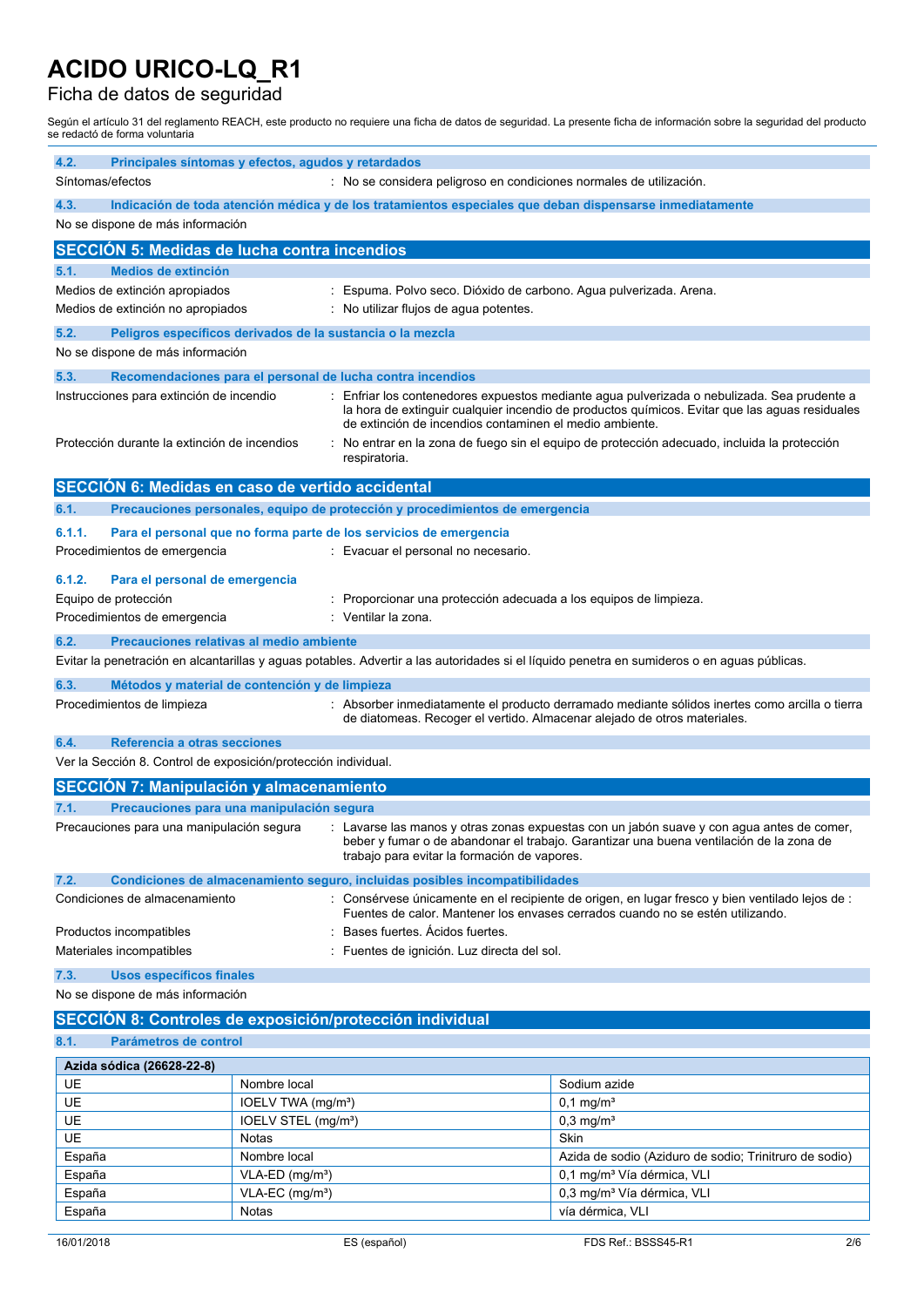## Ficha de datos de seguridad

Según el artículo 31 del reglamento REACH, este producto no requiere una ficha de datos de seguridad. La presente ficha de información sobre la seguridad del producto se redactó de forma voluntaria

#### **8.2. Controles de la exposición**

#### **Equipo de protección individual:**

Evitar toda exposición innecesaria.

#### **Protección de las manos:**

Llevar guantes de protección.

#### **Protección ocular:**

Gafas químicas o gafas de seguridad

#### **Protección de las vías respiratorias:**

Llevar una máscara adecuada

#### **Otros datos:**

No comer, beber ni fumar durante la utilización.

| Información sobre propiedades físicas y químicas básicas<br>9.1. |                            |
|------------------------------------------------------------------|----------------------------|
| Forma/estado                                                     | : Líquido                  |
| Color                                                            | Incoloro.                  |
| Olor                                                             | : Inodoro.                 |
| Umbral olfativo                                                  | No hay datos disponibles   |
| pH                                                               | : $\approx 7.5$            |
| Grado de evaporación (acetato de butilo=1)                       | : No hay datos disponibles |
| Punto de fusión                                                  | : No hay datos disponibles |
| Punto de solidificación                                          | No hay datos disponibles   |
| Punto de ebullición                                              | : No hay datos disponibles |
| Punto de inflamación                                             | No hay datos disponibles   |
| Temperatura de autoignición                                      | No hay datos disponibles   |
| Temperatura de descomposición                                    | No hay datos disponibles   |
| Inflamabilidad (sólido, gas)                                     | No inflamable.             |
| Presión de vapor                                                 | No hay datos disponibles   |
| Densidad relativa de vapor a 20 °C                               | No hay datos disponibles   |
| Densidad relativa                                                | No hay datos disponibles   |
| Solubilidad                                                      | : No hay datos disponibles |
| Log Pow                                                          | No hay datos disponibles   |
| Viscosidad, cinemática                                           | No hay datos disponibles   |
| Viscosidad, dinámica                                             | No hay datos disponibles   |
| Propiedades explosivas                                           | : No hay datos disponibles |
| Propiedad de provocar incendios                                  | No hay datos disponibles   |
| Límites de explosión                                             | No hay datos disponibles   |

No se dispone de más información

|                 | <b>SECCIÓN 10: Estabilidad y reactividad</b>                                      |
|-----------------|-----------------------------------------------------------------------------------|
| 10.1.           | <b>Reactividad</b>                                                                |
|                 | No se dispone de más información                                                  |
| 10.2.           | <b>Estabilidad química</b>                                                        |
| No establecido. |                                                                                   |
| 10.3.           | Posibilidad de reacciones peligrosas                                              |
| No establecido. |                                                                                   |
| 10.4.           | <b>Condiciones que deben evitarse</b>                                             |
|                 | Luz directa del sol. Temperaturas extremadamente elevadas o extremadamente bajas. |
| 10.5.           | <b>Materiales incompatibles</b>                                                   |
|                 | No conocido cuando se usa apropiadamente.                                         |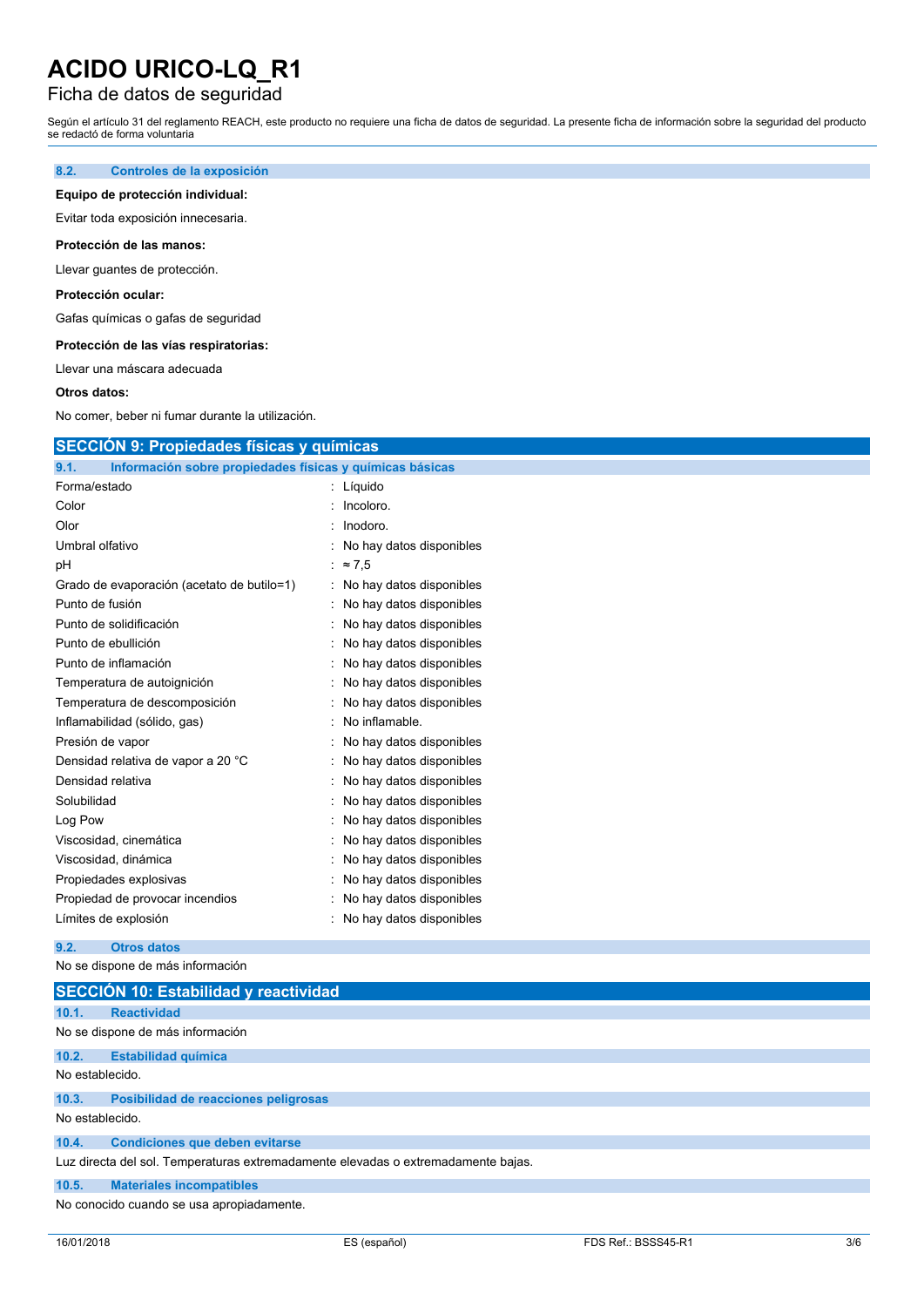**10.6. Productos de descomposición peligrosos**

### Ficha de datos de seguridad

Según el artículo 31 del reglamento REACH, este producto no requiere una ficha de datos de seguridad. La presente ficha de información sobre la seguridad del producto se redactó de forma voluntaria

| No se generan productos de descomposición peligrosos conocidos.              |                                                                                                         |  |  |
|------------------------------------------------------------------------------|---------------------------------------------------------------------------------------------------------|--|--|
| SECCIÓN 11: Información toxicológica                                         |                                                                                                         |  |  |
| Información sobre los efectos toxicológicos<br>11.1.                         |                                                                                                         |  |  |
| Toxicidad aguda (oral)                                                       | : No clasificado                                                                                        |  |  |
| Toxicidad aguda (cutánea)                                                    | : No clasificado                                                                                        |  |  |
| Toxicidad aguda (inhalación)                                                 | : No clasificado                                                                                        |  |  |
| Corrosión o irritación cutáneas                                              | : No clasificado                                                                                        |  |  |
|                                                                              | $pH: \approx 7.5$                                                                                       |  |  |
| Indicaciones complementarias                                                 | : A la vista de los datos disponibles, no se cumplen los criterios de clasificación<br>: No clasificado |  |  |
| Lesiones oculares graves o irritación ocular                                 | $pH: \approx 7.5$                                                                                       |  |  |
| Indicaciones complementarias                                                 | : A la vista de los datos disponibles, no se cumplen los criterios de clasificación                     |  |  |
| Sensibilización respiratoria o cutánea                                       | : No clasificado                                                                                        |  |  |
| Indicaciones complementarias                                                 | : A la vista de los datos disponibles, no se cumplen los criterios de clasificación                     |  |  |
| Mutagenicidad en células germinales                                          | No clasificado                                                                                          |  |  |
| Indicaciones complementarias                                                 | : A la vista de los datos disponibles, no se cumplen los criterios de clasificación                     |  |  |
| Carcinogenicidad                                                             | No clasificado                                                                                          |  |  |
| Indicaciones complementarias                                                 | : A la vista de los datos disponibles, no se cumplen los criterios de clasificación                     |  |  |
| Toxicidad para la reproducción                                               | : No clasificado                                                                                        |  |  |
| Indicaciones complementarias                                                 | : A la vista de los datos disponibles, no se cumplen los criterios de clasificación                     |  |  |
| Toxicidad específica en determinados órganos<br>(STOT) - exposición única    | : No clasificado                                                                                        |  |  |
| Indicaciones complementarias                                                 | : A la vista de los datos disponibles, no se cumplen los criterios de clasificación                     |  |  |
| Toxicidad específica en determinados órganos<br>(STOT) - exposición repetida | : No clasificado                                                                                        |  |  |
| Indicaciones complementarias                                                 | : A la vista de los datos disponibles, no se cumplen los criterios de clasificación                     |  |  |
| Peligro por aspiración                                                       | No clasificado                                                                                          |  |  |
| Indicaciones complementarias                                                 | : A la vista de los datos disponibles, no se cumplen los criterios de clasificación                     |  |  |
| Efectos adversos y posibles síntomas para la<br>salud humana                 | : A la vista de los datos disponibles, no se cumplen los criterios de clasificación.                    |  |  |

| SECCIÓN 12: Información ecológica |                |  |
|-----------------------------------|----------------|--|
| 12.1.<br><b>Toxicidad</b>         |                |  |
| Toxicidad acuática aguda          | No clasificado |  |
| Toxicidad acuática crónica        | No clasificado |  |

| 12.2.                                                                     | Persistencia y degradabilidad          |                 |
|---------------------------------------------------------------------------|----------------------------------------|-----------------|
|                                                                           | <b>ACIDO URICO-LQ R1</b>               |                 |
|                                                                           | Persistencia y degradabilidad          | No establecido. |
| 12.3.                                                                     | Potencial de bioacumulación            |                 |
|                                                                           | <b>ACIDO URICO-LQ R1</b>               |                 |
|                                                                           | Potencial de bioacumulación            | No establecido. |
| 12.4.                                                                     | Movilidad en el suelo                  |                 |
| No se dispone de más información                                          |                                        |                 |
| 12.5.                                                                     | Resultados de la valoración PBT y mPmB |                 |
|                                                                           | No se dispone de más información       |                 |
| 12.6.                                                                     | <b>Otros efectos adversos</b>          |                 |
| : Evitar su liberación al medio ambiente.<br>Indicaciones complementarias |                                        |                 |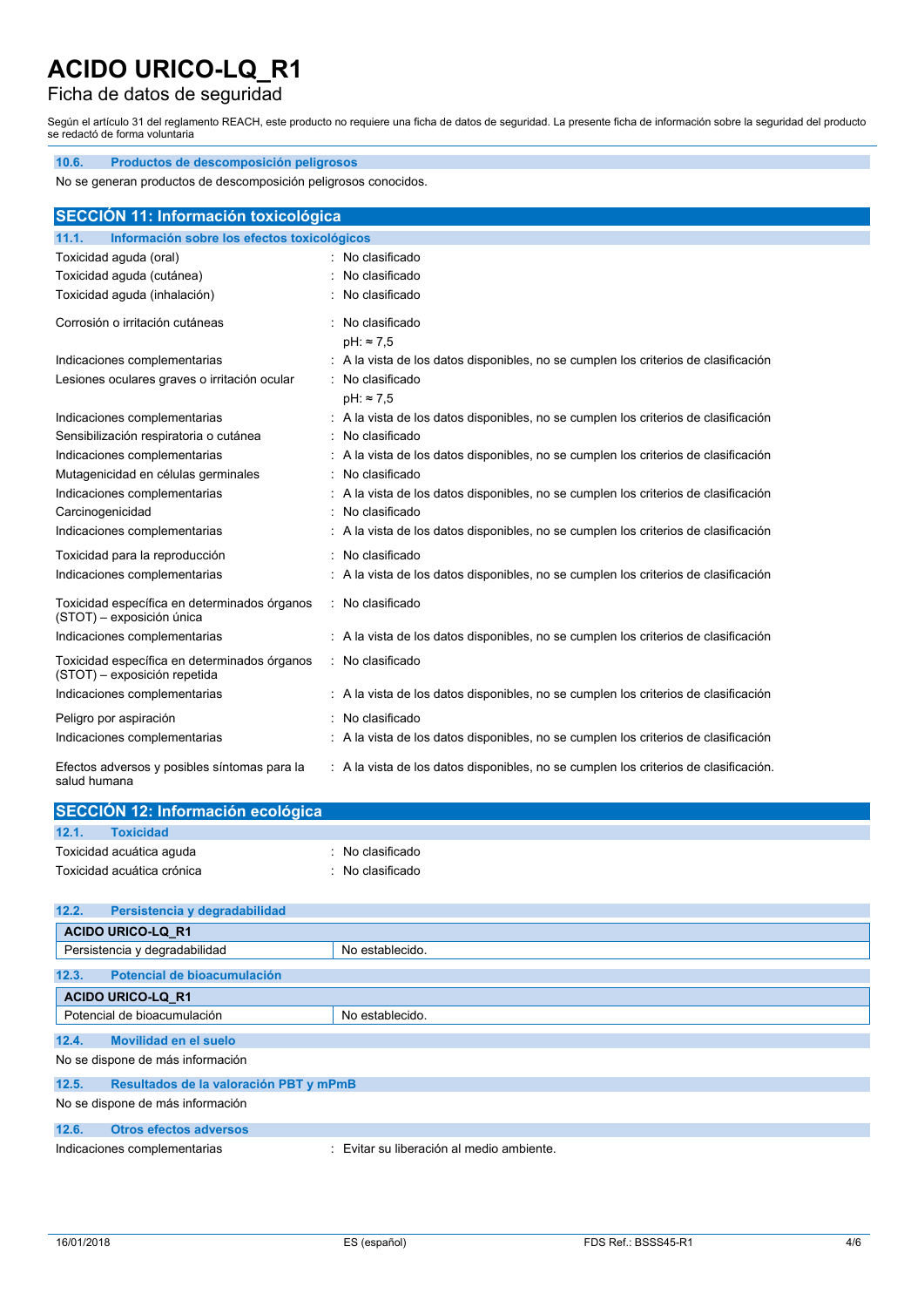### Ficha de datos de seguridad

Según el artículo 31 del reglamento REACH, este producto no requiere una ficha de datos de seguridad. La presente ficha de información sobre la seguridad del producto se redactó de forma voluntaria

| <b>SECCIÓN 13: Consideraciones relativas a la eliminación</b>     |                                                                                                |
|-------------------------------------------------------------------|------------------------------------------------------------------------------------------------|
| Métodos para el tratamiento de residuos<br>13.1.                  |                                                                                                |
| Recomendaciones para la eliminación de<br>productos/envases       | : Destruir cumpliendo las condiciones de seguridad exigidas por la legislación local/nacional. |
| Ecología - residuos                                               | Evitar su liberación al medio ambiente.                                                        |
| <b>SECCIÓN 14: Información relativa al transporte</b>             |                                                                                                |
| Según los requisitos de ADR / RID / IMDG / IATA / ADN             |                                                                                                |
| 14.1.<br><b>Número ONU</b>                                        |                                                                                                |
| N° ONU (ADR)                                                      | : No aplicable                                                                                 |
| N° ONU (IMDG)                                                     | No aplicable                                                                                   |
| N° ONU (IATA)                                                     | No aplicable                                                                                   |
| N° ONU (ADN)                                                      | No aplicable                                                                                   |
| N° ONU (RID)                                                      | No aplicable                                                                                   |
| 14.2.<br>Designación oficial de transporte de las Naciones Unidas |                                                                                                |
| Designación oficial de transporte (ADR)                           | No aplicable                                                                                   |
| Designación oficial de transporte (IMDG)                          | No aplicable                                                                                   |
| Designación oficial de transporte (IATA)                          | No aplicable                                                                                   |
| Designación oficial de transporte (ADN)                           | No aplicable                                                                                   |
| Designación oficial de transporte (RID)                           | No aplicable                                                                                   |
| 14.3.<br>Clase(s) de peligro para el transporte                   |                                                                                                |
| ADR                                                               |                                                                                                |
| Clase(s) de peligro para el transporte (ADR)                      | : No aplicable                                                                                 |
|                                                                   |                                                                                                |
| IMDG                                                              |                                                                                                |
| Clase(s) de peligro para el transporte (IMDG)                     | : No aplicable                                                                                 |
| <b>IATA</b>                                                       |                                                                                                |
| Clase(s) de peligro para el transporte (IATA)                     | : No aplicable                                                                                 |
|                                                                   |                                                                                                |
| ADN                                                               |                                                                                                |
| Clase(s) de peligro para el transporte (ADN)                      | : No aplicable                                                                                 |
|                                                                   |                                                                                                |
| RID                                                               |                                                                                                |
| Clase(s) de peligro para el transporte (RID)                      | : No aplicable                                                                                 |
| 14.4.<br>Grupo de embalaje                                        |                                                                                                |
| Grupo de embalaje (ADR)                                           | No aplicable                                                                                   |
| Grupo de embalaje (IMDG)                                          | No aplicable                                                                                   |
| Grupo de embalaje (IATA)                                          | No aplicable                                                                                   |
| Grupo de embalaje (ADN)                                           | No aplicable                                                                                   |
| Grupo de embalaje (RID)                                           | No aplicable                                                                                   |
| 14.5.<br>Peligros para el medio ambiente                          |                                                                                                |
| Peligroso para el medio ambiente                                  | : No                                                                                           |
| Contaminante marino                                               | No<br>÷.                                                                                       |
| Otros datos                                                       | : No se dispone de información adicional                                                       |
|                                                                   |                                                                                                |

#### **14.6. Precauciones particulares para los usuarios**

**- Transporte por vía terrestre**

No hay datos disponibles

#### **- Transporte marítimo**

No hay datos disponibles

**- Transporte aéreo**

No hay datos disponibles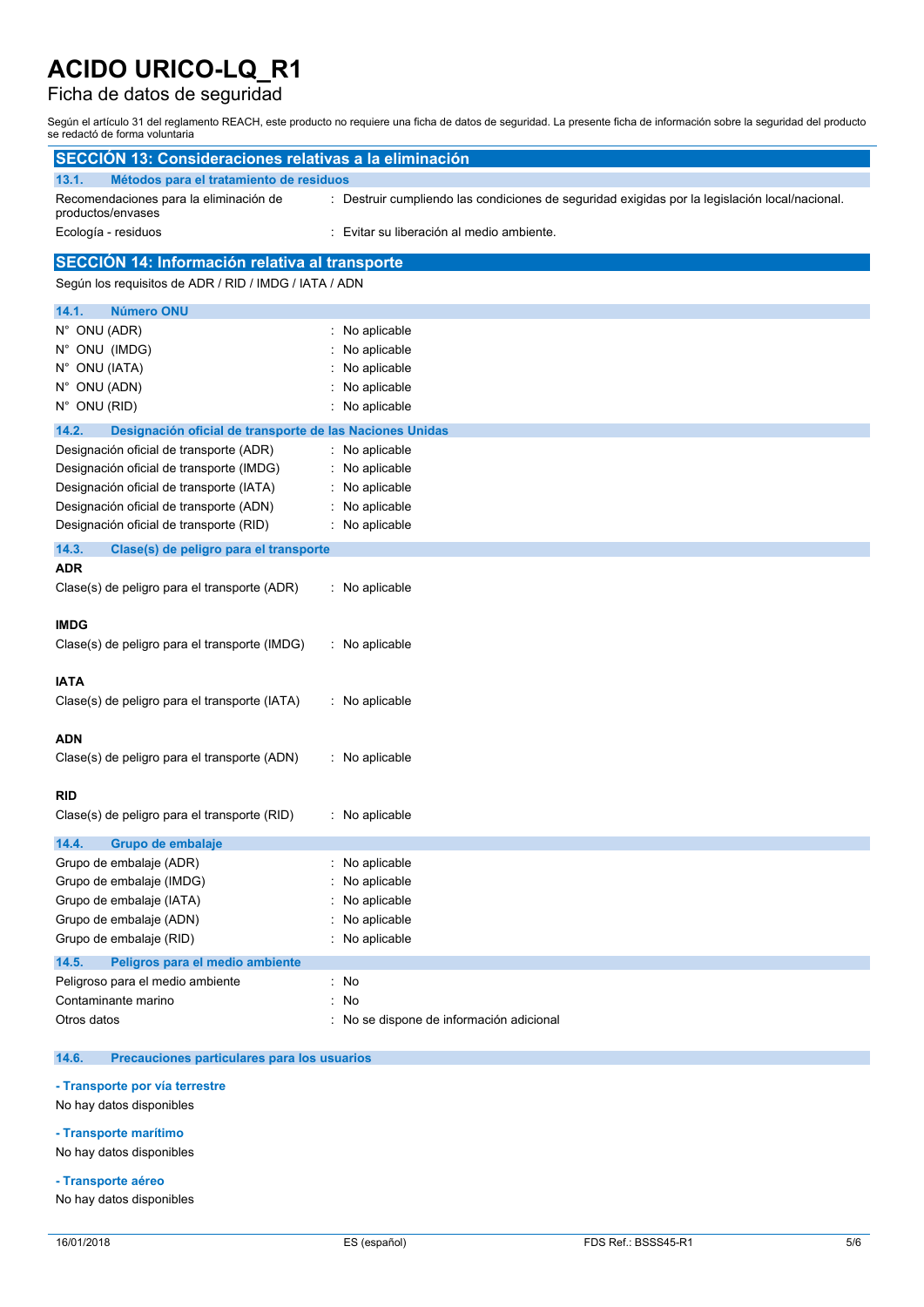### Ficha de datos de seguridad

Según el artículo 31 del reglamento REACH, este producto no requiere una ficha de datos de seguridad. La presente ficha de información sobre la seguridad del producto se redactó de forma voluntaria

#### **- Transporte por vía fluvial**

No hay datos disponibles

### **- Transporte ferroviario**

No hay datos disponibles

#### **14.7. Transporte a granel con arreglo al anexo II del Convenio MARPOL y el Código IBC**

No aplicable

#### **SECCIÓN 15: Información reglamentaria**

15.1. Reglamentación y legislación en materia de seguridad, salud y medio ambiente específicas para la sustancia o la mezcla

#### **15.1.1. UE-Reglamentos**

No contiene sustancias sujetas a restricciones según el anexo XVII de REACH No contiene ninguna sustancia incluida en la lista de sustancias candidatas de REACH No contiene ninguna sustancia que figure en la lista del Anexo XIV de REACH

#### **15.1.2. Reglamentos nacionales**

No se dispone de más información

#### **15.2. Evaluación de la seguridad química**

No se ha llevado a cabo la Evaluación de la Seguridad Química

#### **SECCIÓN 16: Información adicional**

Según el artículo 31 del reglamento REACH, este producto no requiere una ficha de datos de seguridad. La presente ficha de información sobre la seguridad del producto se redactó de forma voluntaria

Fuentes de los datos : REGLAMENTO (CE) N° 1272/2008 DEL PARLAMENTO EUROPEO Y DEL CONSEJO de 16 de diciembre de 2008 sobre clasificación, etiquetado y envasado de sustancias y mezclas, y por el que se modifican y derogan las Directivas 67/548/CEE y 1999/45/CE y se modifica el Reglamento (CE) N° 1907/2006.

Otros datos : Ninguno(a).

SDS EU (Anexo II de REACH)

Esta información se basa en nuestro conocimiento actual y tiene como finalidad describir el producto para la tutela de la salud, seguridad y medio ambiente. Por lo tanto, no debe ser interpretada *como garantía de ninguna característica específica del producto*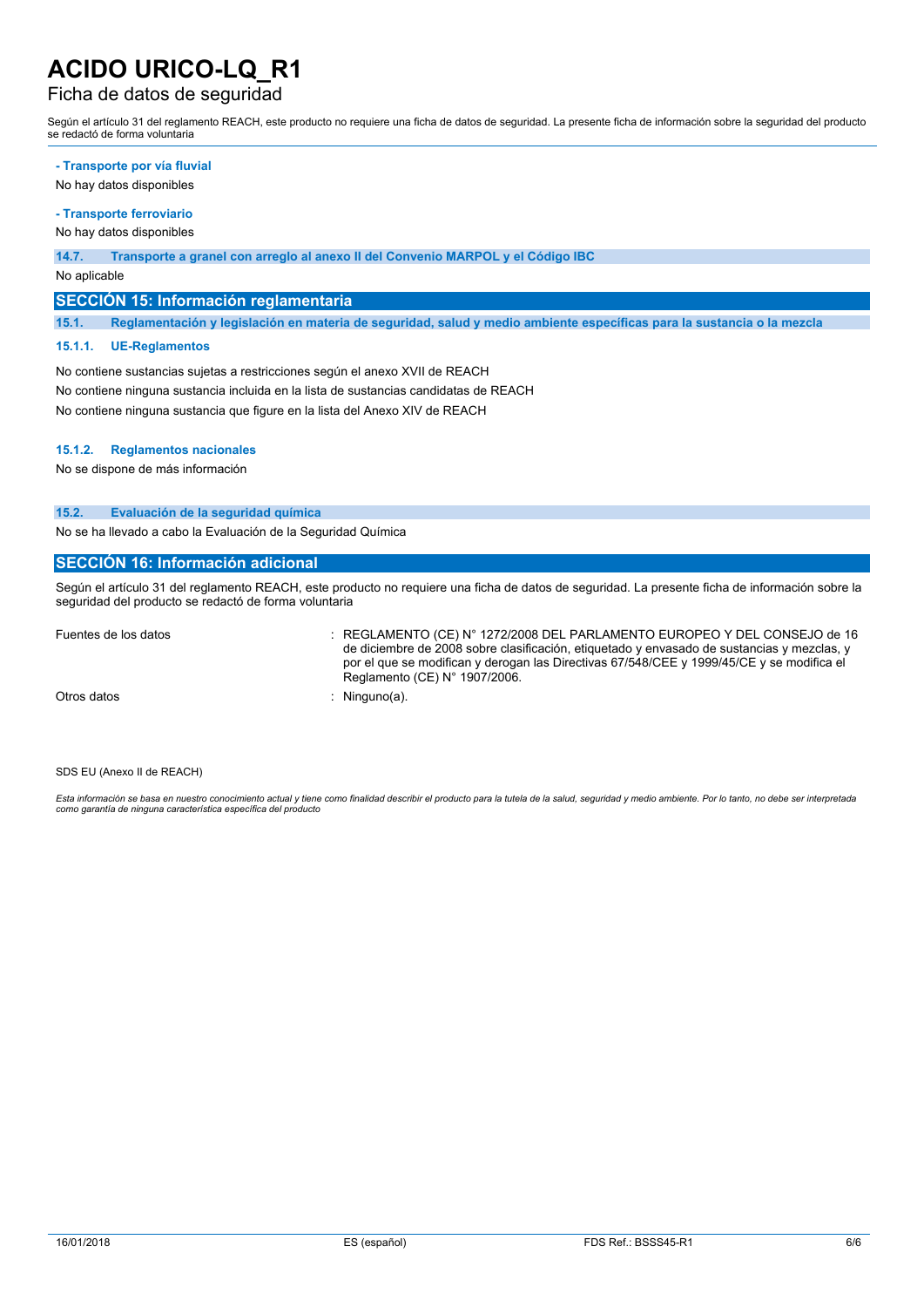

### Ficha de datos de seguridad

Según el artículo 31 del reglamento REACH, este producto no requiere una ficha de datos de seguridad. La presente ficha de información sobre la seguridad del producto se redactó de forma voluntaria Fecha de emisión: 22/04/2015 Fecha de revisión: 22/04/2015 Versión: 1.0

|                |                                                                                                                                                                                   | SECCIÓN 1: Identificación de la sustancia o la mezcla y de la sociedad o la empresa                                                                                       |
|----------------|-----------------------------------------------------------------------------------------------------------------------------------------------------------------------------------|---------------------------------------------------------------------------------------------------------------------------------------------------------------------------|
| 1.1.           | Identificador del producto                                                                                                                                                        |                                                                                                                                                                           |
|                | Forma del producto                                                                                                                                                                | : Mezcla                                                                                                                                                                  |
|                | Nombre del producto                                                                                                                                                               | : ACIDO URICO-LQ R2                                                                                                                                                       |
|                | Grupo de productos                                                                                                                                                                | Esta FDS aplica a cualquier referencia del producto.                                                                                                                      |
| 1.2.           |                                                                                                                                                                                   | Usos pertinentes identificados de la sustancia o de la mezcla y usos desaconsejados                                                                                       |
| 1.2.1.         | <b>Usos pertinentes identificados</b>                                                                                                                                             |                                                                                                                                                                           |
|                | Especificaciones de utilización<br>industrial/profesional                                                                                                                         | : Solo para diagnostico in vitro profesional                                                                                                                              |
| 1.2.2.         | <b>Usos desaconsejados</b>                                                                                                                                                        |                                                                                                                                                                           |
|                | No se dispone de más información                                                                                                                                                  |                                                                                                                                                                           |
| 1.3.           | Datos del proveedor de la ficha de datos de seguridad                                                                                                                             |                                                                                                                                                                           |
|                | SPINREACT, S.A.U.<br>Ctra. Santa Coloma, 7<br>E-17176 Sant Esteve de Bas (GIRONA) - SPAIN<br>T +34 972 690 800 - F +34 972 690 099<br>spinreact@spinreact.com - www.spinreact.com |                                                                                                                                                                           |
| 1.4.           | Teléfono de emergencia                                                                                                                                                            |                                                                                                                                                                           |
|                | Número de emergencia                                                                                                                                                              | $: +34972690800$                                                                                                                                                          |
|                | SECCIÓN 2: Identificación de los peligros                                                                                                                                         |                                                                                                                                                                           |
| 2.1.           | Clasificación de la sustancia o de la mezcla                                                                                                                                      |                                                                                                                                                                           |
| No clasificado | Clasificación según reglamento (UE) No. 1272/2008 [CLP]                                                                                                                           |                                                                                                                                                                           |
|                | Efectos adversos fisicoquímicos, para la salud humana y el medio ambiente<br>No se dispone de más información                                                                     |                                                                                                                                                                           |
| 2.2.           | Elementos de la etiqueta                                                                                                                                                          |                                                                                                                                                                           |
|                | Etiquetado según el Reglamento (CE) Nº 1272/2008 [CLP]<br>Etiquetado no aplicable                                                                                                 |                                                                                                                                                                           |
| 2.3.           | <b>Otros peligros</b>                                                                                                                                                             |                                                                                                                                                                           |
|                | Otros peligros que no conllevan clasificación                                                                                                                                     | : Ninguno en condiciones normales.                                                                                                                                        |
|                | <b>SECCIÓN 3: Composición/información sobre los componentes</b>                                                                                                                   |                                                                                                                                                                           |
| 3.1.           | <b>Sustancias</b>                                                                                                                                                                 |                                                                                                                                                                           |
| No aplicable   |                                                                                                                                                                                   |                                                                                                                                                                           |
| 3.2.           | <b>Mezclas</b>                                                                                                                                                                    |                                                                                                                                                                           |
|                |                                                                                                                                                                                   | Esta mezcla no contiene ninguna sustancia a mencionar según los criterios de la sección 3.2 del Anexo II del Reglamento REACH                                             |
|                | <b>SECCIÓN 4: Primeros auxilios</b>                                                                                                                                               |                                                                                                                                                                           |
| 4.1.           | Descripción de los primeros auxilios                                                                                                                                              |                                                                                                                                                                           |
|                | Medidas de primeros auxilios general                                                                                                                                              | No administrar nada por vía oral a las personas en estado de inconsciencia. En caso de<br>malestar consultar a un médico (mostrarle la etiqueta siempre que sea posible). |
| inhalación     | Medidas de primeros auxilios en caso de                                                                                                                                           | Hacer respirar aire fresco. Colocar a la víctima en reposo.                                                                                                               |
|                | Medidas de primeros auxilios en caso de<br>contacto con la piel                                                                                                                   | Retirar la ropa afectada y lavar las zonas de piel expuestas con un jabón suave y agua; a<br>continuación, enjuagar con agua caliente.                                    |

- Medidas de primeros auxilios en caso de : Enjuagar inmediatamente con agua abundante. Consúltese con el médico si persiste el dolor o la irritación.
- Medidas de primeros auxilios en caso de ingestión : Enjuagarse la boca. NO provocar el vómito. Acudir urgentemente al médico.

contacto con los ojos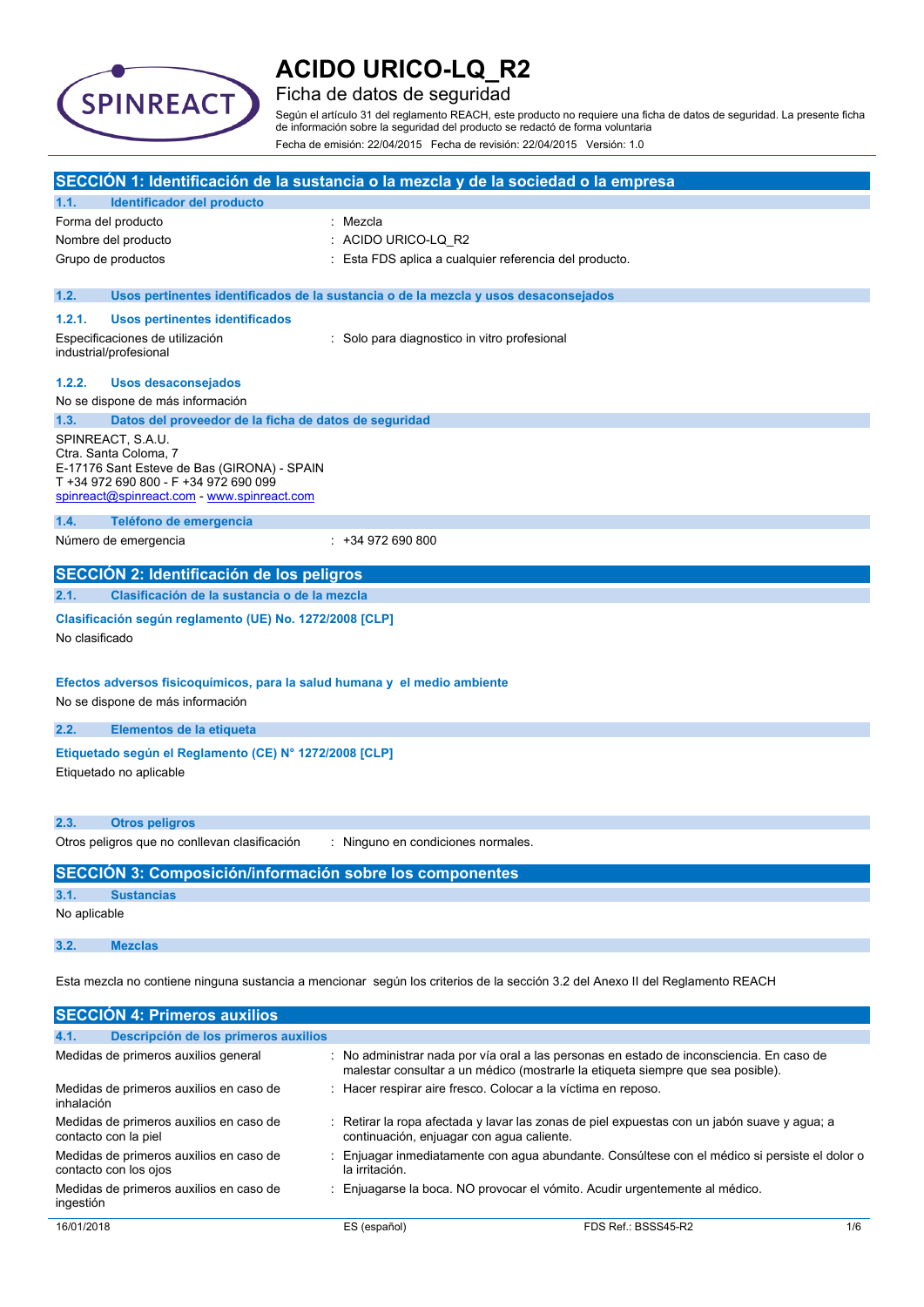## Ficha de datos de seguridad

Según el artículo 31 del reglamento REACH, este producto no requiere una ficha de datos de seguridad. La presente ficha de información sobre la seguridad del producto se redactó de forma voluntaria

| 4.2.   | Principales síntomas y efectos, agudos y retardados<br>Síntomas/efectos<br>: No se considera peligroso en condiciones normales de utilización.                                                                                                                                    |                                 |                                                                              |                                                                                                                                                                                             |
|--------|-----------------------------------------------------------------------------------------------------------------------------------------------------------------------------------------------------------------------------------------------------------------------------------|---------------------------------|------------------------------------------------------------------------------|---------------------------------------------------------------------------------------------------------------------------------------------------------------------------------------------|
| 4.3.   | Indicación de toda atención médica y de los tratamientos especiales que deban dispensarse inmediatamente                                                                                                                                                                          |                                 |                                                                              |                                                                                                                                                                                             |
|        | No se dispone de más información                                                                                                                                                                                                                                                  |                                 |                                                                              |                                                                                                                                                                                             |
|        | <b>SECCION 5: Medidas de lucha contra incendios</b>                                                                                                                                                                                                                               |                                 |                                                                              |                                                                                                                                                                                             |
| 5.1.   | <b>Medios de extinción</b>                                                                                                                                                                                                                                                        |                                 |                                                                              |                                                                                                                                                                                             |
|        | Medios de extinción apropiados                                                                                                                                                                                                                                                    |                                 | : Espuma. Polvo seco. Dióxido de carbono. Agua pulverizada. Arena.           |                                                                                                                                                                                             |
|        | Medios de extinción no apropiados                                                                                                                                                                                                                                                 |                                 | : No utilizar flujos de agua potentes.                                       |                                                                                                                                                                                             |
| 5.2.   | Peligros específicos derivados de la sustancia o la mezcla                                                                                                                                                                                                                        |                                 |                                                                              |                                                                                                                                                                                             |
|        | No se dispone de más información                                                                                                                                                                                                                                                  |                                 |                                                                              |                                                                                                                                                                                             |
| 5.3.   |                                                                                                                                                                                                                                                                                   |                                 | Recomendaciones para el personal de lucha contra incendios                   |                                                                                                                                                                                             |
|        | Instrucciones para extinción de incendio                                                                                                                                                                                                                                          |                                 | de extinción de incendios contaminen el medio ambiente.                      | Enfriar los contenedores expuestos mediante agua pulverizada o nebulizada. Sea prudente a<br>la hora de extinguir cualquier incendio de productos químicos. Evitar que las aguas residuales |
|        | Protección durante la extinción de incendios                                                                                                                                                                                                                                      |                                 | respiratoria.                                                                | No entrar en la zona de fuego sin el equipo de protección adecuado, incluida la protección                                                                                                  |
|        | SECCIÓN 6: Medidas en caso de vertido accidental                                                                                                                                                                                                                                  |                                 |                                                                              |                                                                                                                                                                                             |
| 6.1.   |                                                                                                                                                                                                                                                                                   |                                 | Precauciones personales, equipo de protección y procedimientos de emergencia |                                                                                                                                                                                             |
| 6.1.1. |                                                                                                                                                                                                                                                                                   |                                 | Para el personal que no forma parte de los servicios de emergencia           |                                                                                                                                                                                             |
|        | Procedimientos de emergencia                                                                                                                                                                                                                                                      |                                 | : Evacuar el personal no necesario.                                          |                                                                                                                                                                                             |
| 6.1.2. | Para el personal de emergencia                                                                                                                                                                                                                                                    |                                 |                                                                              |                                                                                                                                                                                             |
|        | Equipo de protección                                                                                                                                                                                                                                                              |                                 | Proporcionar una protección adecuada a los equipos de limpieza.              |                                                                                                                                                                                             |
|        | Procedimientos de emergencia                                                                                                                                                                                                                                                      |                                 | : Ventilar la zona.                                                          |                                                                                                                                                                                             |
| 6.2.   | Precauciones relativas al medio ambiente                                                                                                                                                                                                                                          |                                 |                                                                              |                                                                                                                                                                                             |
|        |                                                                                                                                                                                                                                                                                   |                                 |                                                                              | Evitar la penetración en alcantarillas y aguas potables. Advertir a las autoridades si el líquido penetra en sumideros o en aguas públicas.                                                 |
| 6.3.   |                                                                                                                                                                                                                                                                                   |                                 |                                                                              |                                                                                                                                                                                             |
|        | Métodos y material de contención y de limpieza<br>Procedimientos de limpieza<br>: Absorber inmediatamente el producto derramado mediante sólidos inertes como arcilla o tierra<br>de diatomeas. Recoger el vertido. Almacenar alejado de otros materiales.                        |                                 |                                                                              |                                                                                                                                                                                             |
| 6.4.   | Referencia a otras secciones                                                                                                                                                                                                                                                      |                                 |                                                                              |                                                                                                                                                                                             |
|        | Ver la Sección 8. Control de exposición/protección individual.                                                                                                                                                                                                                    |                                 |                                                                              |                                                                                                                                                                                             |
|        | <b>SECCIÓN 7: Manipulación y almacenamiento</b>                                                                                                                                                                                                                                   |                                 |                                                                              |                                                                                                                                                                                             |
| 7.1.   | Precauciones para una manipulación segura                                                                                                                                                                                                                                         |                                 |                                                                              |                                                                                                                                                                                             |
|        | Precauciones para una manipulación segura<br>: Lavarse las manos y otras zonas expuestas con un jabón suave y con agua antes de comer,<br>beber y fumar o de abandonar el trabajo. Garantizar una buena ventilación de la zona de<br>trabajo para evitar la formación de vapores. |                                 |                                                                              |                                                                                                                                                                                             |
| 7.2.   |                                                                                                                                                                                                                                                                                   |                                 | Condiciones de almacenamiento seguro, incluidas posibles incompatibilidades  |                                                                                                                                                                                             |
|        | Condiciones de almacenamiento                                                                                                                                                                                                                                                     |                                 |                                                                              | : Consérvese únicamente en el recipiente de origen, en lugar fresco y bien ventilado lejos de :<br>Fuentes de calor. Mantener los envases cerrados cuando no se estén utilizando.           |
|        | Productos incompatibles                                                                                                                                                                                                                                                           |                                 | Bases fuertes. Acidos fuertes.                                               |                                                                                                                                                                                             |
|        | Materiales incompatibles                                                                                                                                                                                                                                                          |                                 | Fuentes de ignición. Luz directa del sol.                                    |                                                                                                                                                                                             |
| 7.3.   | Usos específicos finales                                                                                                                                                                                                                                                          |                                 |                                                                              |                                                                                                                                                                                             |
|        | No se dispone de más información                                                                                                                                                                                                                                                  |                                 |                                                                              |                                                                                                                                                                                             |
|        |                                                                                                                                                                                                                                                                                   |                                 | SECCIÓN 8: Controles de exposición/protección individual                     |                                                                                                                                                                                             |
| 8.1.   | Parámetros de control                                                                                                                                                                                                                                                             |                                 |                                                                              |                                                                                                                                                                                             |
|        | Azida sódica (26628-22-8)                                                                                                                                                                                                                                                         |                                 |                                                                              |                                                                                                                                                                                             |
| UE     |                                                                                                                                                                                                                                                                                   | Nombre local                    |                                                                              | Sodium azide                                                                                                                                                                                |
| UE     |                                                                                                                                                                                                                                                                                   | IOELV TWA (mg/m <sup>3</sup> )  |                                                                              | $0,1$ mg/m <sup>3</sup>                                                                                                                                                                     |
| UE     |                                                                                                                                                                                                                                                                                   | IOELV STEL (mg/m <sup>3</sup> ) |                                                                              | $0,3$ mg/m <sup>3</sup>                                                                                                                                                                     |
| UE     |                                                                                                                                                                                                                                                                                   | Notas                           |                                                                              | Skin                                                                                                                                                                                        |
| España |                                                                                                                                                                                                                                                                                   | Nombre local                    |                                                                              | Azida de sodio (Aziduro de sodio; Trinitruro de sodio)                                                                                                                                      |
| España |                                                                                                                                                                                                                                                                                   | VLA-ED (mg/m <sup>3</sup> )     |                                                                              | 0,1 mg/m <sup>3</sup> Vía dérmica, VLI                                                                                                                                                      |
| España |                                                                                                                                                                                                                                                                                   | VLA-EC (mg/m <sup>3</sup> )     |                                                                              | 0,3 mg/m <sup>3</sup> Vía dérmica, VLI                                                                                                                                                      |
| España |                                                                                                                                                                                                                                                                                   | Notas                           |                                                                              | vía dérmica, VLI                                                                                                                                                                            |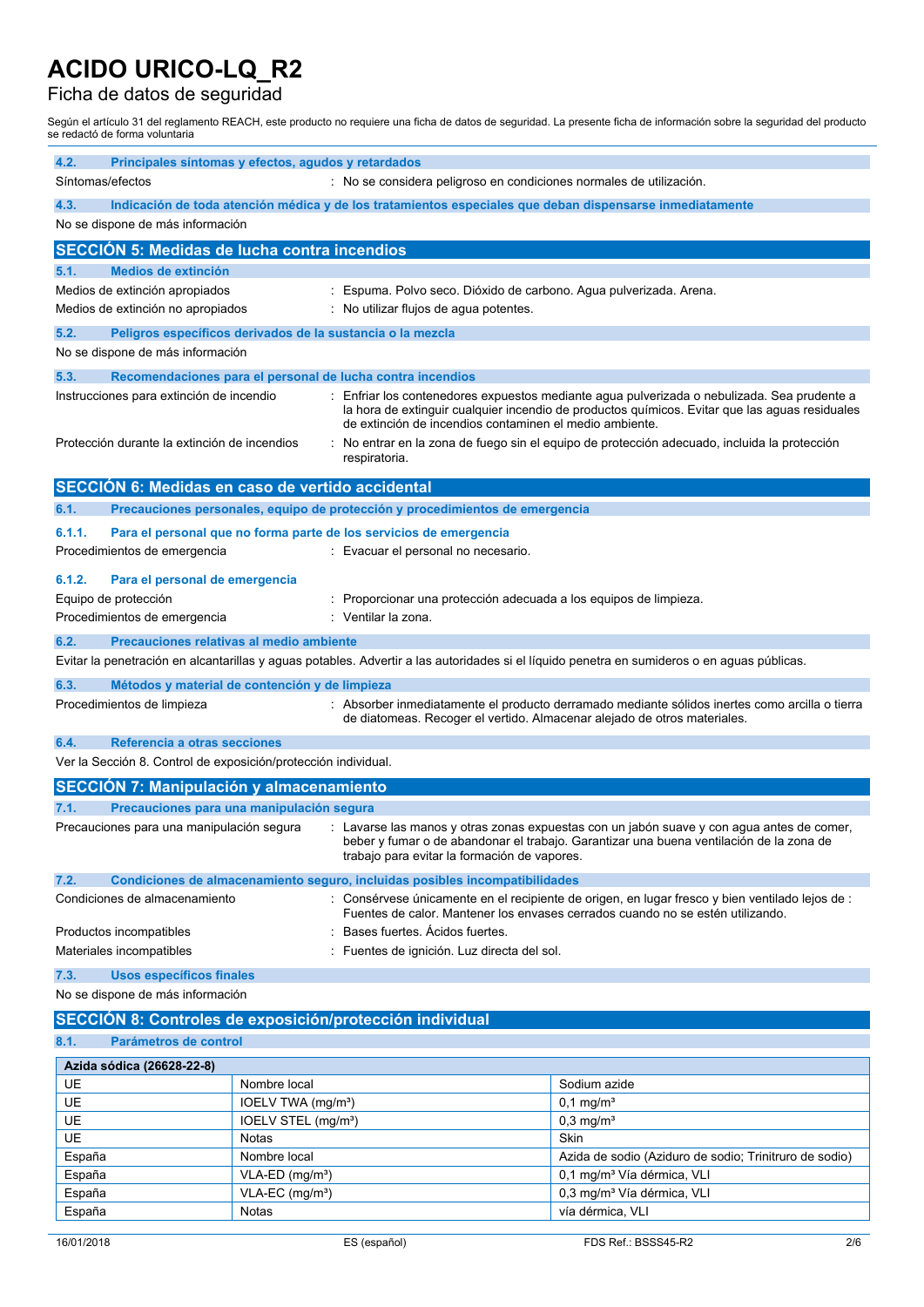### Ficha de datos de seguridad

Según el artículo 31 del reglamento REACH, este producto no requiere una ficha de datos de seguridad. La presente ficha de información sobre la seguridad del producto se redactó de forma voluntaria

#### **8.2. Controles de la exposición**

#### **Equipo de protección individual:**

Evitar toda exposición innecesaria.

#### **Protección de las manos:**

Llevar guantes de protección.

#### **Protección ocular:**

Gafas químicas o gafas de seguridad

#### **Protección de las vías respiratorias:**

Llevar una máscara adecuada

#### **Otros datos:**

No comer, beber ni fumar durante la utilización.

## **SECCIÓN 9: Propiedades físicas y químicas**

| 9.1.                | Información sobre propiedades físicas y químicas básicas |                          |
|---------------------|----------------------------------------------------------|--------------------------|
| Forma/estado        |                                                          | Líquido                  |
| Color               |                                                          | Incoloro.                |
| Olor                |                                                          | Inodoro.                 |
| Umbral olfativo     |                                                          | No hay datos disponibles |
| рH                  |                                                          | No hay datos disponibles |
|                     | Grado de evaporación (acetato de butilo=1)               | No hay datos disponibles |
| Punto de fusión     |                                                          | No hay datos disponibles |
|                     | Punto de solidificación                                  | No hay datos disponibles |
| Punto de ebullición |                                                          | No hay datos disponibles |
|                     | Punto de inflamación                                     | No hay datos disponibles |
|                     | Temperatura de autoignición                              | No hay datos disponibles |
|                     | Temperatura de descomposición                            | No hay datos disponibles |
|                     | Inflamabilidad (sólido, gas)                             | No inflamable.           |
| Presión de vapor    |                                                          | No hay datos disponibles |
|                     | Densidad relativa de vapor a 20 °C                       | No hay datos disponibles |
| Densidad relativa   |                                                          | No hay datos disponibles |
| Solubilidad         |                                                          | No hay datos disponibles |
| Log Pow             |                                                          | No hay datos disponibles |
|                     | Viscosidad, cinemática                                   | No hay datos disponibles |
|                     | Viscosidad, dinámica                                     | No hay datos disponibles |
|                     | Propiedades explosivas                                   | No hay datos disponibles |
|                     | Propiedad de provocar incendios                          | No hay datos disponibles |
|                     | Límites de explosión                                     | No hay datos disponibles |

#### **9.2. Otros datos**

No se dispone de más información

|                 | SECCIÓN 10: Estabilidad y reactividad                                             |
|-----------------|-----------------------------------------------------------------------------------|
| 10.1.           | <b>Reactividad</b>                                                                |
|                 | No se dispone de más información                                                  |
| 10.2.           | <b>Estabilidad química</b>                                                        |
| No establecido. |                                                                                   |
| 10.3.           | Posibilidad de reacciones peligrosas                                              |
| No establecido. |                                                                                   |
| 10.4.           | <b>Condiciones que deben evitarse</b>                                             |
|                 | Luz directa del sol. Temperaturas extremadamente elevadas o extremadamente bajas. |
| 10.5.           | <b>Materiales incompatibles</b>                                                   |
|                 | No conocido cuando se usa apropiadamente.                                         |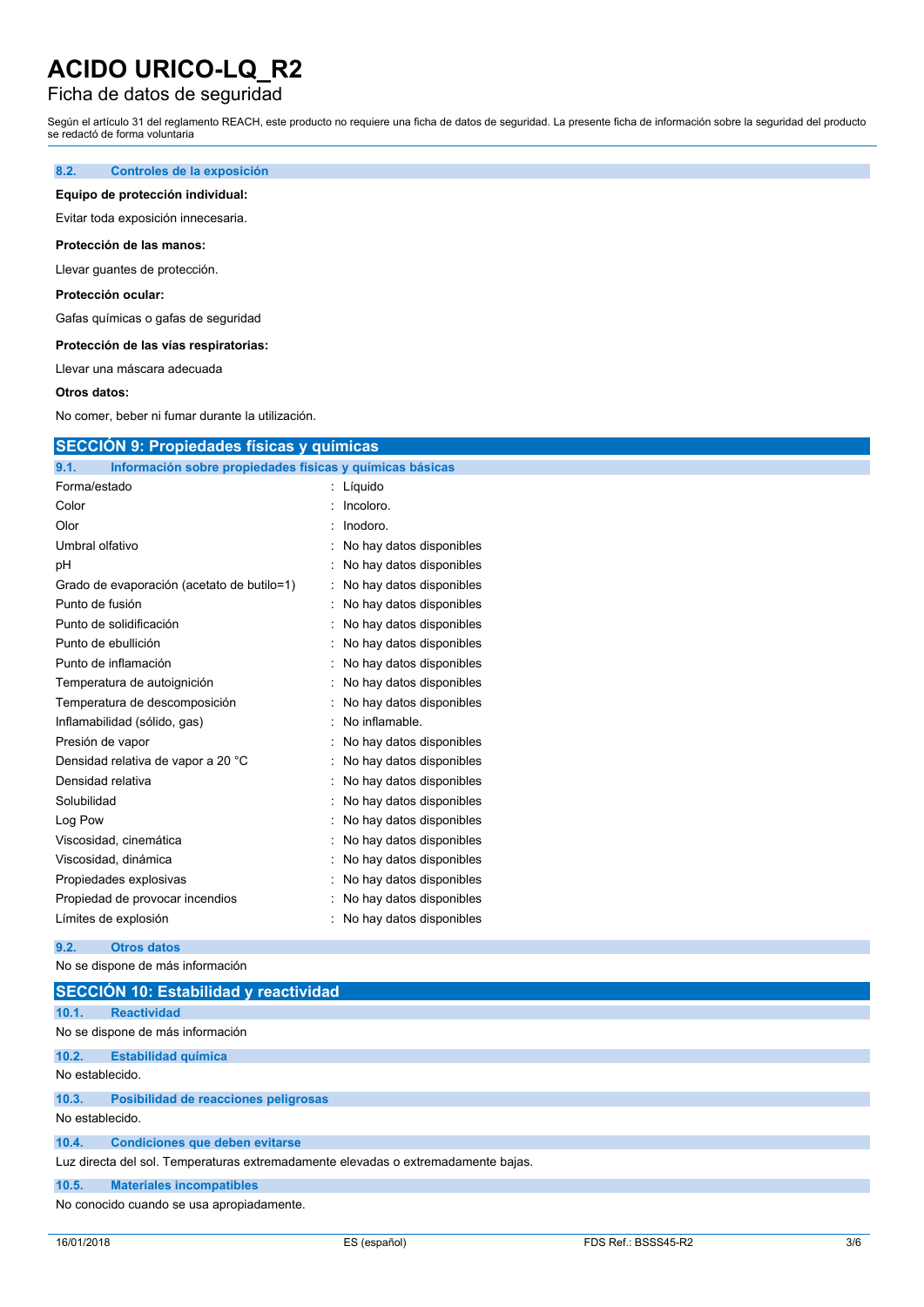## Ficha de datos de seguridad

Según el artículo 31 del reglamento REACH, este producto no requiere una ficha de datos de seguridad. La presente ficha de información sobre la seguridad del producto se redactó de forma voluntaria

| No se generan productos de descomposición peligrosos conocidos.<br><b>SECCIÓN 11: Información toxicológica</b><br>Información sobre los efectos toxicológicos<br>11.1.<br>Toxicidad aguda (oral)<br>: No clasificado |  |
|----------------------------------------------------------------------------------------------------------------------------------------------------------------------------------------------------------------------|--|
|                                                                                                                                                                                                                      |  |
|                                                                                                                                                                                                                      |  |
|                                                                                                                                                                                                                      |  |
|                                                                                                                                                                                                                      |  |
|                                                                                                                                                                                                                      |  |
| No clasificado<br>Toxicidad aguda (cutánea)                                                                                                                                                                          |  |
| Toxicidad aguda (inhalación)<br>No clasificado                                                                                                                                                                       |  |
| : No clasificado<br>Corrosión o irritación cutáneas                                                                                                                                                                  |  |
| Indicaciones complementarias<br>: A la vista de los datos disponibles, no se cumplen los criterios de clasificación                                                                                                  |  |
| : No clasificado<br>Lesiones oculares graves o irritación ocular                                                                                                                                                     |  |
| Indicaciones complementarias<br>: A la vista de los datos disponibles, no se cumplen los criterios de clasificación                                                                                                  |  |
| No clasificado<br>Sensibilización respiratoria o cutánea                                                                                                                                                             |  |
| Indicaciones complementarias<br>: A la vista de los datos disponibles, no se cumplen los criterios de clasificación                                                                                                  |  |
| : No clasificado<br>Mutagenicidad en células germinales                                                                                                                                                              |  |
| Indicaciones complementarias<br>: A la vista de los datos disponibles, no se cumplen los criterios de clasificación                                                                                                  |  |
| No clasificado<br>Carcinogenicidad                                                                                                                                                                                   |  |
| Indicaciones complementarias<br>: A la vista de los datos disponibles, no se cumplen los criterios de clasificación                                                                                                  |  |
| : No clasificado<br>Toxicidad para la reproducción                                                                                                                                                                   |  |
| Indicaciones complementarias<br>: A la vista de los datos disponibles, no se cumplen los criterios de clasificación                                                                                                  |  |
| Toxicidad específica en determinados órganos<br>: No clasificado<br>(STOT) - exposición única                                                                                                                        |  |
| Indicaciones complementarias<br>: A la vista de los datos disponibles, no se cumplen los criterios de clasificación                                                                                                  |  |
| Toxicidad específica en determinados órganos<br>: No clasificado<br>(STOT) - exposición repetida                                                                                                                     |  |
| Indicaciones complementarias<br>: A la vista de los datos disponibles, no se cumplen los criterios de clasificación                                                                                                  |  |
| No clasificado<br>Peligro por aspiración                                                                                                                                                                             |  |
| : A la vista de los datos disponibles, no se cumplen los criterios de clasificación<br>Indicaciones complementarias                                                                                                  |  |
| Efectos adversos y posibles síntomas para la<br>: A la vista de los datos disponibles, no se cumplen los criterios de clasificación.<br>salud humana                                                                 |  |

| SECCIÓN 12: Información ecológica |                             |
|-----------------------------------|-----------------------------|
| 12.1.<br><b>Toxicidad</b>         |                             |
| Toxicidad acuática aguda          | $\therefore$ No clasificado |
| Toxicidad acuática crónica        | $\therefore$ No clasificado |
|                                   |                             |

| 12.2.      | Persistencia y degradabilidad                                                                                                                                 |                                           |                     |     |
|------------|---------------------------------------------------------------------------------------------------------------------------------------------------------------|-------------------------------------------|---------------------|-----|
|            | <b>ACIDO URICO-LQ R2</b>                                                                                                                                      |                                           |                     |     |
|            | Persistencia y degradabilidad                                                                                                                                 | No establecido.                           |                     |     |
| 12.3.      | Potencial de bioacumulación                                                                                                                                   |                                           |                     |     |
|            | <b>ACIDO URICO-LQ R2</b>                                                                                                                                      |                                           |                     |     |
|            | Potencial de bioacumulación                                                                                                                                   | No establecido.                           |                     |     |
| 12.4.      | <b>Movilidad en el suelo</b>                                                                                                                                  |                                           |                     |     |
|            | No se dispone de más información                                                                                                                              |                                           |                     |     |
| 12.5.      | Resultados de la valoración PBT y mPmB                                                                                                                        |                                           |                     |     |
|            | No se dispone de más información                                                                                                                              |                                           |                     |     |
| 12.6.      | <b>Otros efectos adversos</b>                                                                                                                                 |                                           |                     |     |
|            | Indicaciones complementarias                                                                                                                                  | : Evitar su liberación al medio ambiente. |                     |     |
|            | SECCIÓN 13: Consideraciones relativas a la eliminación                                                                                                        |                                           |                     |     |
| 13.1.      | Métodos para el tratamiento de residuos                                                                                                                       |                                           |                     |     |
|            | Recomendaciones para la eliminación de<br>: Destruir cumpliendo las condiciones de seguridad exigidas por la legislación local/nacional.<br>productos/envases |                                           |                     |     |
|            | Ecología - residuos                                                                                                                                           | Evitar su liberación al medio ambiente.   |                     |     |
| 16/01/2018 |                                                                                                                                                               | ES (español)                              | FDS Ref.: BSSS45-R2 | 4/6 |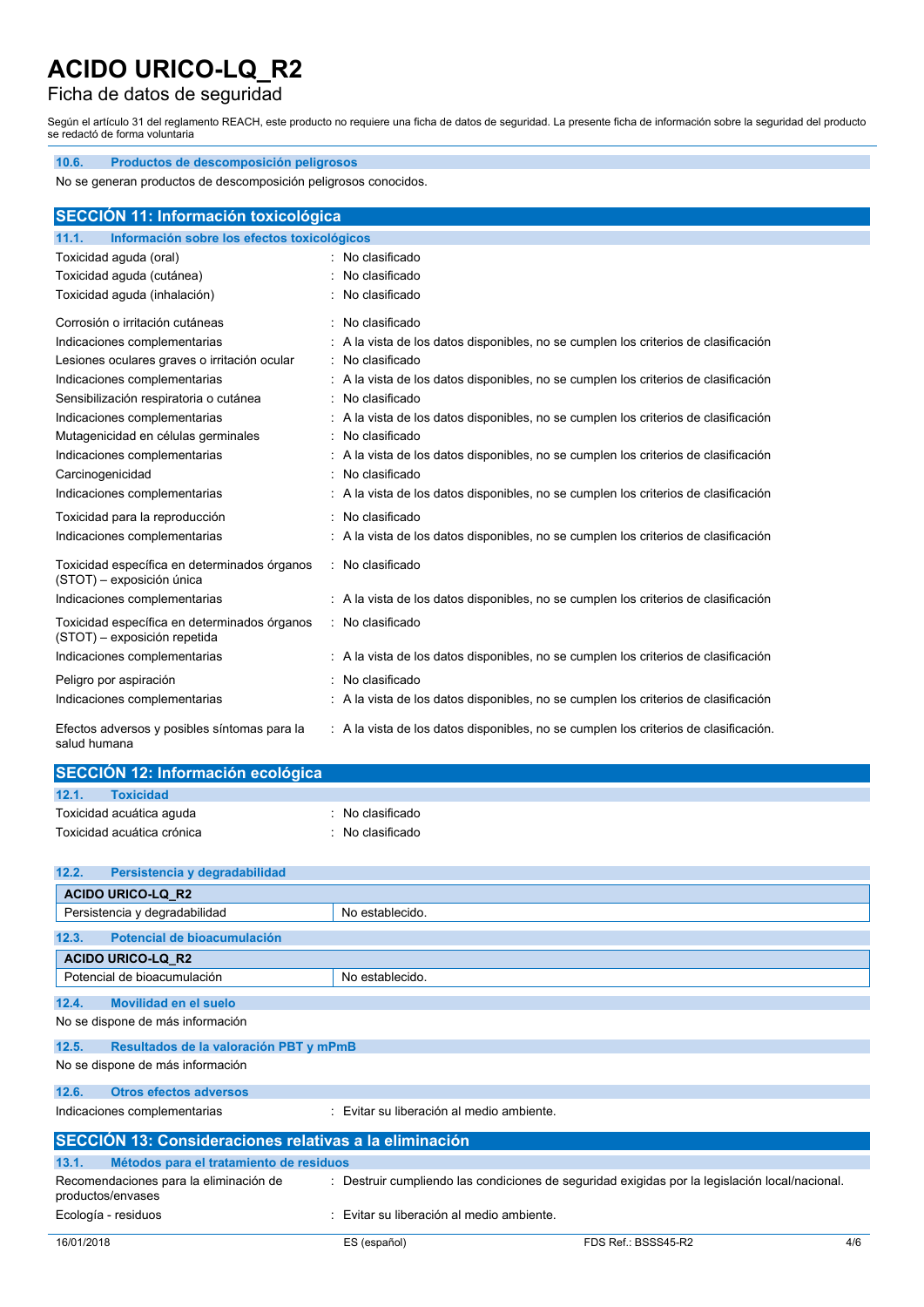### Ficha de datos de seguridad

Según el artículo 31 del reglamento REACH, este producto no requiere una ficha de datos de seguridad. La presente ficha de información sobre la seguridad del producto se redactó de forma voluntaria

| SECCIÓN 14: Información relativa al transporte                                      |                                        |  |
|-------------------------------------------------------------------------------------|----------------------------------------|--|
| Según los requisitos de ADR / RID / IMDG / IATA / ADN                               |                                        |  |
| <b>Número ONU</b><br>14.1.                                                          |                                        |  |
| N° ONU (ADR)                                                                        | No aplicable                           |  |
| N° ONU (IMDG)                                                                       | No aplicable                           |  |
| N° ONU (IATA)                                                                       | No aplicable                           |  |
| N° ONU (ADN)                                                                        | No aplicable                           |  |
| N° ONU (RID)                                                                        | No aplicable                           |  |
| 14.2.<br>Designación oficial de transporte de las Naciones Unidas                   |                                        |  |
| Designación oficial de transporte (ADR)<br>Designación oficial de transporte (IMDG) | No aplicable<br>No aplicable           |  |
| Designación oficial de transporte (IATA)                                            | No aplicable                           |  |
| Designación oficial de transporte (ADN)                                             | No aplicable                           |  |
| Designación oficial de transporte (RID)                                             | No aplicable                           |  |
| 14.3.<br>Clase(s) de peligro para el transporte                                     |                                        |  |
| <b>ADR</b>                                                                          |                                        |  |
| Clase(s) de peligro para el transporte (ADR)                                        | : No aplicable                         |  |
|                                                                                     |                                        |  |
| <b>IMDG</b>                                                                         |                                        |  |
| Clase(s) de peligro para el transporte (IMDG)                                       | $:$ No aplicable                       |  |
| <b>IATA</b>                                                                         |                                        |  |
| Clase(s) de peligro para el transporte (IATA)                                       | : No aplicable                         |  |
|                                                                                     |                                        |  |
| <b>ADN</b>                                                                          |                                        |  |
| Clase(s) de peligro para el transporte (ADN)                                        | : No aplicable                         |  |
|                                                                                     |                                        |  |
| <b>RID</b>                                                                          |                                        |  |
| Clase(s) de peligro para el transporte (RID)                                        | : No aplicable                         |  |
| 14.4.<br>Grupo de embalaje                                                          |                                        |  |
| Grupo de embalaje (ADR)                                                             | No aplicable                           |  |
| Grupo de embalaje (IMDG)                                                            | No aplicable                           |  |
| Grupo de embalaje (IATA)                                                            | No aplicable                           |  |
| Grupo de embalaje (ADN)<br>Grupo de embalaje (RID)                                  | No aplicable<br>No aplicable           |  |
|                                                                                     |                                        |  |
| 14.5.<br>Peligros para el medio ambiente<br>Peligroso para el medio ambiente        | : No                                   |  |
| Contaminante marino                                                                 | No                                     |  |
| Otros datos                                                                         | No se dispone de información adicional |  |
|                                                                                     |                                        |  |

#### **14.6. Precauciones particulares para los usuarios**

#### **- Transporte por vía terrestre**

- No hay datos disponibles
- **- Transporte marítimo**

No hay datos disponibles

**- Transporte aéreo**

No hay datos disponibles

**- Transporte por vía fluvial** No hay datos disponibles

**- Transporte ferroviario**

No hay datos disponibles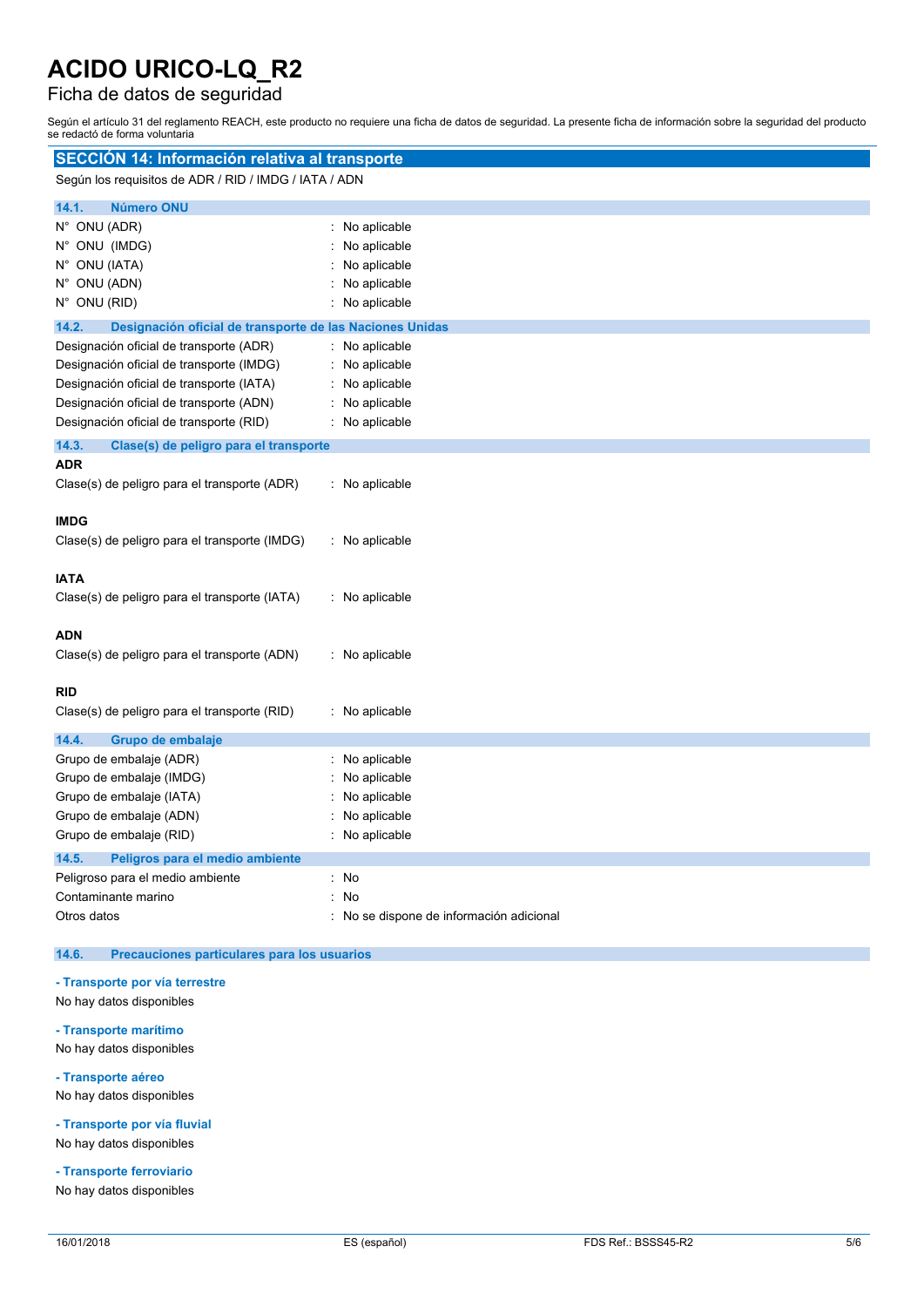### Ficha de datos de seguridad

Según el artículo 31 del reglamento REACH, este producto no requiere una ficha de datos de seguridad. La presente ficha de información sobre la seguridad del producto se redactó de forma voluntaria

| 14.7.        | Transporte a granel con arregio al anexo II del Convenio MARPOL y el Código IBC                                        |
|--------------|------------------------------------------------------------------------------------------------------------------------|
| No aplicable |                                                                                                                        |
|              | SECCIÓN 15: Información reglamentaria                                                                                  |
| 15.1.        | Reglamentación y legislación en materia de seguridad, salud y medio ambiente específicas para la sustancia o la mezcla |
|              |                                                                                                                        |

#### **15.1.1. UE-Reglamentos**

No contiene sustancias sujetas a restricciones según el anexo XVII de REACH No contiene ninguna sustancia incluida en la lista de sustancias candidatas de REACH No contiene ninguna sustancia que figure en la lista del Anexo XIV de REACH

#### **15.1.2. Reglamentos nacionales**

No se dispone de más información

#### **15.2. Evaluación de la seguridad química**

No se ha llevado a cabo la Evaluación de la Seguridad Química

#### **SECCIÓN 16: Información adicional**

Según el artículo 31 del reglamento REACH, este producto no requiere una ficha de datos de seguridad. La presente ficha de información sobre la seguridad del producto se redactó de forma voluntaria

Fuentes de los datos : REGLAMENTO (CE) N° 1272/2008 DEL PARLAMENTO EUROPEO Y DEL CONSEJO de 16 de diciembre de 2008 sobre clasificación, etiquetado y envasado de sustancias y mezclas, y por el que se modifican y derogan las Directivas 67/548/CEE y 1999/45/CE y se modifica el Reglamento (CE) N° 1907/2006.

Otros datos : Ninguno(a).

SDS EU (Anexo II de REACH)

Esta información se basa en nuestro conocimiento actual y tiene como finalidad describir el producto para la tutela de la salud, seguridad y medio ambiente. Por lo tanto, no debe ser interpretada *como garantía de ninguna característica específica del producto*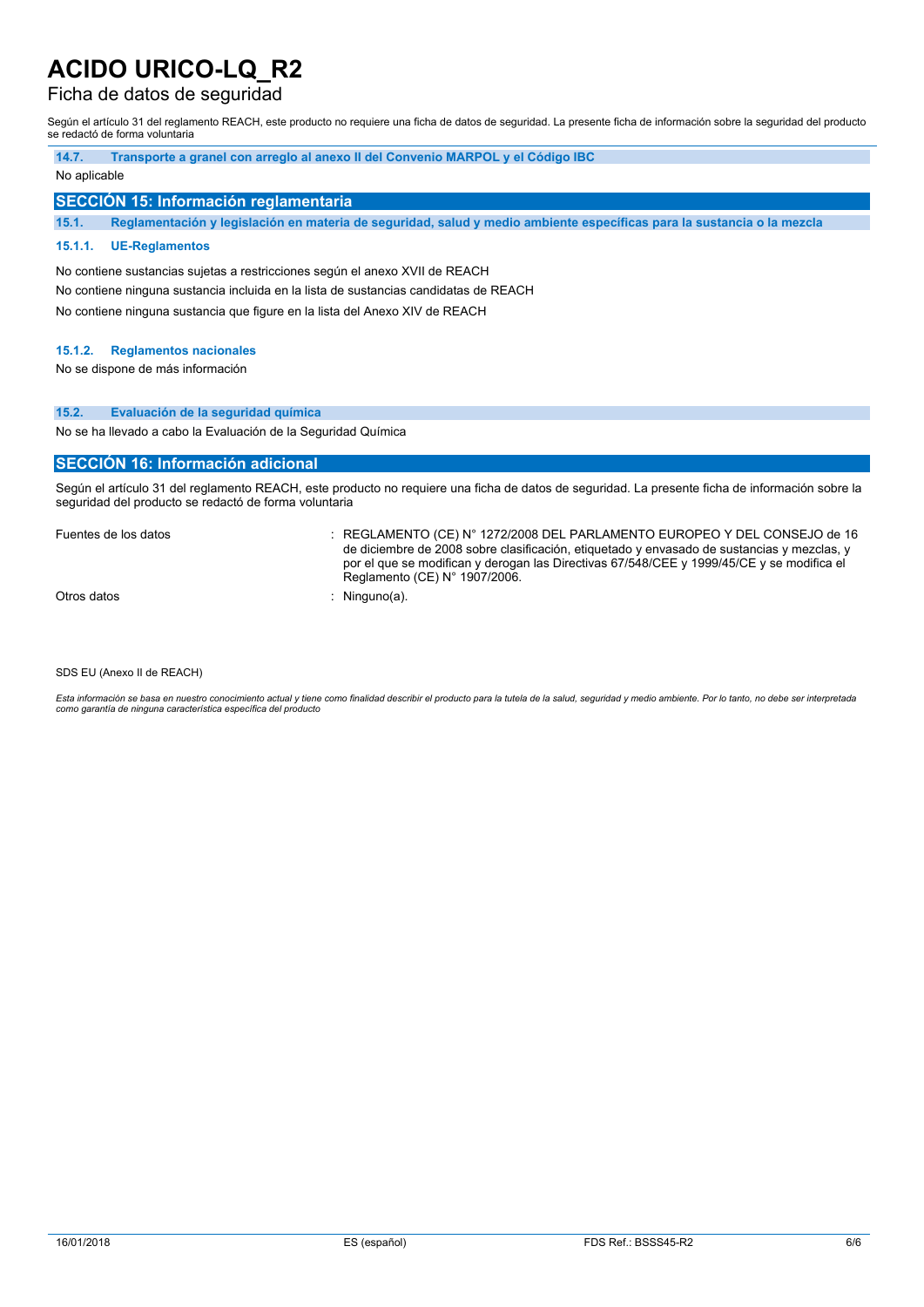

### Ficha de datos de seguridad

Según el artículo 31 del reglamento REACH, este producto no requiere una ficha de datos de seguridad. La presente ficha de información sobre la seguridad del producto se redactó de forma voluntaria Fecha de emisión: 24/03/2015 Fecha de revisión: 24/03/2015 Versión: 1.0

|                |                                                                                                               | SECCIÓN 1: Identificación de la sustancia o la mezcla y de la sociedad o la empresa                                                                                       |
|----------------|---------------------------------------------------------------------------------------------------------------|---------------------------------------------------------------------------------------------------------------------------------------------------------------------------|
| 1.1.           | Identificador del producto                                                                                    |                                                                                                                                                                           |
|                | Forma del producto                                                                                            | Mezcla                                                                                                                                                                    |
|                | Nombre del producto                                                                                           | : ACIDO URICO_CAL                                                                                                                                                         |
|                | Grupo de productos                                                                                            | Esta FDS aplica a cualquier referencia del producto.                                                                                                                      |
| 1.2.           |                                                                                                               | Usos pertinentes identificados de la sustancia o de la mezcla y usos desaconsejados                                                                                       |
| 1.2.1.         | <b>Usos pertinentes identificados</b>                                                                         |                                                                                                                                                                           |
|                | Especificaciones de utilización<br>industrial/profesional                                                     | Solo para diagnostico in vitro profesional                                                                                                                                |
| 1.2.2.         | <b>Usos desaconsejados</b>                                                                                    |                                                                                                                                                                           |
|                | No se dispone de más información                                                                              |                                                                                                                                                                           |
| 1.3.           | Datos del proveedor de la ficha de datos de seguridad                                                         |                                                                                                                                                                           |
|                | SPINREACT, S.A.U.                                                                                             |                                                                                                                                                                           |
|                | Ctra. Santa Coloma, 7<br>E-17176 Sant Esteve de Bas (GIRONA) - SPAIN                                          |                                                                                                                                                                           |
|                | T +34 972 690 800 - F +34 972 690 099                                                                         |                                                                                                                                                                           |
|                | spinreact@spinreact.com - www.spinreact.com                                                                   |                                                                                                                                                                           |
| 1.4.           | Teléfono de emergencia                                                                                        |                                                                                                                                                                           |
|                | Número de emergencia                                                                                          | $: +34972690800$                                                                                                                                                          |
|                | SECCIÓN 2: Identificación de los peligros                                                                     |                                                                                                                                                                           |
| 2.1.           | Clasificación de la sustancia o de la mezcla                                                                  |                                                                                                                                                                           |
| No clasificado | Clasificación según reglamento (UE) No. 1272/2008 [CLP]                                                       |                                                                                                                                                                           |
|                | Efectos adversos fisicoquímicos, para la salud humana y el medio ambiente<br>No se dispone de más información |                                                                                                                                                                           |
| 2.2.           | Elementos de la etiqueta                                                                                      |                                                                                                                                                                           |
|                | Etiquetado según el Reglamento (CE) Nº 1272/2008 [CLP]<br>Etiquetado no aplicable                             |                                                                                                                                                                           |
| 2.3.           | <b>Otros peligros</b>                                                                                         |                                                                                                                                                                           |
|                | Otros peligros que no conllevan clasificación                                                                 | : Ninguno en condiciones normales.                                                                                                                                        |
|                |                                                                                                               |                                                                                                                                                                           |
|                | <b>SECCIÓN 3: Composición/información sobre los componentes</b>                                               |                                                                                                                                                                           |
| 3.1.           | <b>Sustancias</b>                                                                                             |                                                                                                                                                                           |
| No aplicable   |                                                                                                               |                                                                                                                                                                           |
| 3.2.           | <b>Mezclas</b>                                                                                                |                                                                                                                                                                           |
|                |                                                                                                               | Esta mezcla no contiene ninguna sustancia a mencionar según los criterios de la sección 3.2 del Anexo II del Reglamento REACH                                             |
|                | <b>SECCIÓN 4: Primeros auxilios</b>                                                                           |                                                                                                                                                                           |
| 4.1.           | Descripción de los primeros auxilios                                                                          |                                                                                                                                                                           |
|                | Medidas de primeros auxilios general                                                                          | No administrar nada por vía oral a las personas en estado de inconsciencia. En caso de<br>malestar consultar a un médico (mostrarle la etiqueta siempre que sea posible). |
| inhalación     | Medidas de primeros auxilios en caso de                                                                       | : Hacer respirar aire fresco. Colocar a la víctima en reposo.                                                                                                             |
|                | Medidas de primeros auxilios en caso de<br>contacto con la piel                                               | Retirar la ropa afectada y lavar las zonas de piel expuestas con un jabón suave y agua; a<br>continuación, enjuagar con agua caliente.                                    |
|                | Medidas de primeros auxilios en caso de                                                                       | Enjuagar inmediatamente con agua abundante. Consúltese con el médico si persiste el dolor o                                                                               |

contacto con los ojos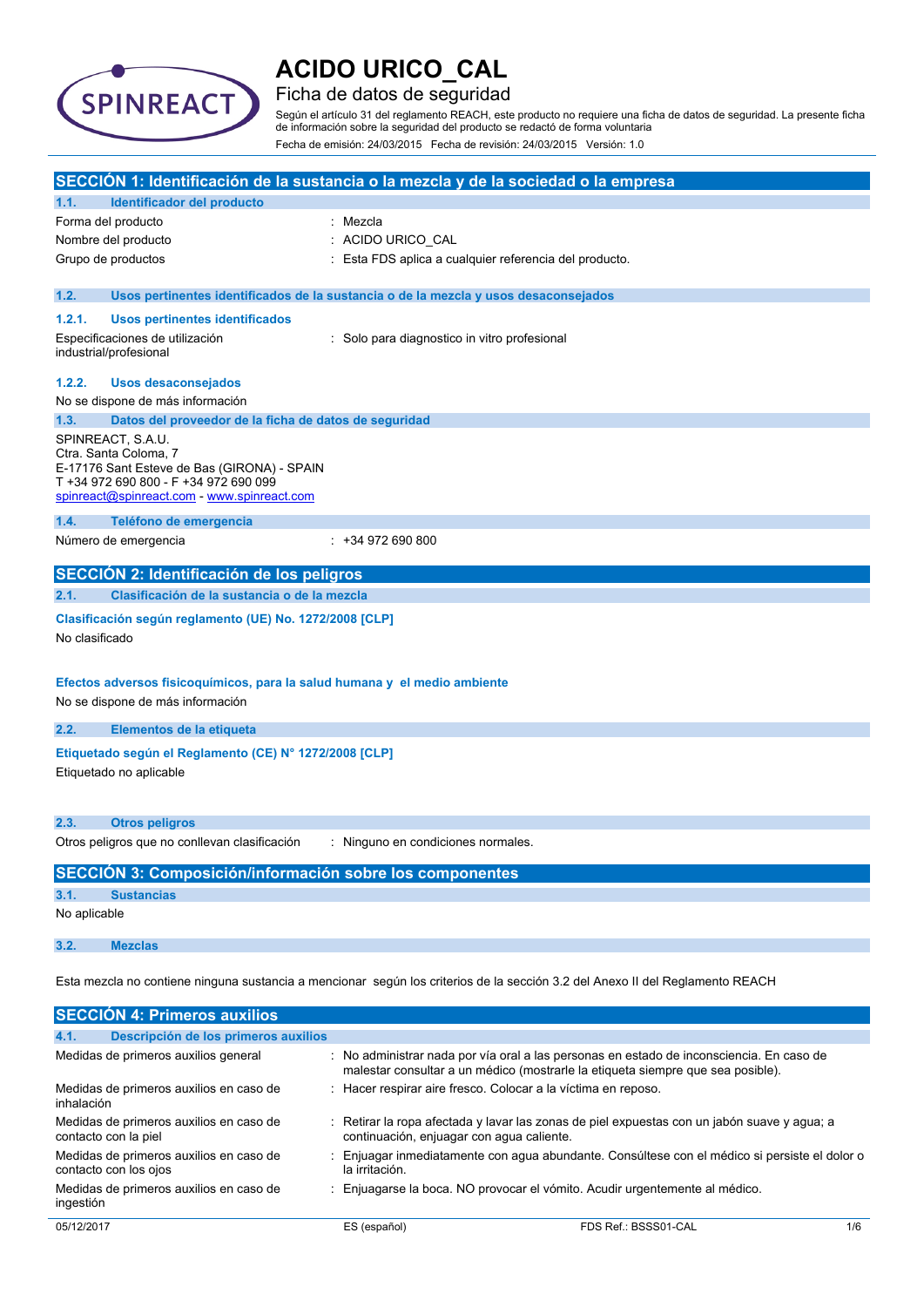### Ficha de datos de seguridad

Según el artículo 31 del reglamento REACH, este producto no requiere una ficha de datos de seguridad. La presente ficha de información sobre la seguridad del producto se redactó de forma voluntaria

| 4.2.   | Principales síntomas y efectos, agudos y retardados<br>Síntomas/efectos<br>: No se considera peligroso en condiciones normales de utilización.                                                                                                                                    |                                 |                                                                              |                                                                                                                                                                                             |
|--------|-----------------------------------------------------------------------------------------------------------------------------------------------------------------------------------------------------------------------------------------------------------------------------------|---------------------------------|------------------------------------------------------------------------------|---------------------------------------------------------------------------------------------------------------------------------------------------------------------------------------------|
| 4.3.   | Indicación de toda atención médica y de los tratamientos especiales que deban dispensarse inmediatamente                                                                                                                                                                          |                                 |                                                                              |                                                                                                                                                                                             |
|        | No se dispone de más información                                                                                                                                                                                                                                                  |                                 |                                                                              |                                                                                                                                                                                             |
|        | <b>SECCION 5: Medidas de lucha contra incendios</b>                                                                                                                                                                                                                               |                                 |                                                                              |                                                                                                                                                                                             |
| 5.1.   | <b>Medios de extinción</b>                                                                                                                                                                                                                                                        |                                 |                                                                              |                                                                                                                                                                                             |
|        | Medios de extinción apropiados                                                                                                                                                                                                                                                    |                                 | : Espuma. Polvo seco. Dióxido de carbono. Agua pulverizada. Arena.           |                                                                                                                                                                                             |
|        | Medios de extinción no apropiados                                                                                                                                                                                                                                                 |                                 | : No utilizar flujos de agua potentes.                                       |                                                                                                                                                                                             |
| 5.2.   | Peligros específicos derivados de la sustancia o la mezcla                                                                                                                                                                                                                        |                                 |                                                                              |                                                                                                                                                                                             |
|        | No se dispone de más información                                                                                                                                                                                                                                                  |                                 |                                                                              |                                                                                                                                                                                             |
| 5.3.   |                                                                                                                                                                                                                                                                                   |                                 | Recomendaciones para el personal de lucha contra incendios                   |                                                                                                                                                                                             |
|        | Instrucciones para extinción de incendio                                                                                                                                                                                                                                          |                                 | de extinción de incendios contaminen el medio ambiente.                      | Enfriar los contenedores expuestos mediante agua pulverizada o nebulizada. Sea prudente a<br>la hora de extinguir cualquier incendio de productos químicos. Evitar que las aguas residuales |
|        | Protección durante la extinción de incendios                                                                                                                                                                                                                                      |                                 | respiratoria.                                                                | No entrar en la zona de fuego sin el equipo de protección adecuado, incluida la protección                                                                                                  |
|        | SECCIÓN 6: Medidas en caso de vertido accidental                                                                                                                                                                                                                                  |                                 |                                                                              |                                                                                                                                                                                             |
| 6.1.   |                                                                                                                                                                                                                                                                                   |                                 | Precauciones personales, equipo de protección y procedimientos de emergencia |                                                                                                                                                                                             |
| 6.1.1. |                                                                                                                                                                                                                                                                                   |                                 | Para el personal que no forma parte de los servicios de emergencia           |                                                                                                                                                                                             |
|        | Procedimientos de emergencia                                                                                                                                                                                                                                                      |                                 | : Evacuar el personal no necesario.                                          |                                                                                                                                                                                             |
| 6.1.2. | Para el personal de emergencia                                                                                                                                                                                                                                                    |                                 |                                                                              |                                                                                                                                                                                             |
|        | Equipo de protección                                                                                                                                                                                                                                                              |                                 | Proporcionar una protección adecuada a los equipos de limpieza.              |                                                                                                                                                                                             |
|        | Procedimientos de emergencia                                                                                                                                                                                                                                                      |                                 | : Ventilar la zona.                                                          |                                                                                                                                                                                             |
| 6.2.   | Precauciones relativas al medio ambiente                                                                                                                                                                                                                                          |                                 |                                                                              |                                                                                                                                                                                             |
|        |                                                                                                                                                                                                                                                                                   |                                 |                                                                              | Evitar la penetración en alcantarillas y aguas potables. Advertir a las autoridades si el líquido penetra en sumideros o en aguas públicas.                                                 |
| 6.3.   |                                                                                                                                                                                                                                                                                   |                                 |                                                                              |                                                                                                                                                                                             |
|        | Métodos y material de contención y de limpieza<br>Procedimientos de limpieza<br>: Absorber inmediatamente el producto derramado mediante sólidos inertes como arcilla o tierra<br>de diatomeas. Recoger el vertido. Almacenar alejado de otros materiales.                        |                                 |                                                                              |                                                                                                                                                                                             |
| 6.4.   | Referencia a otras secciones                                                                                                                                                                                                                                                      |                                 |                                                                              |                                                                                                                                                                                             |
|        | Ver la Sección 8. Control de exposición/protección individual.                                                                                                                                                                                                                    |                                 |                                                                              |                                                                                                                                                                                             |
|        | <b>SECCIÓN 7: Manipulación y almacenamiento</b>                                                                                                                                                                                                                                   |                                 |                                                                              |                                                                                                                                                                                             |
| 7.1.   | Precauciones para una manipulación segura                                                                                                                                                                                                                                         |                                 |                                                                              |                                                                                                                                                                                             |
|        | Precauciones para una manipulación segura<br>: Lavarse las manos y otras zonas expuestas con un jabón suave y con agua antes de comer,<br>beber y fumar o de abandonar el trabajo. Garantizar una buena ventilación de la zona de<br>trabajo para evitar la formación de vapores. |                                 |                                                                              |                                                                                                                                                                                             |
| 7.2.   |                                                                                                                                                                                                                                                                                   |                                 | Condiciones de almacenamiento seguro, incluidas posibles incompatibilidades  |                                                                                                                                                                                             |
|        | Condiciones de almacenamiento                                                                                                                                                                                                                                                     |                                 |                                                                              | : Consérvese únicamente en el recipiente de origen, en lugar fresco y bien ventilado lejos de :<br>Fuentes de calor. Mantener los envases cerrados cuando no se estén utilizando.           |
|        | Productos incompatibles                                                                                                                                                                                                                                                           |                                 | Bases fuertes. Acidos fuertes.                                               |                                                                                                                                                                                             |
|        | Materiales incompatibles                                                                                                                                                                                                                                                          |                                 | Fuentes de ignición. Luz directa del sol.                                    |                                                                                                                                                                                             |
| 7.3.   | Usos específicos finales                                                                                                                                                                                                                                                          |                                 |                                                                              |                                                                                                                                                                                             |
|        | No se dispone de más información                                                                                                                                                                                                                                                  |                                 |                                                                              |                                                                                                                                                                                             |
|        |                                                                                                                                                                                                                                                                                   |                                 | SECCIÓN 8: Controles de exposición/protección individual                     |                                                                                                                                                                                             |
| 8.1.   | Parámetros de control                                                                                                                                                                                                                                                             |                                 |                                                                              |                                                                                                                                                                                             |
|        | Azida sódica (26628-22-8)                                                                                                                                                                                                                                                         |                                 |                                                                              |                                                                                                                                                                                             |
| UE     |                                                                                                                                                                                                                                                                                   | Nombre local                    |                                                                              | Sodium azide                                                                                                                                                                                |
| UE     |                                                                                                                                                                                                                                                                                   | IOELV TWA (mg/m <sup>3</sup> )  |                                                                              | $0,1$ mg/m <sup>3</sup>                                                                                                                                                                     |
| UE     |                                                                                                                                                                                                                                                                                   | IOELV STEL (mg/m <sup>3</sup> ) |                                                                              | $0,3$ mg/m <sup>3</sup>                                                                                                                                                                     |
| UE     |                                                                                                                                                                                                                                                                                   | Notas                           |                                                                              | Skin                                                                                                                                                                                        |
| España |                                                                                                                                                                                                                                                                                   | Nombre local                    |                                                                              | Azida de sodio (Aziduro de sodio; Trinitruro de sodio)                                                                                                                                      |
| España |                                                                                                                                                                                                                                                                                   | VLA-ED (mg/m <sup>3</sup> )     |                                                                              | 0,1 mg/m <sup>3</sup> Vía dérmica, VLI                                                                                                                                                      |
| España |                                                                                                                                                                                                                                                                                   | VLA-EC (mg/m <sup>3</sup> )     |                                                                              | 0,3 mg/m <sup>3</sup> Vía dérmica, VLI                                                                                                                                                      |
| España |                                                                                                                                                                                                                                                                                   | Notas                           |                                                                              | vía dérmica, VLI                                                                                                                                                                            |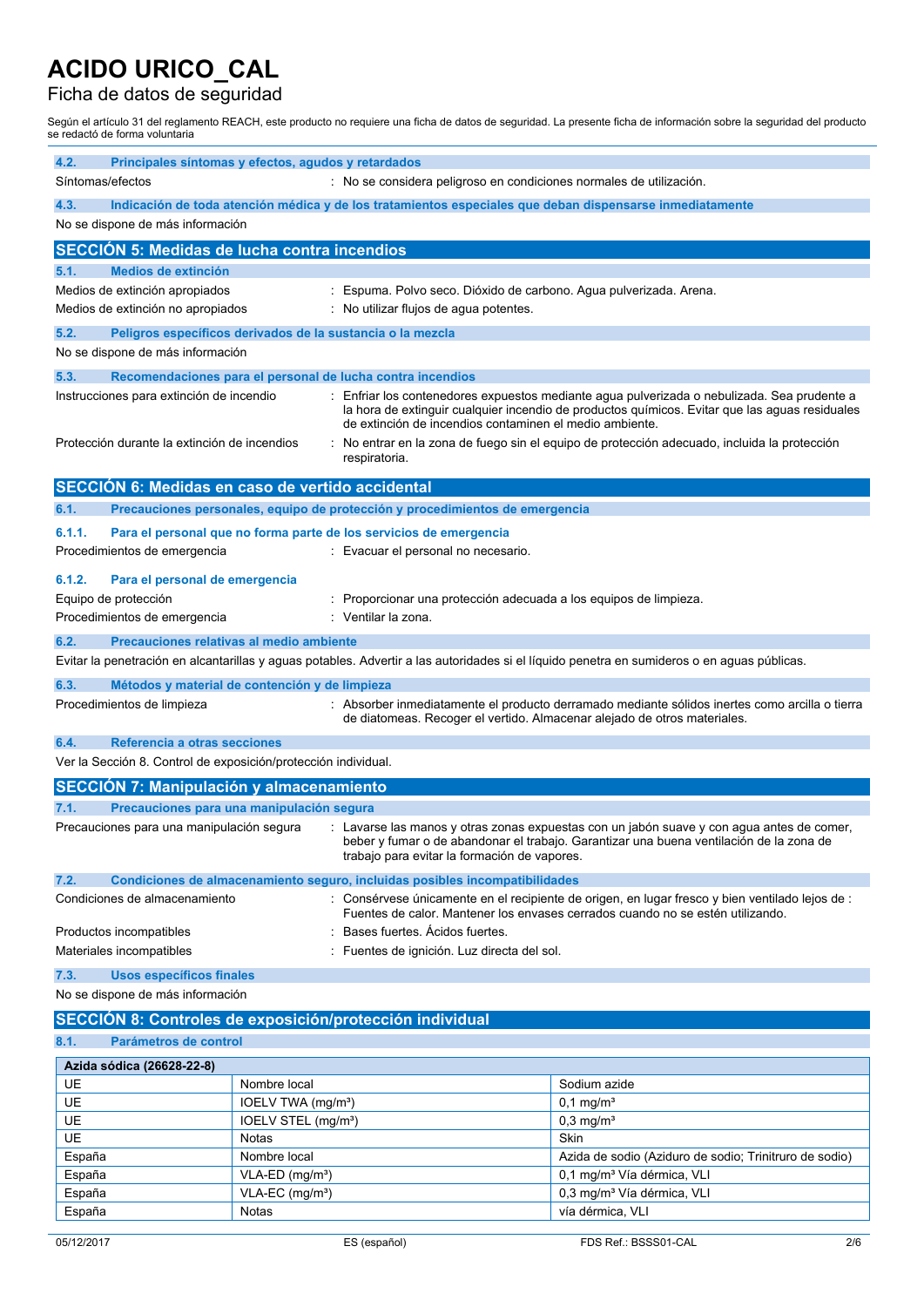### Ficha de datos de seguridad

Según el artículo 31 del reglamento REACH, este producto no requiere una ficha de datos de seguridad. La presente ficha de información sobre la seguridad del producto se redactó de forma voluntaria

#### **8.2. Controles de la exposición**

#### **Equipo de protección individual:**

Evitar toda exposición innecesaria.

#### **Protección de las manos:**

Llevar guantes de protección.

#### **Protección ocular:**

Gafas químicas o gafas de seguridad

#### **Protección de las vías respiratorias:**

Llevar una máscara adecuada

#### **Otros datos:**

No comer, beber ni fumar durante la utilización.

### **SECCIÓN 9: Propiedades físicas y químicas**

| 9.1.              | Información sobre propiedades físicas y químicas básicas |                          |
|-------------------|----------------------------------------------------------|--------------------------|
| Forma/estado      |                                                          | Líquido                  |
| Color             |                                                          | Incoloro.                |
| Olor              |                                                          | Inodoro.                 |
| Umbral olfativo   |                                                          | No hay datos disponibles |
| рH                |                                                          | No hay datos disponibles |
|                   | Grado de evaporación (acetato de butilo=1)               | No hay datos disponibles |
| Punto de fusión   |                                                          | No hay datos disponibles |
|                   | Punto de solidificación                                  | No hay datos disponibles |
|                   | Punto de ebullición                                      | No hay datos disponibles |
|                   | Punto de inflamación                                     | No hay datos disponibles |
|                   | Temperatura de autoignición                              | No hay datos disponibles |
|                   | Temperatura de descomposición                            | No hay datos disponibles |
|                   | Inflamabilidad (sólido, gas)                             | No inflamable.           |
| Presión de vapor  |                                                          | No hay datos disponibles |
|                   | Densidad relativa de vapor a 20 °C                       | No hay datos disponibles |
| Densidad relativa |                                                          | No hay datos disponibles |
| Solubilidad       |                                                          | No hay datos disponibles |
| Log Pow           |                                                          | No hay datos disponibles |
|                   | Viscosidad, cinemática                                   | No hay datos disponibles |
|                   | Viscosidad, dinámica                                     | No hay datos disponibles |
|                   | Propiedades explosivas                                   | No hay datos disponibles |
|                   | Propiedad de provocar incendios                          | No hay datos disponibles |
|                   | Límites de explosión                                     | No hay datos disponibles |

#### **9.2. Otros datos**

No se dispone de más información

| SECCIÓN 10: Estabilidad y reactividad |                                                                                   |  |
|---------------------------------------|-----------------------------------------------------------------------------------|--|
| 10.1.                                 | <b>Reactividad</b>                                                                |  |
| No se dispone de más información      |                                                                                   |  |
| 10.2.                                 | <b>Estabilidad química</b>                                                        |  |
| No establecido.                       |                                                                                   |  |
| 10.3.                                 | Posibilidad de reacciones peligrosas                                              |  |
| No establecido.                       |                                                                                   |  |
| 10.4.                                 | <b>Condiciones que deben evitarse</b>                                             |  |
|                                       | Luz directa del sol. Temperaturas extremadamente elevadas o extremadamente bajas. |  |
| 10.5.                                 | <b>Materiales incompatibles</b>                                                   |  |
|                                       | No conocido cuando se usa apropiadamente.                                         |  |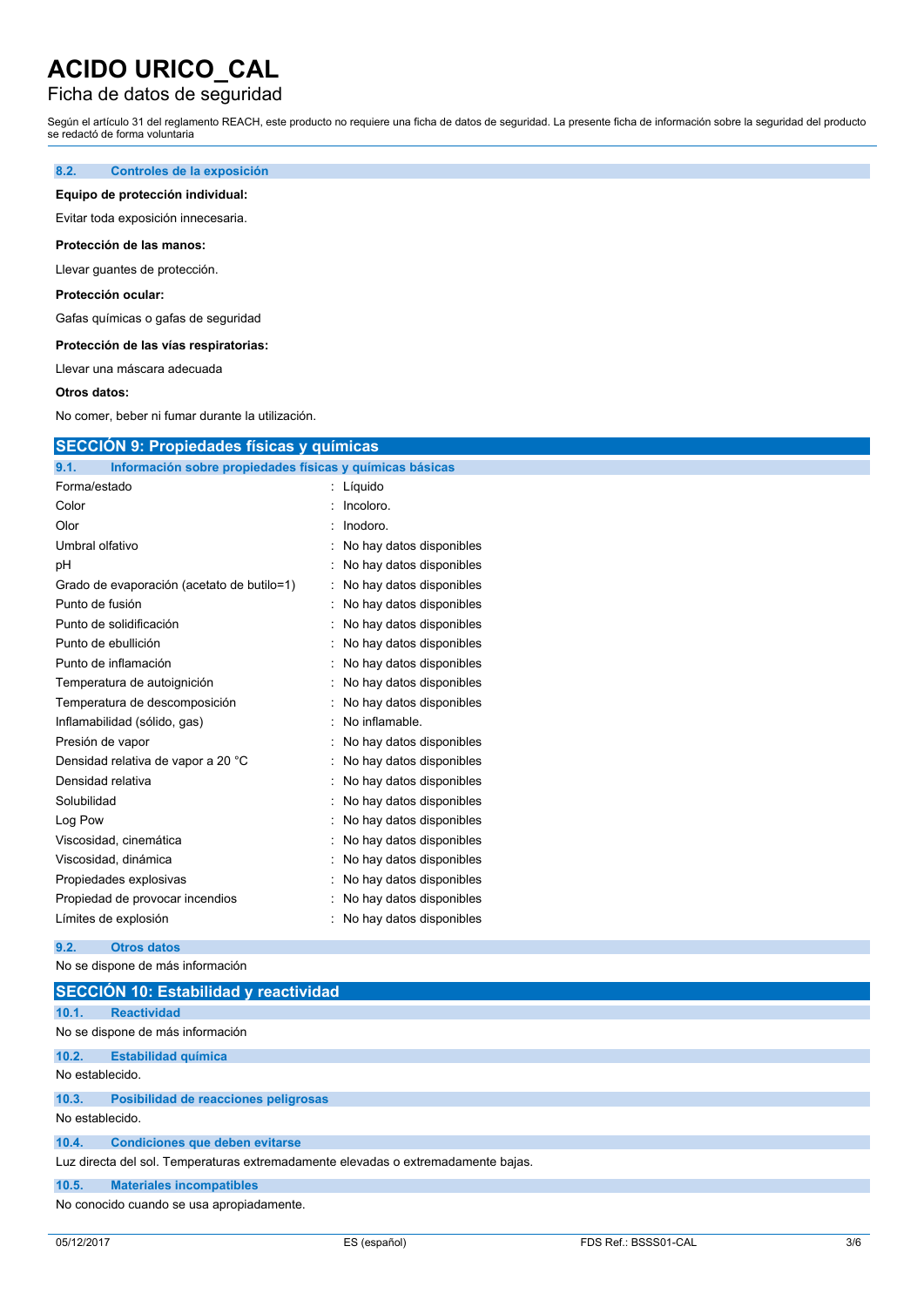### Ficha de datos de seguridad

Según el artículo 31 del reglamento REACH, este producto no requiere una ficha de datos de seguridad. La presente ficha de información sobre la seguridad del producto se redactó de forma voluntaria

| Productos de descomposición peligrosos<br>10.6.                              |                                                                                      |
|------------------------------------------------------------------------------|--------------------------------------------------------------------------------------|
| No se generan productos de descomposición peligrosos conocidos.              |                                                                                      |
| <b>SECCIÓN 11: Información toxicológica</b>                                  |                                                                                      |
| Información sobre los efectos toxicológicos<br>11.1.                         |                                                                                      |
| Toxicidad aguda (oral)                                                       | No clasificado                                                                       |
| Toxicidad aguda (cutánea)                                                    | No clasificado                                                                       |
| Toxicidad aguda (inhalación)                                                 | No clasificado                                                                       |
| Corrosión o irritación cutáneas                                              | : No clasificado                                                                     |
| Indicaciones complementarias                                                 | : A la vista de los datos disponibles, no se cumplen los criterios de clasificación  |
| Lesiones oculares graves o irritación ocular                                 | : No clasificado                                                                     |
| Indicaciones complementarias                                                 | A la vista de los datos disponibles, no se cumplen los criterios de clasificación    |
| Sensibilización respiratoria o cutánea                                       | No clasificado                                                                       |
| Indicaciones complementarias                                                 | : A la vista de los datos disponibles, no se cumplen los criterios de clasificación  |
| Mutagenicidad en células germinales                                          | No clasificado<br>÷                                                                  |
| Indicaciones complementarias                                                 | : A la vista de los datos disponibles, no se cumplen los criterios de clasificación  |
| Carcinogenicidad                                                             | : No clasificado                                                                     |
| Indicaciones complementarias                                                 | : A la vista de los datos disponibles, no se cumplen los criterios de clasificación  |
| Toxicidad para la reproducción                                               | No clasificado                                                                       |
| Indicaciones complementarias                                                 | : A la vista de los datos disponibles, no se cumplen los criterios de clasificación  |
| Toxicidad específica en determinados órganos<br>(STOT) - exposición única    | : No clasificado                                                                     |
| Indicaciones complementarias                                                 | : A la vista de los datos disponibles, no se cumplen los criterios de clasificación  |
| Toxicidad específica en determinados órganos<br>(STOT) - exposición repetida | : No clasificado                                                                     |
| Indicaciones complementarias                                                 | : A la vista de los datos disponibles, no se cumplen los criterios de clasificación  |
| Peligro por aspiración                                                       | No clasificado                                                                       |
| Indicaciones complementarias                                                 | : A la vista de los datos disponibles, no se cumplen los criterios de clasificación  |
| Efectos adversos y posibles síntomas para la<br>salud humana                 | : A la vista de los datos disponibles, no se cumplen los criterios de clasificación. |

| SECCIÓN 12: Información ecológica |                  |  |
|-----------------------------------|------------------|--|
| 12.1.<br><b>Toxicidad</b>         |                  |  |
| Toxicidad acuática aguda          | No clasificado   |  |
| Toxicidad acuática crónica        | : No clasificado |  |

| 12.2.      | Persistencia y degradabilidad                               |                                           |                                                                                                |     |
|------------|-------------------------------------------------------------|-------------------------------------------|------------------------------------------------------------------------------------------------|-----|
|            |                                                             |                                           |                                                                                                |     |
|            | <b>ACIDO URICO CAL</b>                                      |                                           |                                                                                                |     |
|            | Persistencia y degradabilidad                               | No establecido.                           |                                                                                                |     |
|            |                                                             |                                           |                                                                                                |     |
| 12.3.      | Potencial de bioacumulación                                 |                                           |                                                                                                |     |
|            | <b>ACIDO URICO CAL</b>                                      |                                           |                                                                                                |     |
|            | Potencial de bioacumulación                                 | No establecido.                           |                                                                                                |     |
| 12.4.      | Movilidad en el suelo                                       |                                           |                                                                                                |     |
|            | No se dispone de más información                            |                                           |                                                                                                |     |
|            |                                                             |                                           |                                                                                                |     |
| 12.5.      | Resultados de la valoración PBT y mPmB                      |                                           |                                                                                                |     |
|            | No se dispone de más información                            |                                           |                                                                                                |     |
| 12.6.      | <b>Otros efectos adversos</b>                               |                                           |                                                                                                |     |
|            | Indicaciones complementarias                                | : Evitar su liberación al medio ambiente. |                                                                                                |     |
|            | SECCIÓN 13: Consideraciones relativas a la eliminación      |                                           |                                                                                                |     |
| 13.1.      | Métodos para el tratamiento de residuos                     |                                           |                                                                                                |     |
|            | Recomendaciones para la eliminación de<br>productos/envases |                                           | : Destruir cumpliendo las condiciones de seguridad exigidas por la legislación local/nacional. |     |
|            | Ecología - residuos                                         | Evitar su liberación al medio ambiente.   |                                                                                                |     |
| 05/12/2017 |                                                             | ES (español)                              | FDS Ref.: BSSS01-CAL                                                                           | 4/6 |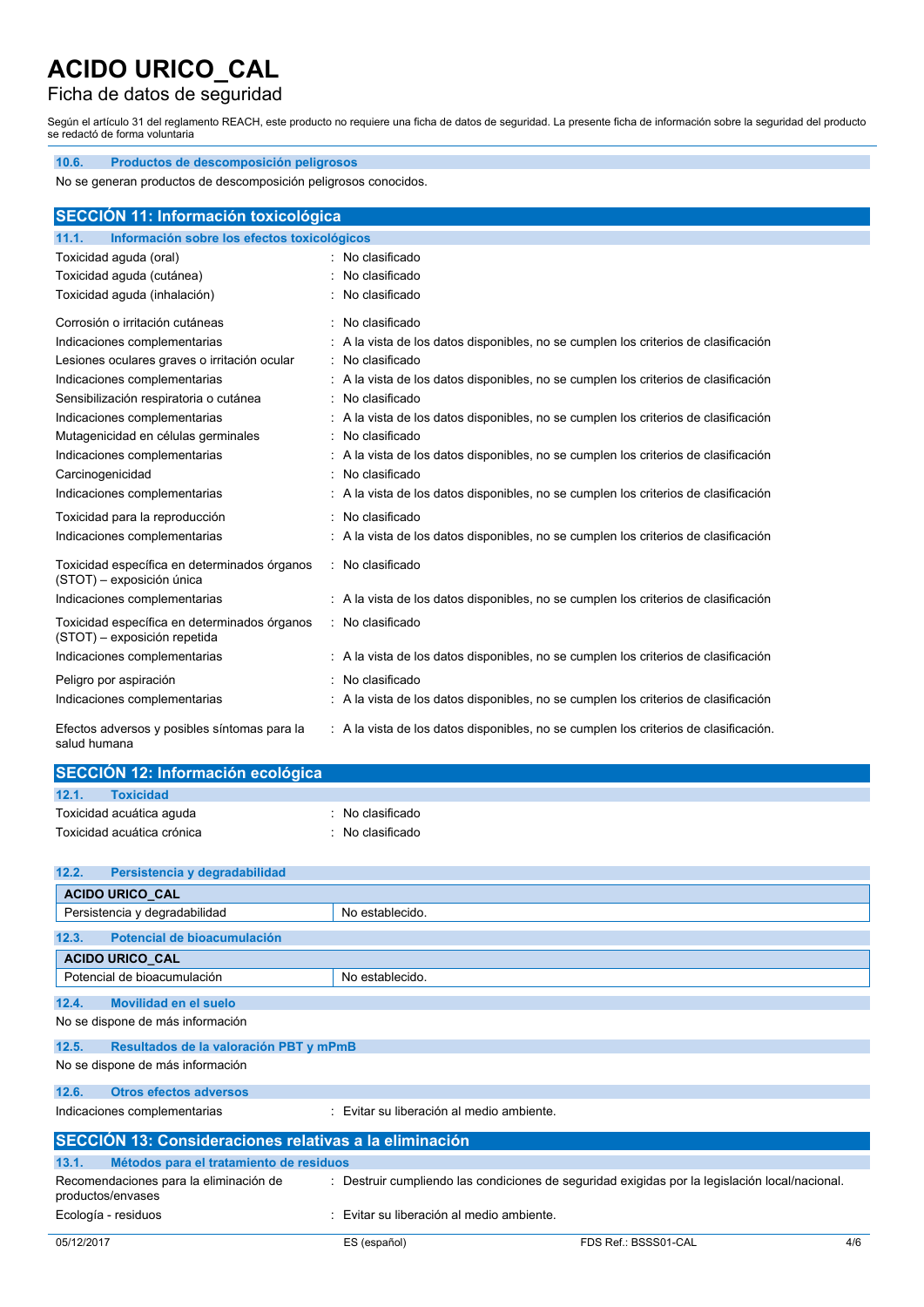### Ficha de datos de seguridad

Según el artículo 31 del reglamento REACH, este producto no requiere una ficha de datos de seguridad. La presente ficha de información sobre la seguridad del producto se redactó de forma voluntaria

| SECCIÓN 14: Información relativa al transporte                                                                                                                                                                        |                                                                                |  |
|-----------------------------------------------------------------------------------------------------------------------------------------------------------------------------------------------------------------------|--------------------------------------------------------------------------------|--|
| Según los requisitos de ADR / RID / IMDG / IATA / ADN                                                                                                                                                                 |                                                                                |  |
| 14.1.<br><b>Número ONU</b>                                                                                                                                                                                            |                                                                                |  |
| N° ONU (ADR)<br>N° ONU (IMDG)<br>N° ONU (IATA)<br>N° ONU (ADN)<br>N° ONU (RID)                                                                                                                                        | : No aplicable<br>No aplicable<br>No aplicable<br>No aplicable<br>No aplicable |  |
| 14.2.<br>Designación oficial de transporte de las Naciones Unidas                                                                                                                                                     |                                                                                |  |
| Designación oficial de transporte (ADR)<br>Designación oficial de transporte (IMDG)<br>Designación oficial de transporte (IATA)<br>Designación oficial de transporte (ADN)<br>Designación oficial de transporte (RID) | No aplicable<br>No aplicable<br>No aplicable<br>No aplicable<br>No aplicable   |  |
| 14.3.<br>Clase(s) de peligro para el transporte                                                                                                                                                                       |                                                                                |  |
| <b>ADR</b><br>Clase(s) de peligro para el transporte (ADR)                                                                                                                                                            | No aplicable                                                                   |  |
| <b>IMDG</b><br>Clase(s) de peligro para el transporte (IMDG)                                                                                                                                                          | : No aplicable                                                                 |  |
| <b>IATA</b><br>Clase(s) de peligro para el transporte (IATA)                                                                                                                                                          | : No aplicable                                                                 |  |
| <b>ADN</b><br>Clase(s) de peligro para el transporte (ADN)                                                                                                                                                            | : No aplicable                                                                 |  |
| <b>RID</b><br>Clase(s) de peligro para el transporte (RID)                                                                                                                                                            | : No aplicable                                                                 |  |
| 14.4.<br>Grupo de embalaje<br>Grupo de embalaje (ADR)<br>Grupo de embalaje (IMDG)<br>Grupo de embalaje (IATA)<br>Grupo de embalaje (ADN)<br>Grupo de embalaje (RID)<br>14.5.<br>Peligros para el medio ambiente       | No aplicable<br>No aplicable<br>No aplicable<br>No aplicable<br>No aplicable   |  |
| Peligroso para el medio ambiente<br>Contaminante marino<br>Otros datos                                                                                                                                                | : No<br>No<br>No se dispone de información adicional                           |  |

#### **14.6. Precauciones particulares para los usuarios**

#### **- Transporte por vía terrestre**

- No hay datos disponibles
- **- Transporte marítimo**

No hay datos disponibles

**- Transporte aéreo**

No hay datos disponibles

**- Transporte por vía fluvial** No hay datos disponibles

**- Transporte ferroviario**

No hay datos disponibles